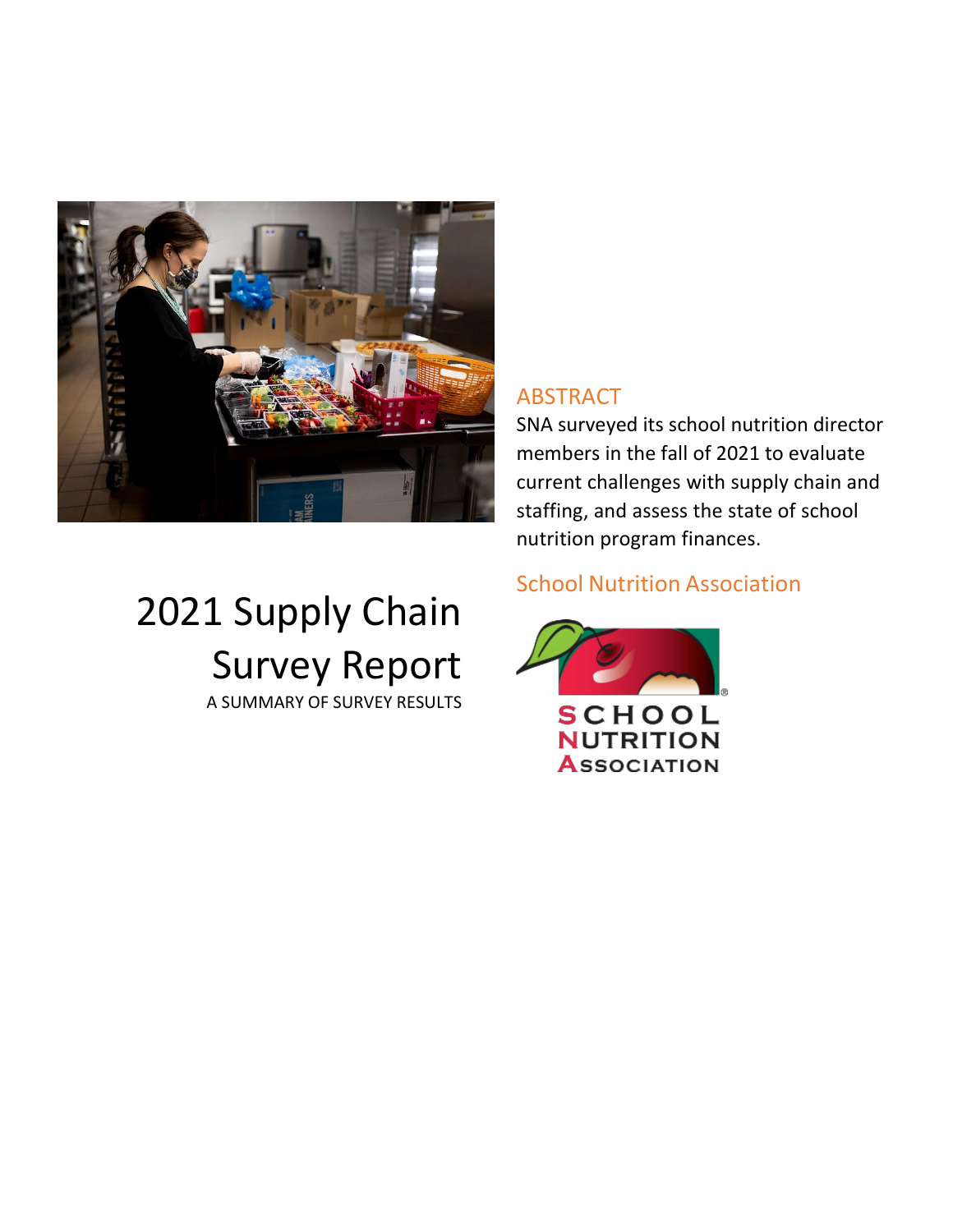

## **Table of Contents**

|                | Objectives, Background and Sample                                                                                                                                                                             | 2  |
|----------------|---------------------------------------------------------------------------------------------------------------------------------------------------------------------------------------------------------------|----|
|                | <b>Executive Summary</b>                                                                                                                                                                                      | 3  |
|                | <b>Respondent Characteristics</b>                                                                                                                                                                             | 5  |
| <b>Results</b> |                                                                                                                                                                                                               |    |
|                | Challenges for Your School Meal Program                                                                                                                                                                       | 6  |
|                | <b>COVID-19 Waiver Utilization and Reimbursements</b>                                                                                                                                                         | 8  |
|                | Meal Service to Students in Quarantine and During COVID-19-related<br><b>Unanticipated School Closures</b>                                                                                                    | 13 |
|                | Effects of the Pandemic on School Nutrition Program Finances                                                                                                                                                  | 17 |
|                | <b>Appendices</b>                                                                                                                                                                                             |    |
|                | Appendix $A -$ Please indicate the extent to which the following issues are a<br>challenge for your school meal program (Disaggregated by USDA FNS region,<br>Free and Reduced Rate, and District Enrollment) | 26 |
|                | Appendix B - Open-Ended Responses to "Why has your program not raised<br>salaries and/or not added bonuses to address staff shortages?"                                                                       | 40 |

Cover Photo: School nutrition staff prepare lunch in Jefferson County Public Schools in Denver, Colorado.

Photo credit: Catherine Jeter for SNA

Learn more about healthy school meals at [www.SchoolNutrition.org/SchoolMeals/](file:///C:/Users/dlessard/OneDrive%20-%20School%20Nutrition%20Association/Documents%201/Original%20SNA%20Research/2022%20Position%20Paper%20and%20Trends%20Survey/Report/www.SchoolNutrition.org/SchoolMeals/)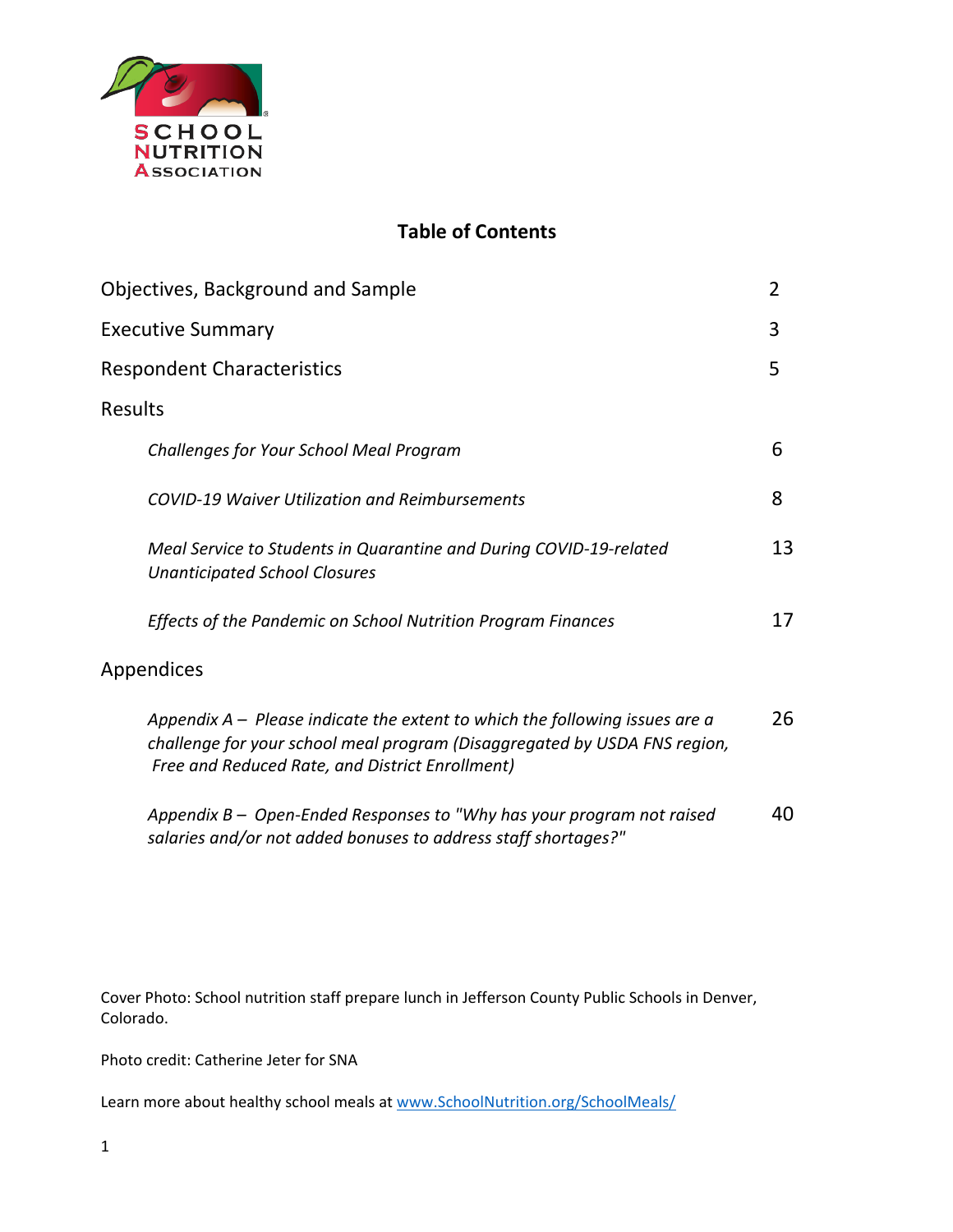

## **Objectives**

- Assess current challenges, specifically supply chain and staffing issues.
- Track COVID-19 waiver utilization and adequacy of reimbursements.
- Capture meal offerings to students in quarantine and during COVID-19-related unanticipated school closures.
- Understand the effects of the pandemic on school nutrition program finances, in terms of losses and impacts on reserve funds.

## **Background and Sample**

| <b>Survey open period</b>                       | October 18 - November 3, 2021 |
|-------------------------------------------------|-------------------------------|
| <b>Full sample of surveyed school districts</b> | 4,089                         |
| Total number of responding school districts     | 1,212                         |
| <b>Response Rate</b>                            | 29.6%                         |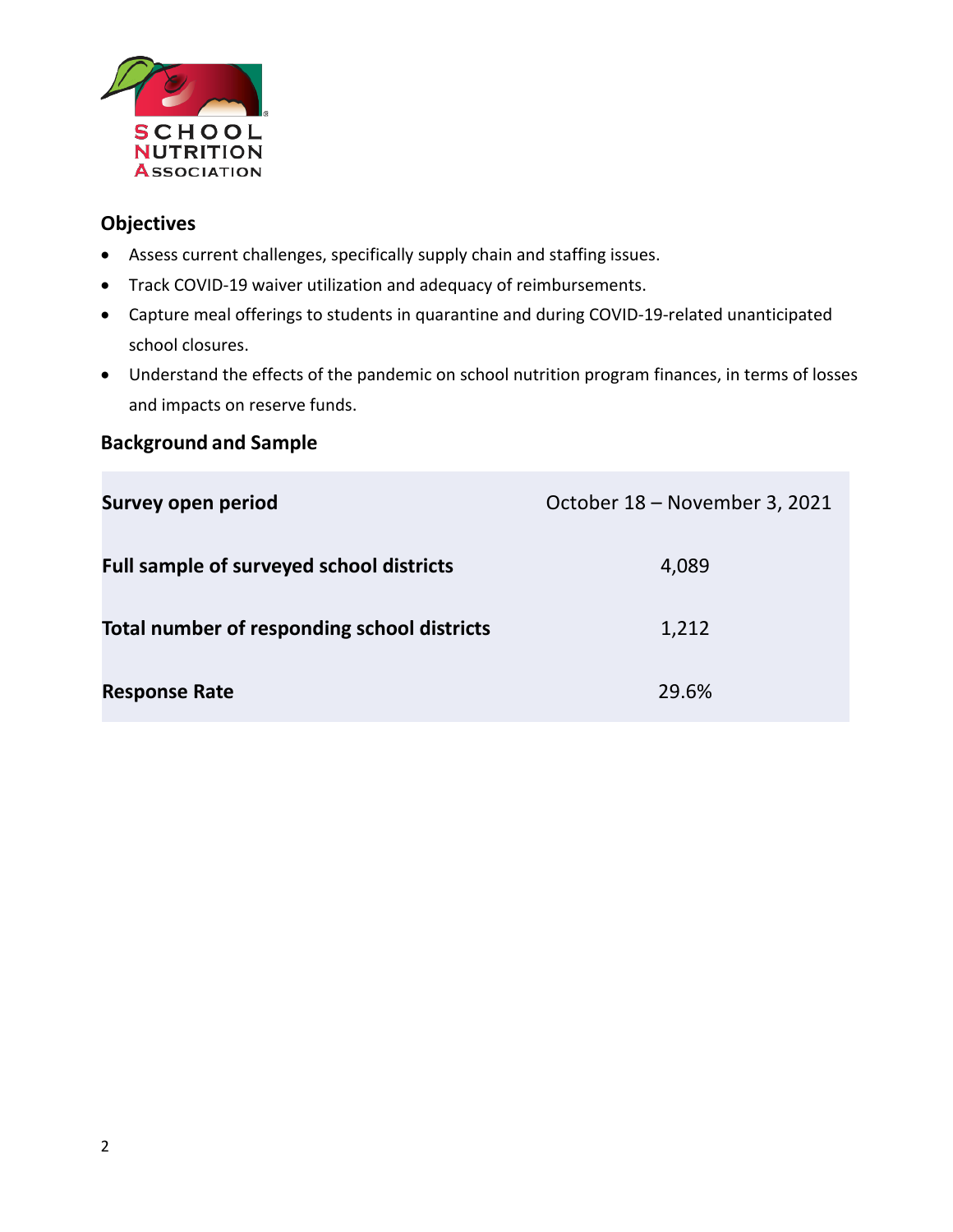

## **Executive Summary**

*Challenges for Your School Meal Program*

The top 3 challenges for school meal programs included:

- 1) Menu items not being available in sufficient quantities/shortages
- 2) Supplies/packaging not available in sufficient quantities

3) Menu items discontinued by a manufacturer

- Nearly all respondents (95%,  $n = 1$ , 151) indicated staff shortages are a challenge for their program.
- The rate of staff shortages reported as a significant challenge increased along with district enrollment; 88.1% (n = 104) of districts with 25,000+ enrolled students reported staff shortages as a significant challenge.

## *COVID-19 Waiver Utilization and Reimbursements*

- Almost all responding programs (98.3%,  $n = 1,191$ ) reported that for School Year (SY) 2021/22 they are utilizing waivers to offer free meals to all students at no charge via the Seamless Summer Option (SSO).
- Only about half of school meal programs indicate the reimbursement rates for breakfast  $(51.1\%$ , n = 603) and lunch  $(46.6\%$ , n = 545) are sufficient to cover the costs. About onethird of respondents reported that the SFSP per meal reimbursement rate for breakfast  $(32.7\%)$ , n = 386) and lunch  $(35.6\%)$ , n = 417) are insufficient to cover the cost of producing a meal (including food, labor, supplies and pandemic costs).

# *Meal Service to Students in Quarantine and During COVID-19-related Unanticipated School Closures*

- Over two-thirds of responding programs (66.4%, n = 796) report that they are offering or planning to offer meals to students during COVID-19 related unanticipated school closures.
- Over 40% of responding school meal programs (n = 522) are offering or plan to offer meals to students in quarantine.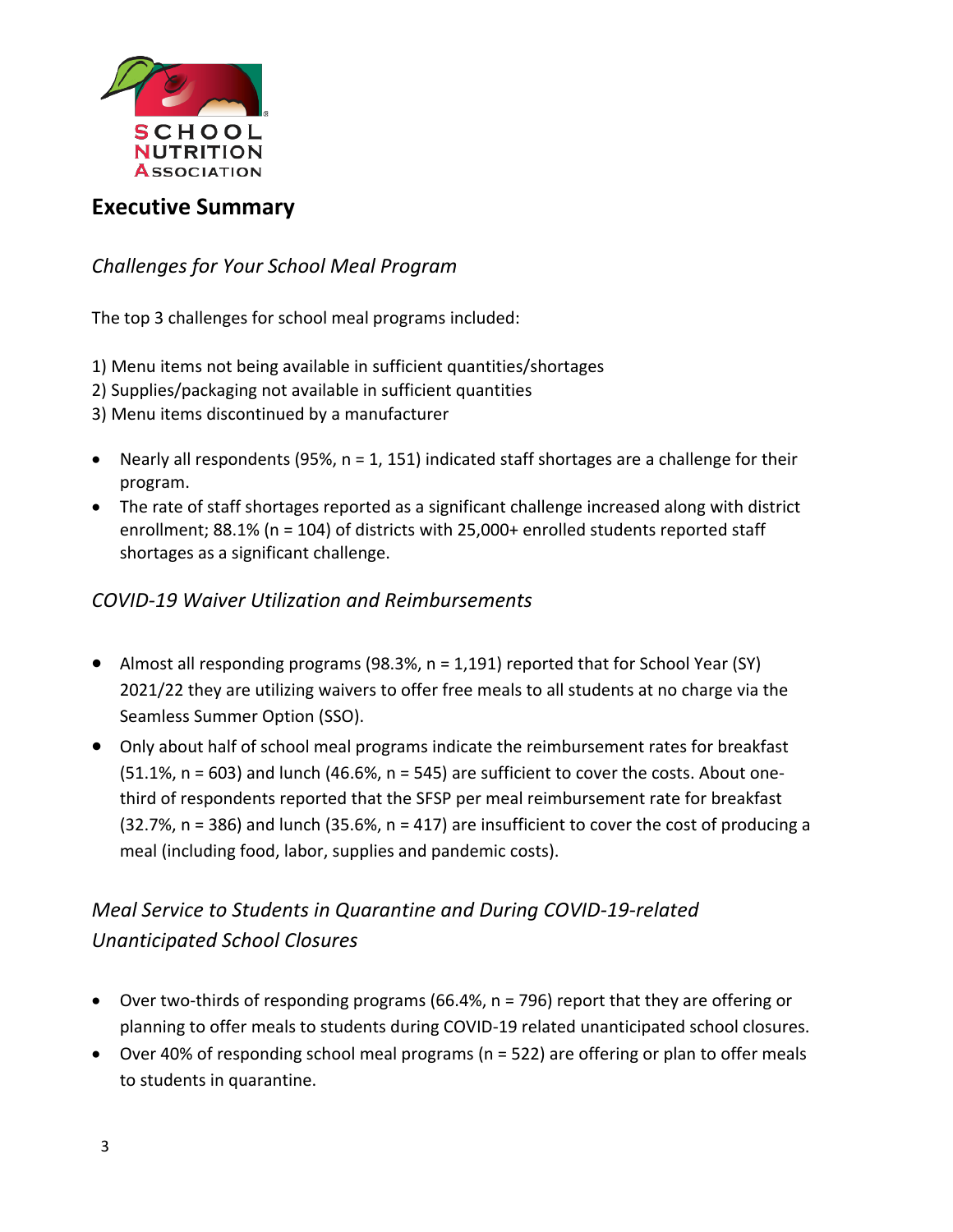

## *Effects of the Pandemic on School Nutrition Program Finances*

- 38% (n = 461) of responding school meal programs closed SY 2020/21 with an overall net loss (12% unsure). 58% of programs with district enrollments over 25,000 students reported experiencing an overall net loss.
- Of those programs that reported an overall net loss (not including reserves) for SY 2020/21, almost one-third (30.1%, n = 142) reported that the loss exceeded their reserves.
- 97% (n = 1,167) of respondents are challenged by higher costs, compared to contracted bid, with nearly three quarters citing it as a significant challenge.
- 42% (n = 508) of responding programs report that they raised salaries, and almost onefifth of programs (18.7%, n = 226) report adding some type of bonus in order to address staff shortages.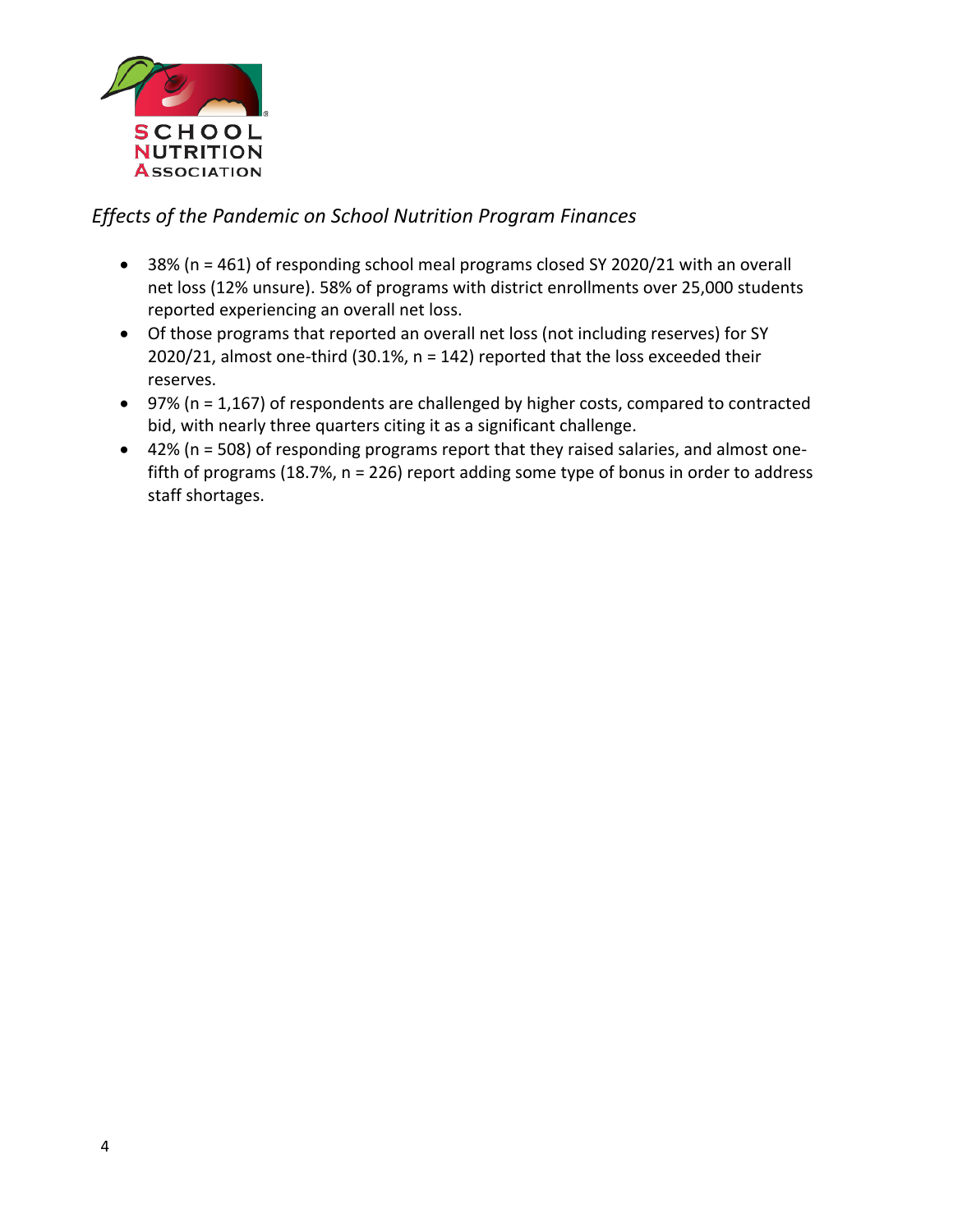

# **Respondent Characteristics**

| <b>Table 1. USDA FNS Region</b> |       |       |  |  |  |
|---------------------------------|-------|-------|--|--|--|
|                                 | n     | %     |  |  |  |
| Midwest                         | 329   | 27.2  |  |  |  |
| Mid-Atlantic                    | 120   | 9.9   |  |  |  |
| <b>Mountain Plains</b>          | 109   | 9.0   |  |  |  |
| Northeast                       | 133   | 11.0  |  |  |  |
| Southeast                       | 223   | 18.4  |  |  |  |
| Southwest                       | 130   | 10.7  |  |  |  |
| Western                         | 166   | 13.7  |  |  |  |
| Total                           | 1,210 | 100.0 |  |  |  |

| <b>Table 2. District Enrollment</b> |       |       |  |  |  |
|-------------------------------------|-------|-------|--|--|--|
|                                     | n     | %     |  |  |  |
| $<$ 1,000                           | 139   | 11.5  |  |  |  |
| $1,000 - 2,499$                     | 290   | 23.9  |  |  |  |
| $2,500 - 4,999$                     | 264   | 21.8  |  |  |  |
| 5,000 - 9,999                       | 220   | 18.2  |  |  |  |
| 10,000 - 24,999                     | 179   | 14.8  |  |  |  |
| $25,000+$                           | 120   | 9.9   |  |  |  |
| Total                               | 1,212 | 100.0 |  |  |  |

| Table 3. Free and Reduced Rate |       |       |  |  |  |
|--------------------------------|-------|-------|--|--|--|
|                                | n     | %     |  |  |  |
| < 26%                          | 198   | 16.3  |  |  |  |
| 26 - 50%                       | 445   | 36.7  |  |  |  |
| $51 - 65%$                     | 254   | 21.0  |  |  |  |
| >65%                           | 315   | 26.0  |  |  |  |
| Total                          | 1,212 | 100.0 |  |  |  |

Note: Survey takers were asked to submit their pre-pandemic free and reduced rate since the collection of data during the pandemic has been challenging and therefore that data may be unreliable.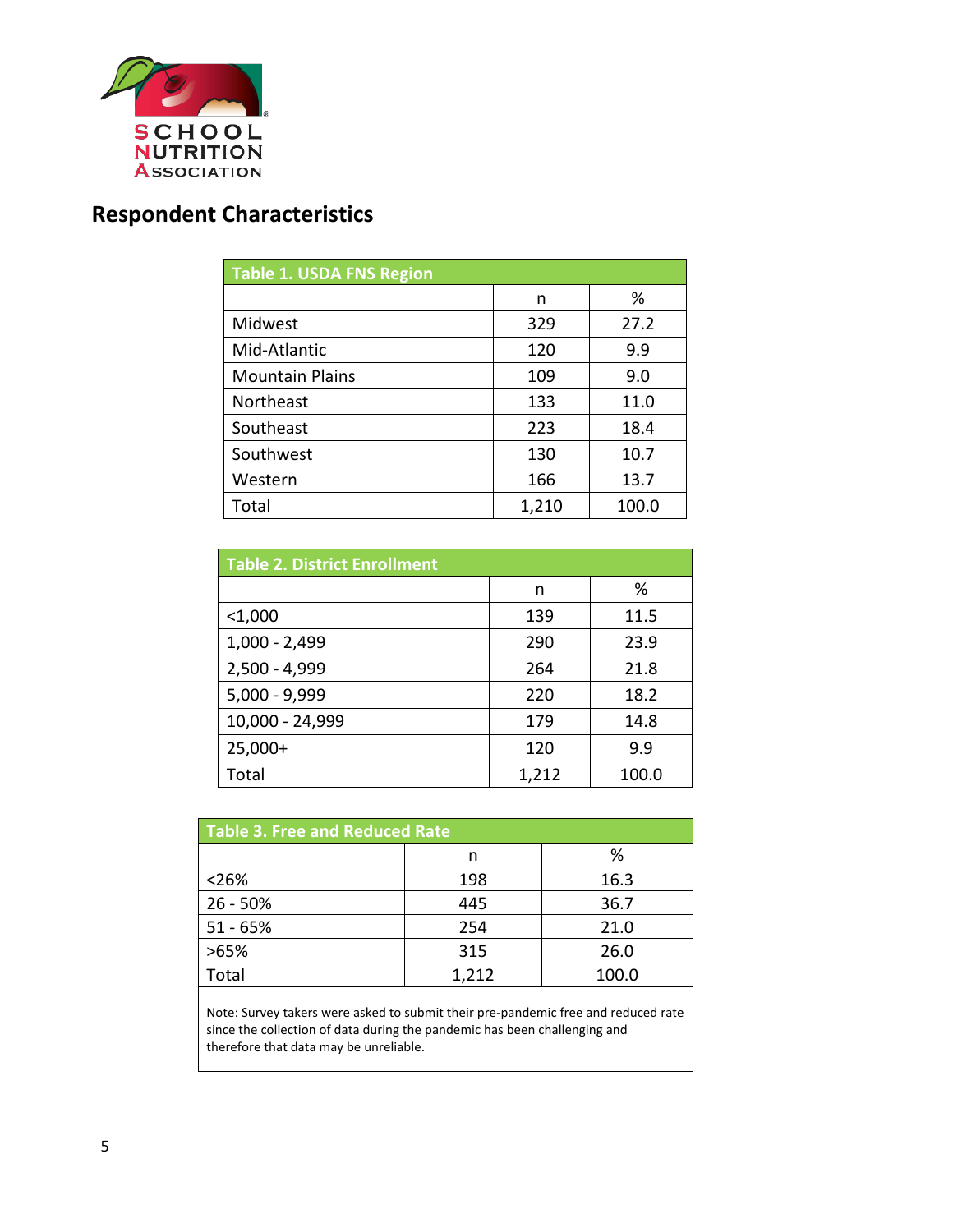

#### **Results**

## *Challenges for Your School Meal Program*

The top 3 challenges for school meal programs include:

1) Menu items not being available in sufficient quantities/shortages

- 2) Supplies/packaging not available in sufficient quantities
- 3) Menu items discontinued by a manufacturer

Refer to Appendix A for response summary tables on each challenge, disaggregated by USDA FNS region, free-and-reduced percentage rate, and district enrollment.

Several statistically significant associations were found:

- The rate of staff shortages reported as a significant challenge increased along with district enrollment, with nearly 90% of districts with 25,000+ enrolled students reporting staff shortages as a significant challenge.
- Programs located in the Western USDA region disproportionately reported longer than normal ordering lead times a challenge for their school meal program.
- The percentage of programs in the Northeast USDA region identifying late, delayed deliveries as a significant challenge was over 20% higher than the national average.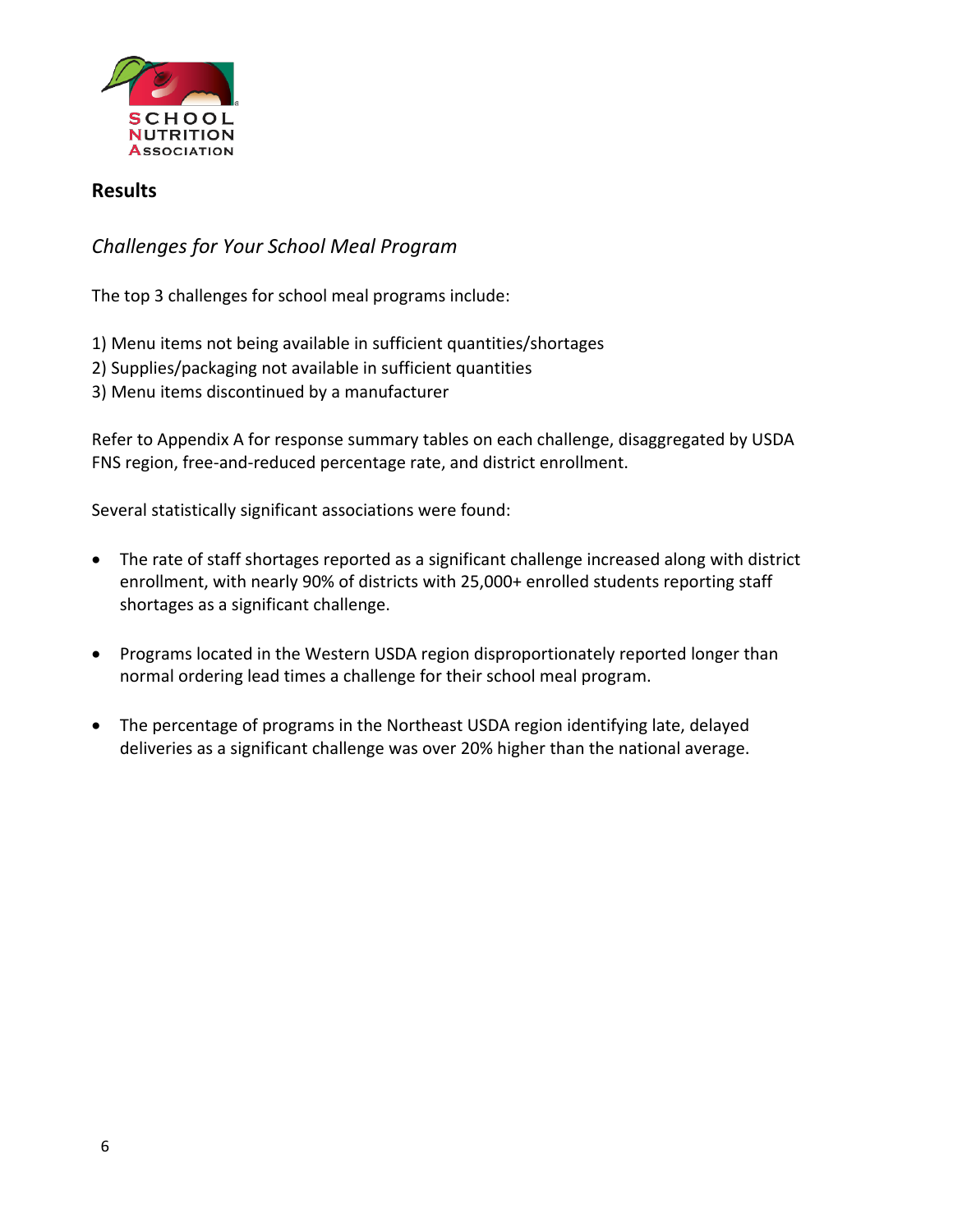

# **Figure 1. Challenges for Your School Meal Program**

|                                                                                                                            | 0%<br>10%          | 20%   | 30%             | 40%   | 50%   | 60%   | 70%   | 80%   | 90%   | 100%       |
|----------------------------------------------------------------------------------------------------------------------------|--------------------|-------|-----------------|-------|-------|-------|-------|-------|-------|------------|
| Menu items not available in sufficient quantities/shortages                                                                |                    |       |                 | 85.7% |       |       |       |       |       | 13.7% 0.6% |
| Supplies/packaging not available in sufficient quantities                                                                  |                    |       |                 | 83.9% |       |       |       |       |       | 14.4% 1.7% |
| Menu items discontinued by a manufacturer                                                                                  |                    |       |                 | 75.5% |       |       |       |       | 23.1% | 1.4%       |
| Higher costs, compared to contracted bid                                                                                   |                    |       |                 | 73.6% |       |       |       | 23.4% |       | 3.0%       |
| <b>Staff Shortages</b>                                                                                                     |                    |       | 70.7%           |       |       |       |       | 24.9% |       | 4.4%       |
| Suppliers not carrying sufficient menu items needed to meet nutrition standards (e.g. whole-grant,<br>low-sodium, low-fat) |                    |       | 68.7%           |       |       |       |       | 27.7% |       | 3.6%       |
| Longer than normal ordering lead times                                                                                     |                    |       | 66.5%           |       |       |       |       | 29.2% |       | 4.3%       |
| Late/delayed deliveries                                                                                                    |                    |       | 59.8%           |       |       |       |       | 31.9% |       | 8.3%       |
| Suppliers not carrying sufficient menu items to meet Buy America requirements                                              |                    | 43.5% |                 |       |       |       | 43.8% |       |       | 12.7%      |
| Getting families to submit free and reduced meal applications/household income forms                                       |                    | 36.8% |                 |       |       | 37.9% |       |       | 25.3% |            |
| Administrative burden to implement P-EBT                                                                                   |                    | 35.6% |                 |       |       | 45.5% |       |       | 10.8% |            |
| Distributor cancelling services or contracts                                                                               |                    | 32.9% |                 |       | 33.5% |       |       | 33.5% |       |            |
| Supplier cancelling bids or contracts                                                                                      |                    | 31.5% |                 |       | 36.2% |       |       | 32.3% |       |            |
| Lack of competitive bid responses                                                                                          |                    | 31.5% |                 |       |       | 48.3% |       |       | 20.2% |            |
| Significant Challenge                                                                                                      | Moderate Challenge |       | Not a Challenge |       |       |       |       |       |       |            |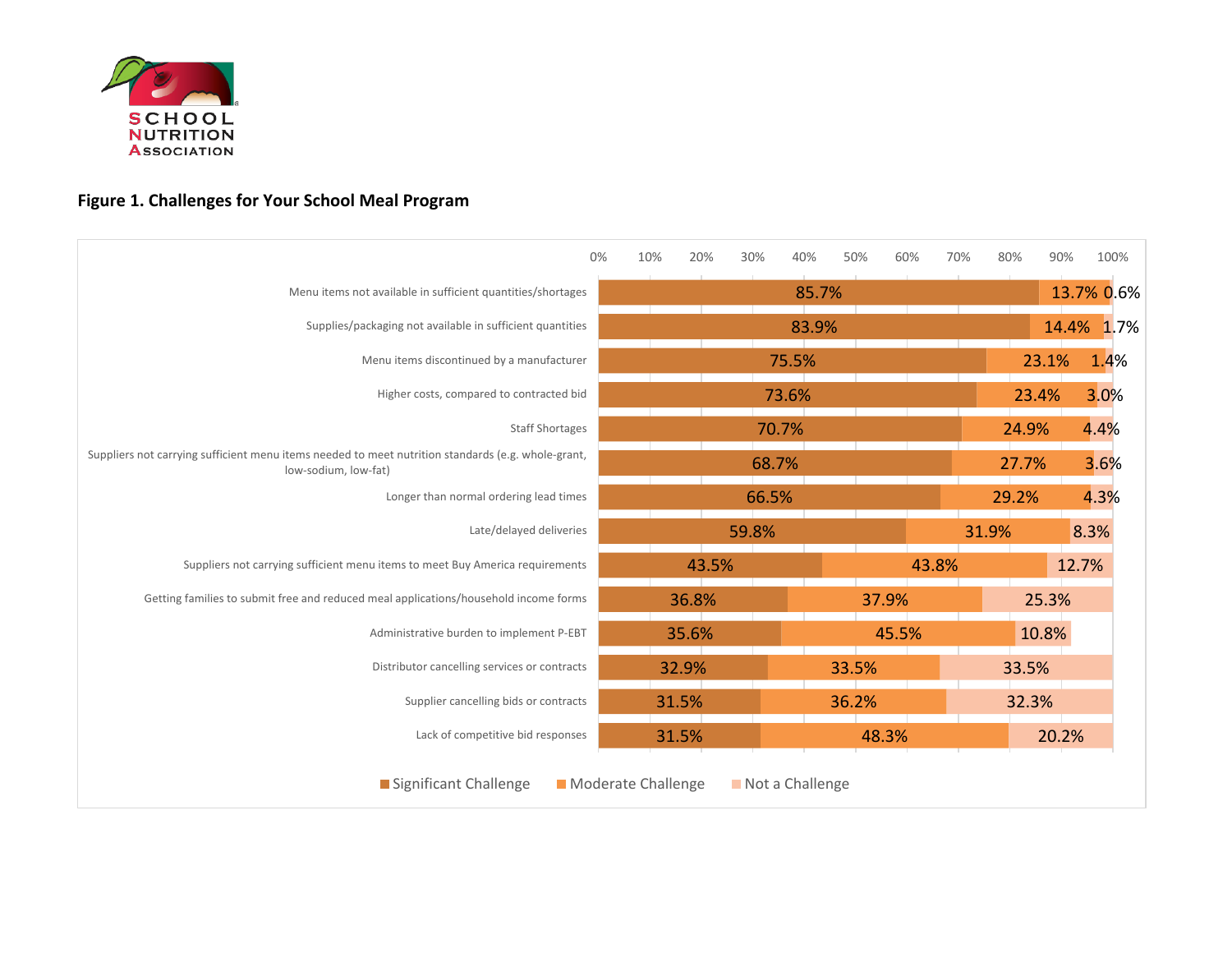

## *COVID-19 Waiver Utilization and Reimbursements*

Almost all responding programs (98.3%, n = 1,191) reported that for SY 2021/22 they are utilizing waivers to offer free meals to all students at no charge via the Seamless Summer Option (SSO).

|                                              | Table 4. For SY 2021/22 is your program utilizing waivers to offer free meals to all students at no |                                       |                                              |                           |       |  |  |  |
|----------------------------------------------|-----------------------------------------------------------------------------------------------------|---------------------------------------|----------------------------------------------|---------------------------|-------|--|--|--|
| charge via the Seamless Summer Option (SSO)? |                                                                                                     |                                       |                                              |                           |       |  |  |  |
|                                              |                                                                                                     |                                       |                                              |                           |       |  |  |  |
|                                              |                                                                                                     | Yes, we are<br>operating<br>under SSO | No, we are<br>operating<br>under<br>NSLP/SBP | Don't<br>know/Not<br>sure | $n =$ |  |  |  |
|                                              | <b>Overall</b>                                                                                      | 98.3%                                 | 1.0%                                         | 0.7%                      | 1,212 |  |  |  |
|                                              | Midwest                                                                                             | 99.4%                                 | 0.3%                                         | 0.3%                      | 329   |  |  |  |
| <b>USDA FNS Region</b>                       | Mid-Atlantic                                                                                        | 100.0%                                | 0.0%                                         | 0.0%                      | 120   |  |  |  |
|                                              | <b>Mountain Plains</b>                                                                              | 99.1%                                 | 0.0%                                         | 0.9%                      | 109   |  |  |  |
|                                              | Northeast                                                                                           | 97.7%                                 | 1.5%                                         | 0.8%                      | 133   |  |  |  |
|                                              | Southeast                                                                                           | 96.4%                                 | 2.7%                                         | 0.9%                      | 223   |  |  |  |
|                                              | Southwest                                                                                           | 98.5%                                 | 0.0%                                         | 1.5%                      | 130   |  |  |  |
|                                              | Western                                                                                             | 97.6%                                 | 1.8%                                         | 0.6%                      | 166   |  |  |  |
|                                              | < 26%                                                                                               | 99.5%                                 | 0.0%                                         | 0.5%                      | 198   |  |  |  |
| Free and Reduced Rate                        | $26 - 50%$                                                                                          | 99.3%                                 | 0.4%                                         | 0.2%                      | 445   |  |  |  |
|                                              | $51 - 65%$                                                                                          | 98.8%                                 | 0.4%                                         | 0.8%                      | 254   |  |  |  |
|                                              | >65%                                                                                                | 95.9%                                 | 2.9%                                         | 1.3%                      | 315   |  |  |  |
|                                              | $1,000$                                                                                             | 95.7%                                 | 2.9%                                         | 1.4%                      | 139   |  |  |  |
|                                              | $1,000 - 2,499$                                                                                     | 99.3%                                 | 0.3%                                         | 0.3%                      | 290   |  |  |  |
| <b>District Enrollment</b>                   | 2,500 - 4,999                                                                                       | 98.9%                                 | 0.8%                                         | 0.4%                      | 264   |  |  |  |
|                                              | 5,000 - 9,999                                                                                       | 99.1%                                 | 0.9%                                         | 0.0%                      | 220   |  |  |  |
|                                              | 10,000 - 24,999                                                                                     | 98.3%                                 | 0.0%                                         | 1.7%                      | 179   |  |  |  |
|                                              | 25,000+                                                                                             | 96.7%                                 | 2.5%                                         | 0.8%                      | 120   |  |  |  |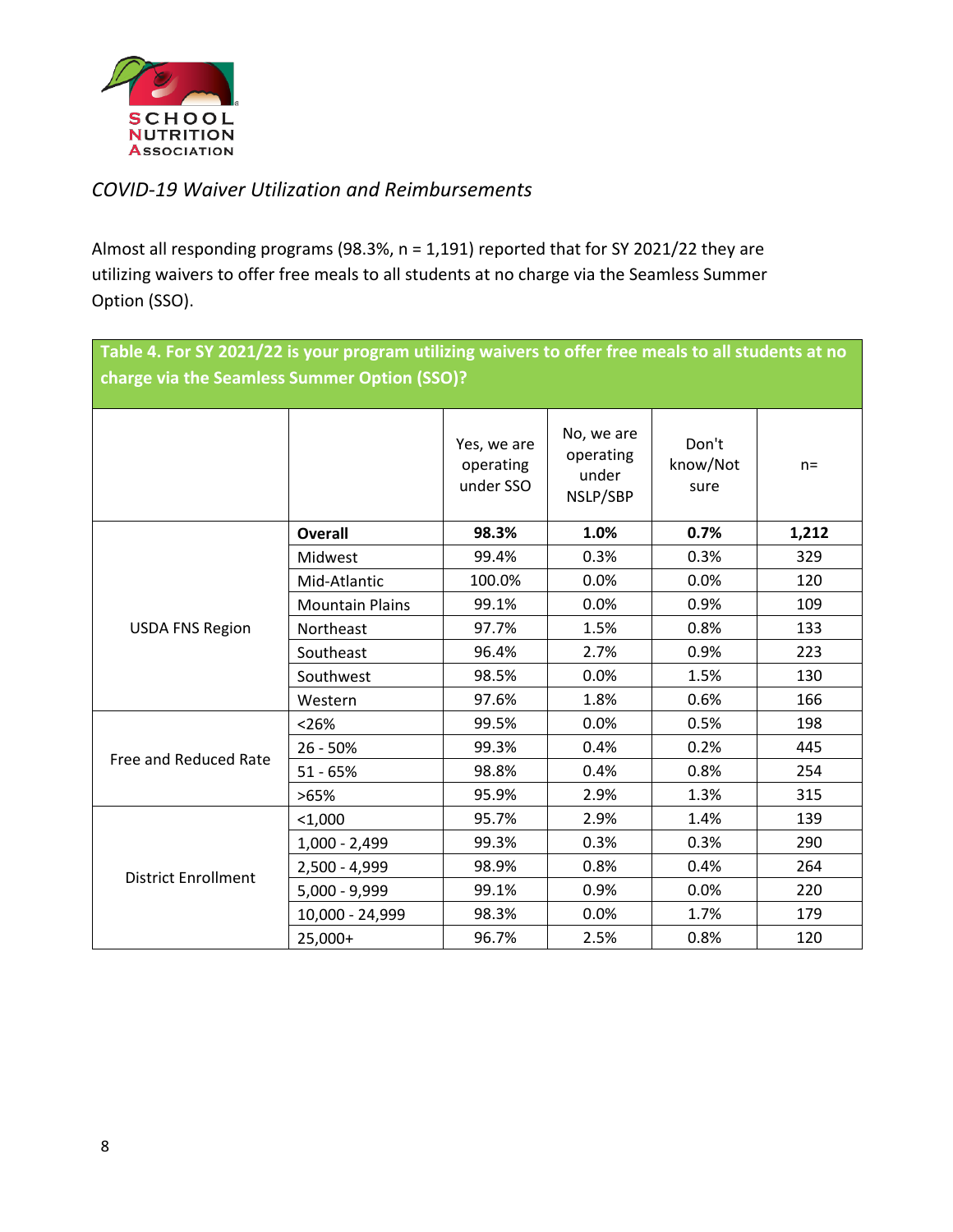

Only 12 programs reported that they are not utilizing SSO for SY 2021/22. The two predominant reasons given for doing so include 1) the director or district decided not to and 2) the responding district was Community Eligibility Provision (CEP) and already serving free meals to all.

| Table 5. Why is your Program Not Utilizing SSO for SY 2021/22? - Open-Ended                                                                                                                                                                                                                                             |    |  |  |  |
|-------------------------------------------------------------------------------------------------------------------------------------------------------------------------------------------------------------------------------------------------------------------------------------------------------------------------|----|--|--|--|
| <b>Response Summary</b>                                                                                                                                                                                                                                                                                                 |    |  |  |  |
| <b>Theme</b>                                                                                                                                                                                                                                                                                                            | n  |  |  |  |
| Director/District Decided Not To                                                                                                                                                                                                                                                                                        | 5  |  |  |  |
| We are a CEP district already serving free meals to all                                                                                                                                                                                                                                                                 | 4  |  |  |  |
| Other                                                                                                                                                                                                                                                                                                                   | 1  |  |  |  |
| Total                                                                                                                                                                                                                                                                                                                   | 10 |  |  |  |
| Note: This question was only asked of those answered "No, we are operating under NSLP/SBP" to the<br>question, 'For SY 2021/22 is your program utilizing waivers to offer free meals to all students at no charge<br>via the Seamless Summer Option (SSO)? Themes were created through qualitative analysis. $N = 12$ . |    |  |  |  |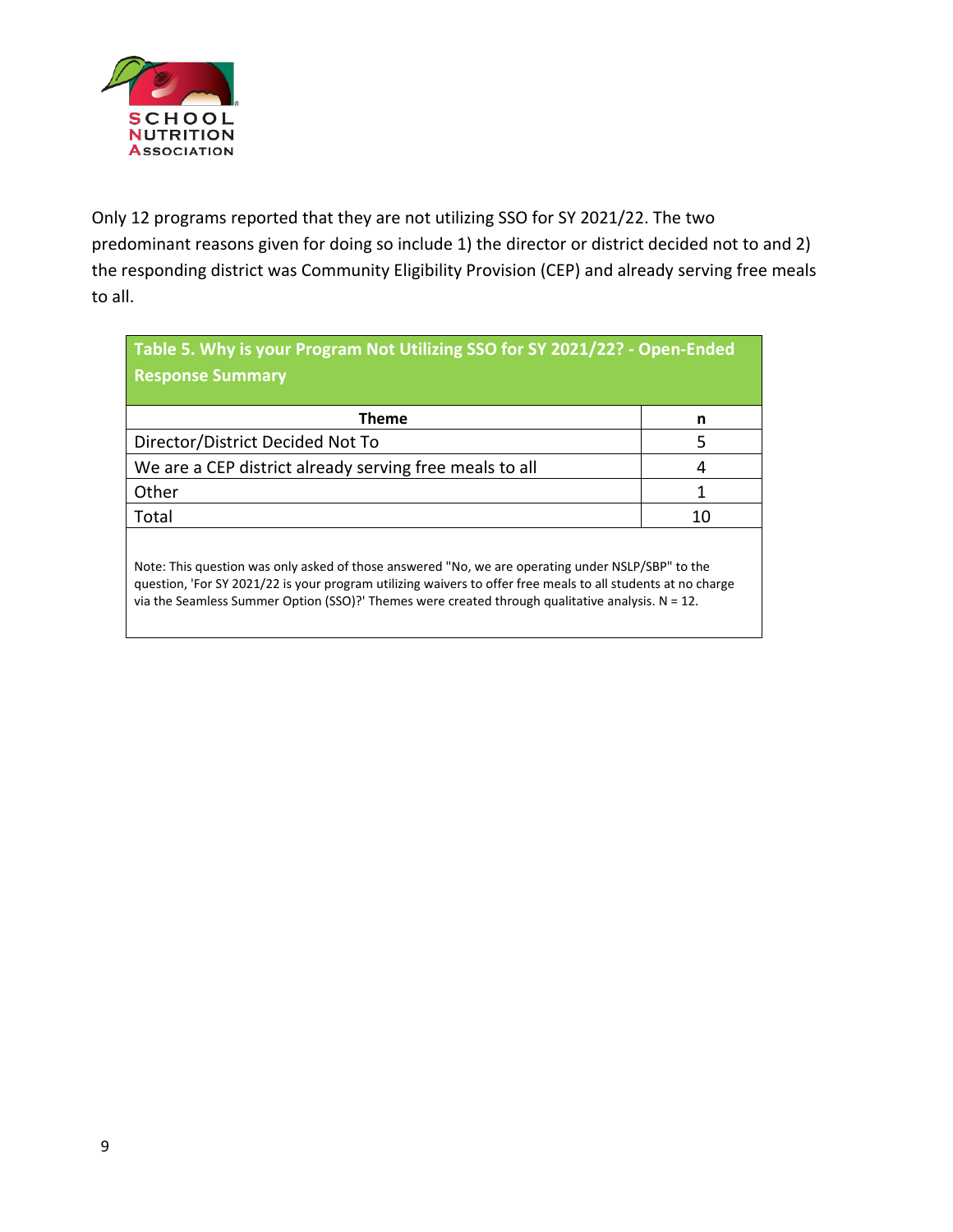

About one-third of respondents reported that the SFSP per meal reimbursement rate for breakfast (32.7%, n = 386) and lunch (35.6%, n = 417) are insufficient to cover the cost of producing a meal (including food, labor, supplies and pandemic costs).

## **Figure 2. Is the SFSP per meal reimbursement rate for breakfast and lunch sufficient to cover the cost of producing a meal (including food, labor, supplies and pandemic costs) in your districts?**



Breakfast: n = 1,180. Lunch: n = 1,171.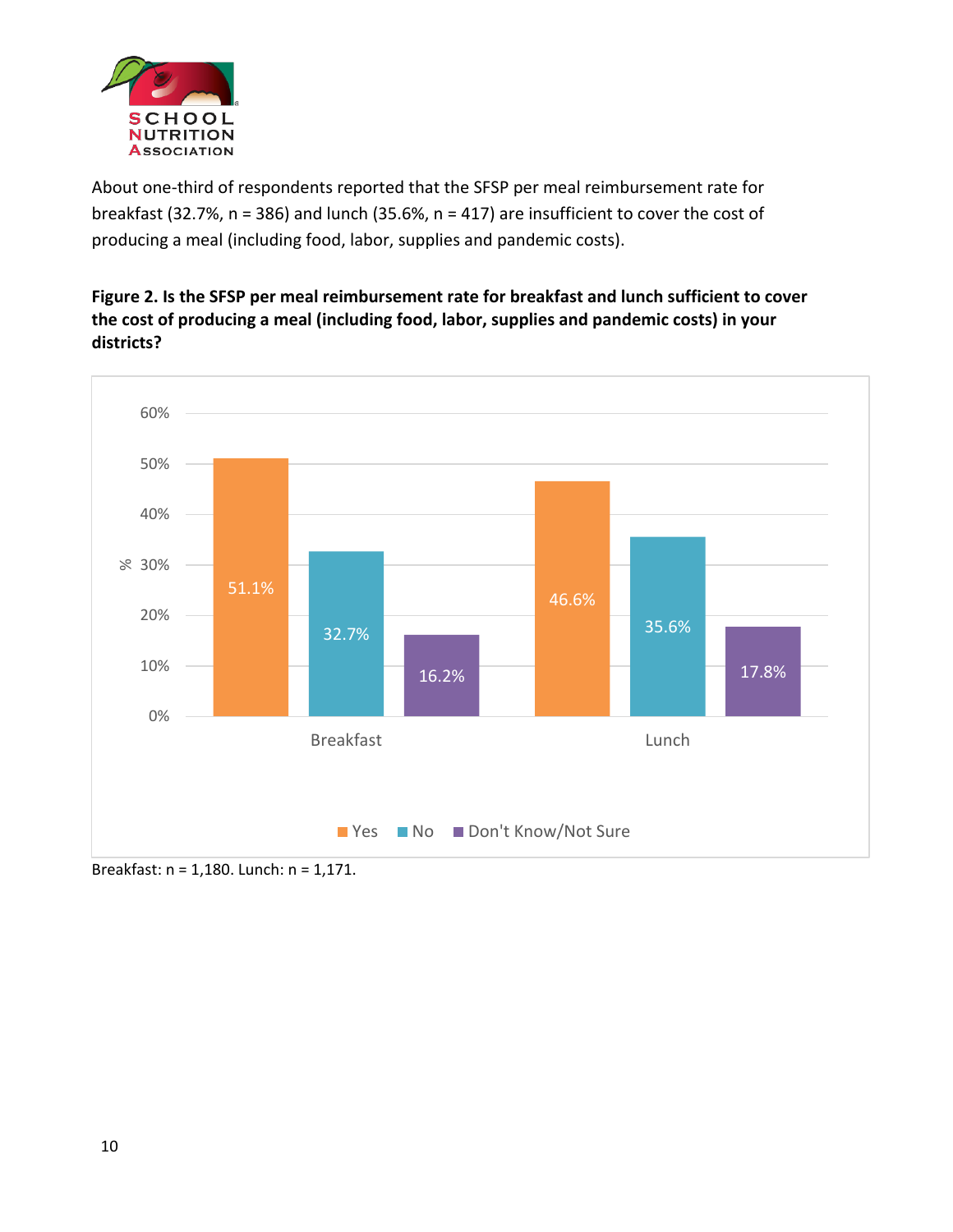

**Table 6. At the current time, is the SFSP per meal reimbursement rate for breakfast sufficient to cover the cost of producing a meal (including food, labor, supplies, and pandemic costs) in your district?**

|                            |                        | Yes   | <b>No</b> | Don't<br>know/Not<br>sure | $n =$ |
|----------------------------|------------------------|-------|-----------|---------------------------|-------|
|                            | Overall                | 51.1% | 32.7%     | 16.2%                     | 1,180 |
|                            | <b>Midwest</b>         | 54.8% | 27.7%     | 17.4%                     | 321   |
|                            | Mid-Atlantic           | 45.8% | 34.7%     | 19.5%                     | 118   |
|                            | <b>Mountain Plains</b> | 53.7% | 36.1%     | 10.2%                     | 108   |
| <b>USDA FNS Region</b>     | Northeast              | 47.3% | 34.1%     | 18.6%                     | 129   |
|                            | Southeast              | 55.6% | 28.5%     | 15.9%                     | 214   |
|                            | Southwest              | 56.3% | 27.3%     | 16.4%                     | 128   |
|                            | Western                | 38.8% | 47.5%     | 13.8%                     | 160   |
|                            | < 26%                  | 49.2% | 31.4%     | 19.4%                     | 191   |
|                            | 26 - 50%               | 50.1% | 32.7%     | 17.2%                     | 437   |
| Free and Reduced Rate      | $51 - 65%$             | 55.8% | 31.1%     | 13.1%                     | 251   |
|                            | >65%                   | 49.8% | 34.9%     | 15.3%                     | 301   |
|                            | $<$ 1,000              | 36.4% | 40.2%     | 23.5%                     | 132   |
|                            | $1,000 - 2,499$        | 49.1% | 31.4%     | 19.4%                     | 283   |
|                            | 2,500 - 4,999          | 53.8% | 33.8%     | 12.3%                     | 260   |
| <b>District Enrollment</b> | $5,000 - 9,999$        | 54.0% | 31.2%     | 14.9%                     | 215   |
|                            | 10,000 - 24,999        | 57.4% | 29.0%     | 13.6%                     | 176   |
|                            | 25,000+                | 51.8% | 33.3%     | 14.9%                     | 114   |

Note: This question was only asked of those answered "Yes, we are operating under SSO" to the question, 'For SY 2021/22 is your program utilizing waivers to offer free meals to all students at no charge via the Seamless Summer Option (SSO)?' N = 1,192.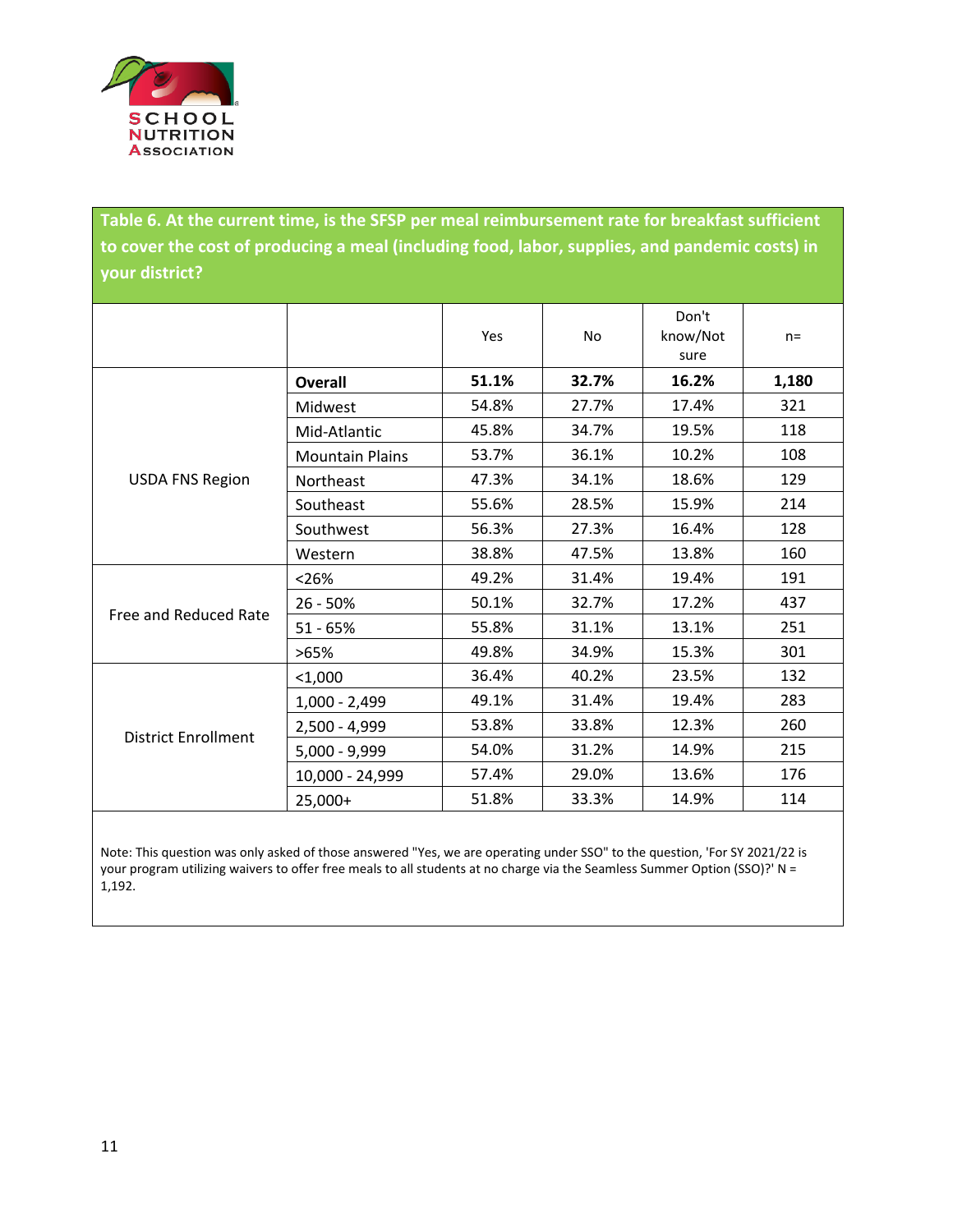

**Table 7. At the current time, is the SFSP per meal reimbursement rate for lunch sufficient to cover the cost of producing a meal (including food, labor, supplies, and pandemic costs) in your district?**

|                            |                        | Yes   | <b>No</b> | Don't<br>know/Not<br>sure | $n =$ |
|----------------------------|------------------------|-------|-----------|---------------------------|-------|
|                            | Overall                | 46.6% | 35.6%     | 17.8%                     | 1,171 |
|                            | Midwest                | 51.1% | 28.3%     | 20.6%                     | 321   |
|                            | Mid-Atlantic           | 38.3% | 41.7%     | 20.0%                     | 115   |
|                            | <b>Mountain Plains</b> | 52.8% | 35.2%     | 12.0%                     | 108   |
| <b>USDA FNS Region</b>     | Northeast              | 40.3% | 40.3%     | 19.4%                     | 129   |
|                            | Southeast              | 49.5% | 35.2%     | 15.2%                     | 210   |
|                            | Southwest              | 51.6% | 29.7%     | 18.8%                     | 128   |
|                            | Western                | 37.3% | 46.8%     | 15.8%                     | 158   |
|                            | < 26%                  | 43.9% | 34.2%     | 21.9%                     | 196   |
| Free and Reduced Rate      | $26 - 50%$             | 45.0% | 35.7%     | 19.3%                     | 431   |
|                            | $51 - 65%$             | 53.7% | 32.5%     | 13.8%                     | 246   |
|                            | >65%                   | 45.0% | 38.9%     | 16.1%                     | 298   |
|                            | $<$ 1,000              | 33.3% | 42.6%     | 24.0%                     | 129   |
|                            | 1,000 - 2,499          | 45.9% | 33.2%     | 20.8%                     | 283   |
| <b>District Enrollment</b> | 2,500 - 4,999          | 49.4% | 36.3%     | 14.3%                     | 259   |
|                            | $5,000 - 9,999$        | 48.8% | 34.9%     | 16.3%                     | 215   |
|                            | 10,000 - 24,999        | 51.4% | 32.9%     | 15.6%                     | 173   |
|                            | 25,000+                | 45.5% | 37.5%     | 17.0%                     | 112   |

Note: This question was only asked of those answered "Yes, we are operating under SSO" to the question, 'For SY 2021/22 is your program utilizing waivers to offer free meals to all students at no charge via the Seamless Summer Option (SSO)?'  $N = 1,192.$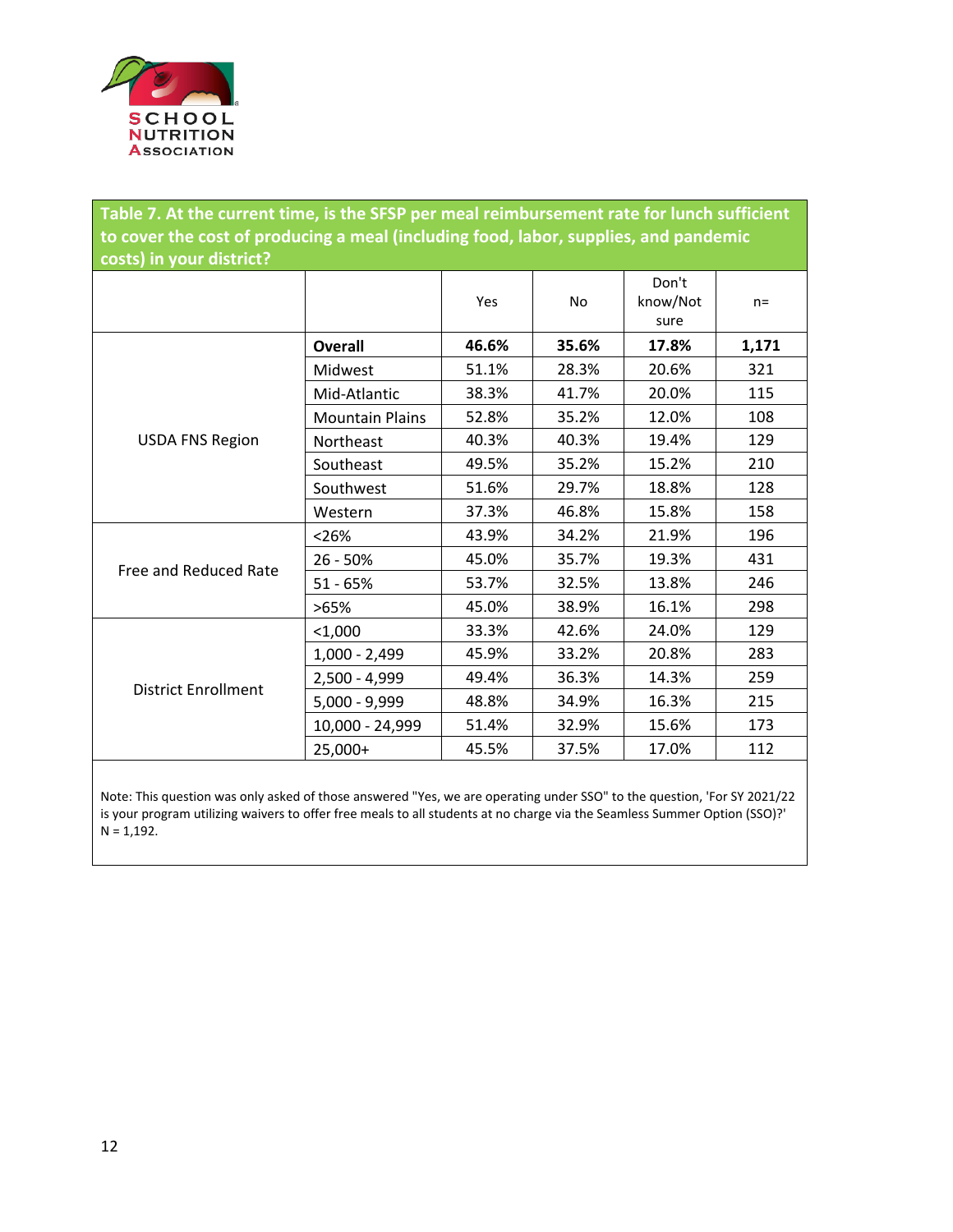

# *Meal Service to Students in Quarantine and During COVID-19-related Unanticipated School Closures*

Over 40% of responding school meal programs (n = 522) are offering or plan to offer meals to students in quarantine.



## **Figure 3. Is Your Program Offering/Planning to Offer Meals to Students in Quarantine?**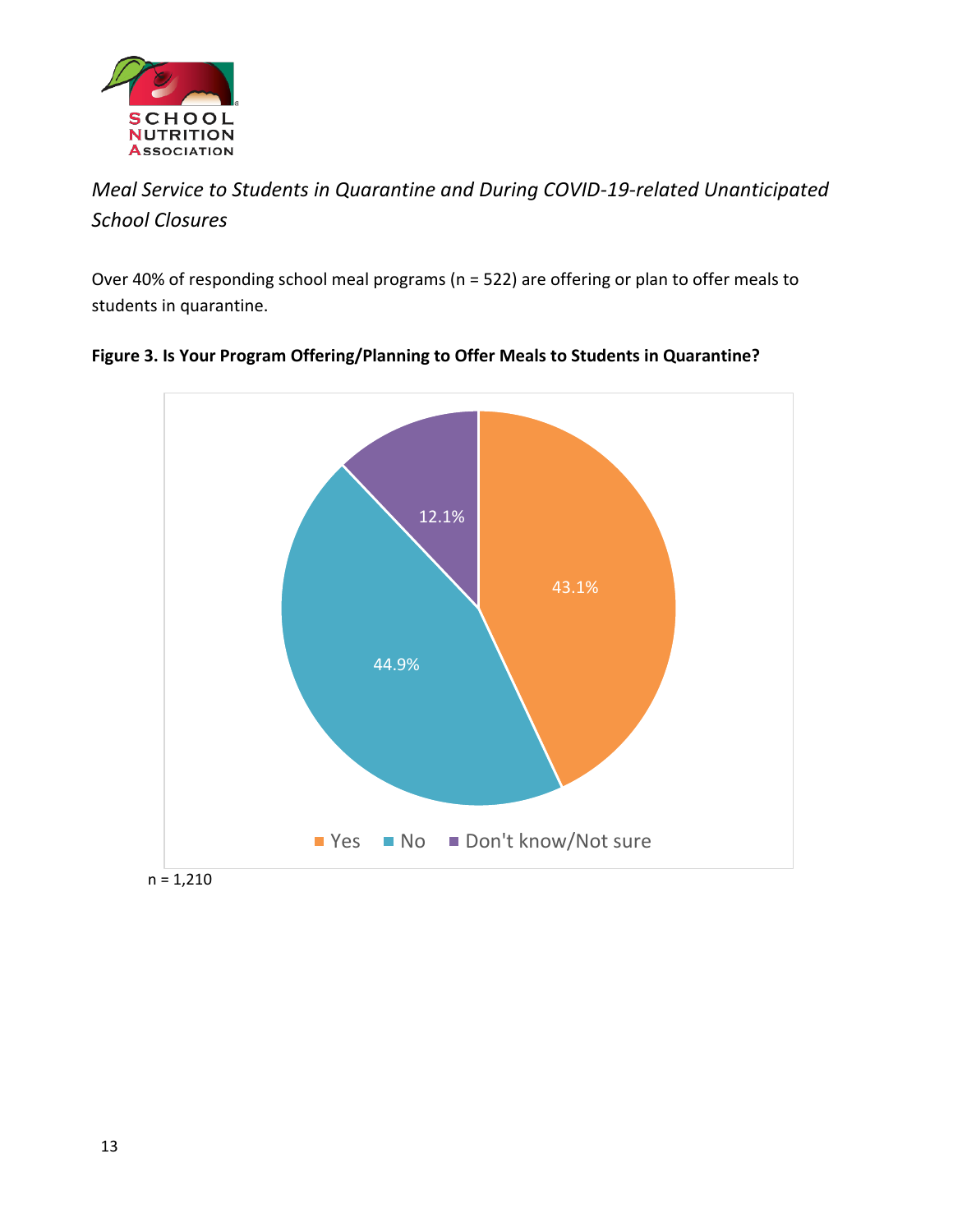

|                            | Table 8. Is Your Program Offering/Planning to Offer Meals to Students in Quarantine? |       |           |                           |       |  |  |  |
|----------------------------|--------------------------------------------------------------------------------------|-------|-----------|---------------------------|-------|--|--|--|
|                            |                                                                                      | Yes   | <b>No</b> | Don't<br>know/Not<br>sure | $n =$ |  |  |  |
|                            | <b>Overall</b>                                                                       | 43.1% | 44.9%     | 12.1%                     | 1,210 |  |  |  |
|                            | Midwest                                                                              | 38.0% | 49.5%     | 12.5%                     | 329   |  |  |  |
|                            | Mid-Atlantic                                                                         | 51.3% | 40.3%     | 8.4%                      | 119   |  |  |  |
|                            | <b>Mountain Plains</b>                                                               | 47.7% | 42.2%     | 10.1%                     | 109   |  |  |  |
| <b>USDA FNS Region</b>     | Northeast                                                                            | 49.6% | 33.1%     | 17.3%                     | 133   |  |  |  |
|                            | Southeast                                                                            | 37.7% | 48.0%     | 14.3%                     | 223   |  |  |  |
|                            | Southwest                                                                            | 48.5% | 43.1%     | 8.5%                      | 130   |  |  |  |
|                            | Western                                                                              | 41.2% | 47.9%     | 10.9%                     | 165   |  |  |  |
|                            | < 26%                                                                                | 39.4% | 46.5%     | 14.1%                     | 198   |  |  |  |
| Free and Reduced Rate      | 26 - 50%                                                                             | 40.4% | 47.2%     | 12.4%                     | 443   |  |  |  |
|                            | $51 - 65%$                                                                           | 44.1% | 46.9%     | 9.1%                      | 254   |  |  |  |
|                            | >65%                                                                                 | 48.3% | 39.0%     | 12.7%                     | 315   |  |  |  |
|                            | $1,000$                                                                              | 46.8% | 43.2%     | 10.1%                     | 139   |  |  |  |
|                            | $1,000 - 2,499$                                                                      | 42.8% | 42.8%     | 14.5%                     | 290   |  |  |  |
| <b>District Enrollment</b> | 2,500 - 4,999                                                                        | 43.3% | 43.3%     | 13.3%                     | 263   |  |  |  |
|                            | $5,000 - 9,999$                                                                      | 40.5% | 47.7%     | 11.8%                     | 220   |  |  |  |
|                            | 10,000 - 24,999                                                                      | 39.7% | 50.3%     | 10.1%                     | 179   |  |  |  |
|                            | 25,000+                                                                              | 48.7% | 42.0%     | 9.2%                      | 119   |  |  |  |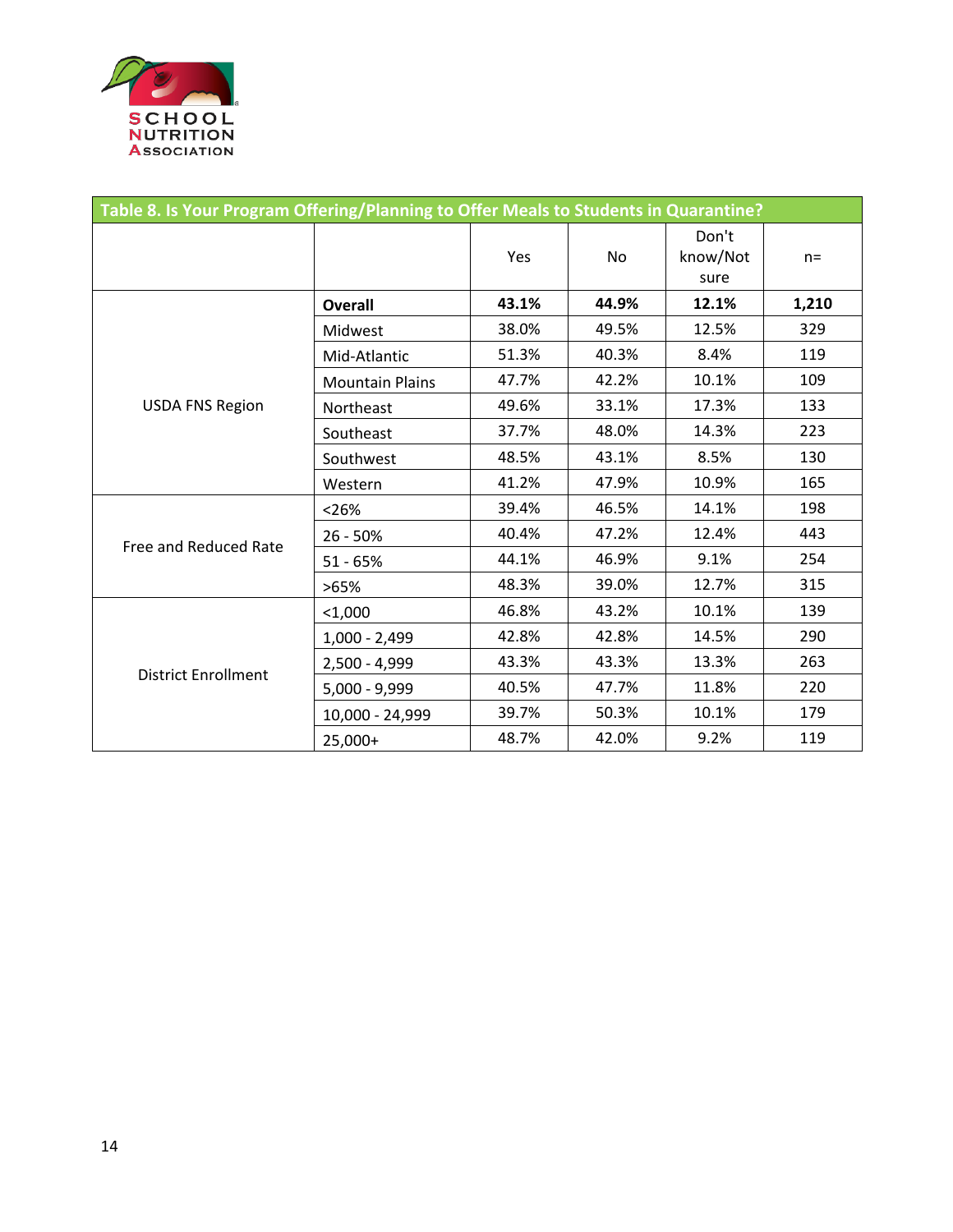

Over two-thirds of responding programs (66.4%, n = 796) report that they are offering or planning to offer meals to students during COVID-19 related unanticipated school closures.

#### **Figure 4. For SY 2021/22, Is Your Program Offering/Planning to Offer Meals to Students During COVID-19 related Unanticipated School Closures?**



 $n = 1,199$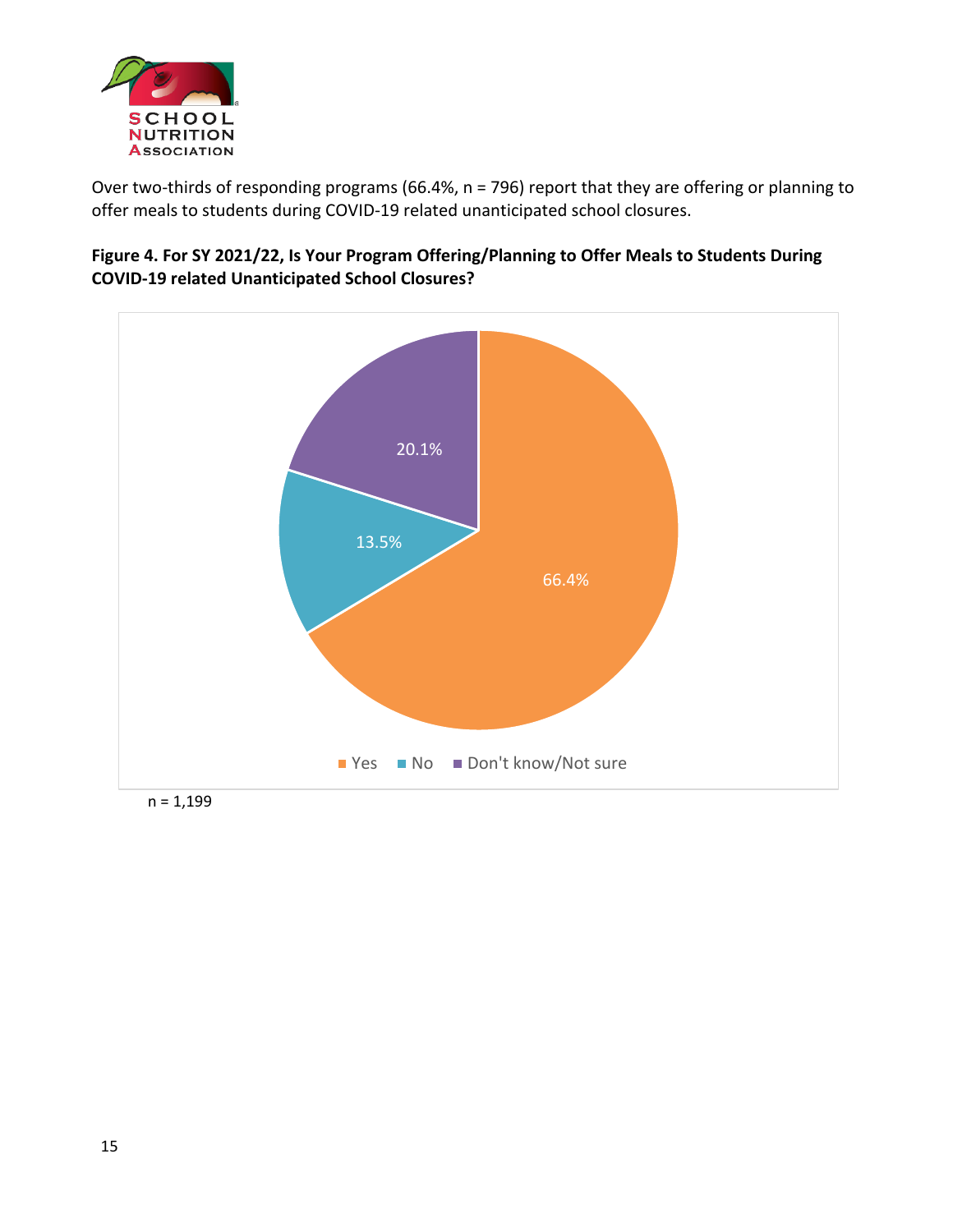

## **Table 9. For SY 2021/22, Is Your Program Offering/Planning to Offer Meals to Students During COVID-19-related Unanticipated School Closures?**

|                            |                        | Yes   | <b>No</b> | Don't<br>know/Not<br>sure | $n=$  |
|----------------------------|------------------------|-------|-----------|---------------------------|-------|
|                            | Overall                | 66.4% | 13.5%     | 20.1%                     | 1,199 |
|                            | Midwest                | 60.9% | 14.5%     | 24.6%                     | 325   |
|                            | Mid-Atlantic           | 77.1% | 5.9%      | 16.9%                     | 118   |
|                            | <b>Mountain Plains</b> | 66.7% | 13.9%     | 19.4%                     | 108   |
| <b>USDA FNS Region</b>     | Northeast              | 63.6% | 16.7%     | 19.7%                     | 132   |
|                            | Southeast              | 68.3% | 14.5%     | 17.2%                     | 221   |
|                            | Southwest              | 65.9% | 14.0%     | 20.2%                     | 129   |
|                            | Western                | 68.9% | 12.8%     | 18.3%                     | 164   |
|                            | < 26%                  | 59.4% | 18.8%     | 21.8%                     | 197   |
|                            | 26 - 50%               | 65.3% | 12.3%     | 22.4%                     | 438   |
| Free and Reduced Rate      | $51 - 65%$             | 67.2% | 13.8%     | 19.0%                     | 253   |
|                            | >65%                   | 71.7% | 11.6%     | 16.7%                     | 311   |
|                            | $<$ 1,000              | 64.5% | 17.4%     | 18.1%                     | 138   |
|                            | $1,000 - 2,499$        | 67.0% | 11.8%     | 21.2%                     | 288   |
|                            | 2,500 - 4,999          | 62.1% | 13.4%     | 24.5%                     | 261   |
| <b>District Enrollment</b> | $5,000 - 9,999$        | 66.5% | 17.9%     | 15.6%                     | 218   |
|                            | 10,000 - 24,999        | 70.3% | 9.1%      | 20.6%                     | 175   |
|                            | 25,000+                | 70.6% | 11.8%     | 17.6%                     | 119   |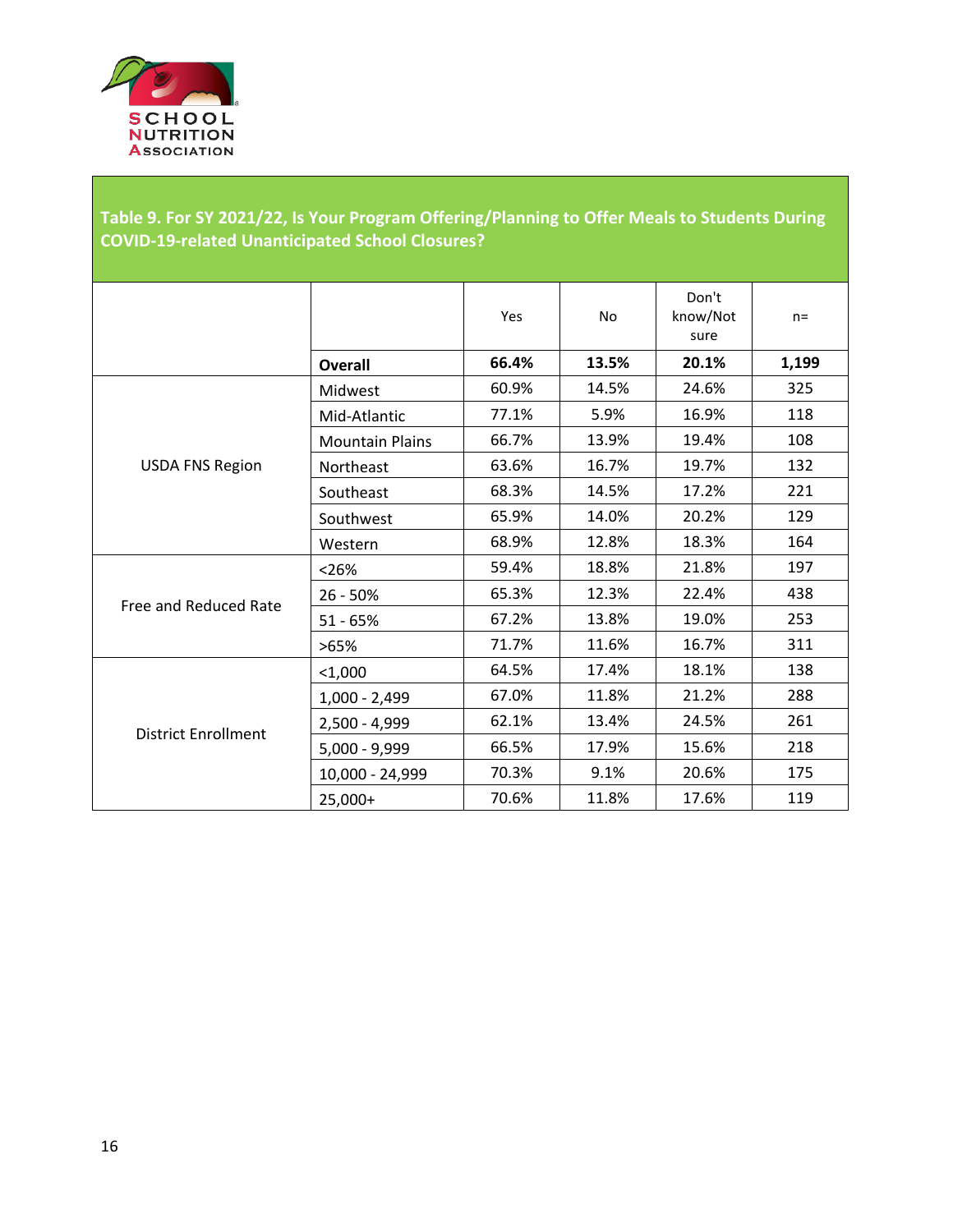

## *Effects of the Pandemic on School Nutrition Program Finances*

Just over 40% of responding programs (42.0%, n = 508) report that they raised salaries, and almost one-fifth of programs (18.7%, n = 226) report adding some type of bonus in order to address staff shortages.

Programs in the Southeast USDA FNS region and those with district enrollments over 25,000 students reported the highest rates of raising salaries and adding bonuses to address staff shortages.





 $n = 1,209$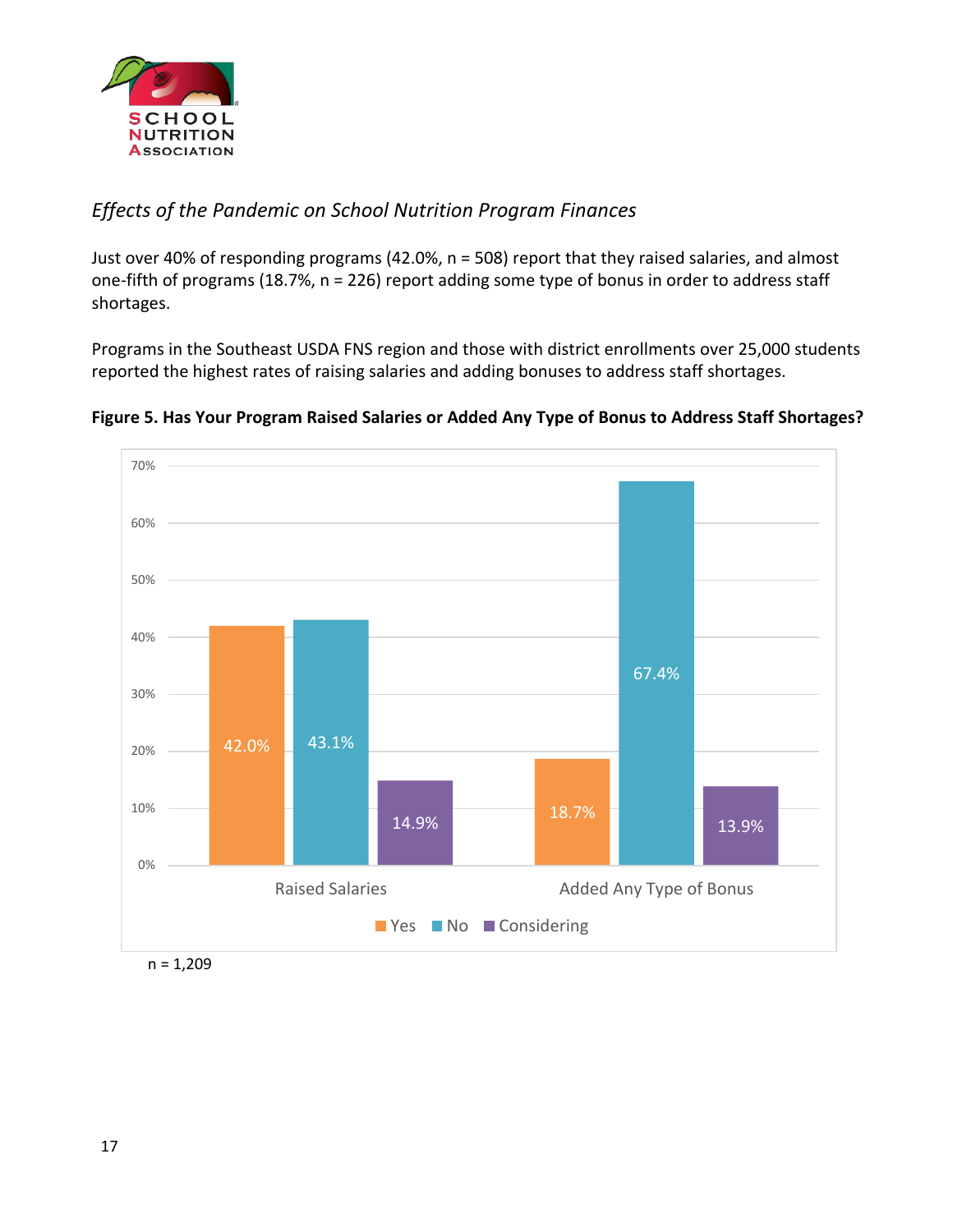

| Table 10. Has Your Program Raised Salaries to Address Staff Shortages? |                        |       |       |             |       |  |
|------------------------------------------------------------------------|------------------------|-------|-------|-------------|-------|--|
|                                                                        |                        | Yes   | No.   | Considering | $n =$ |  |
|                                                                        | <b>Overall</b>         | 42.0% | 43.0% | 14.9%       | 1,209 |  |
|                                                                        | Midwest                | 40.2% | 43.0% | 16.8%       | 328   |  |
|                                                                        | Mid-Atlantic           | 43.7% | 42.0% | 14.3%       | 119   |  |
|                                                                        | <b>Mountain Plains</b> | 41.3% | 44.0% | 14.7%       | 109   |  |
| USDA FNS Region*                                                       | Northeast              | 34.8% | 50.0% | 15.2%       | 132   |  |
|                                                                        | Southeast              | 52.0% | 29.1% | 18.8%       | 223   |  |
|                                                                        | Southwest              | 46.2% | 43.1% | 10.8%       | 130   |  |
|                                                                        | Western                | 34.3% | 56.6% | 9.0%        | 166   |  |
|                                                                        | < 26%                  | 42.6% | 40.6% | 16.8%       | 197   |  |
| Free and Reduced Rate                                                  | $26 - 50%$             | 40.2% | 44.2% | 15.6%       | 443   |  |
|                                                                        | $51 - 65%$             | 41.7% | 42.9% | 15.4%       | 254   |  |
|                                                                        | >65%                   | 44.4% | 43.2% | 12.4%       | 315   |  |
|                                                                        | $<$ 1,000              | 30.9% | 54.7% | 14.4%       | 139   |  |
|                                                                        | $1,000 - 2,499$        | 42.1% | 47.2% | 10.7%       | 290   |  |
| District Enrollment*                                                   | $2,500 - 4,999$        | 42.2% | 42.6% | 15.2%       | 263   |  |
|                                                                        | $5,000 - 9,999$        | 44.1% | 42.3% | 13.6%       | 220   |  |
|                                                                        | 10,000 - 24,999        | 42.9% | 36.7% | 20.3%       | 177   |  |
|                                                                        | 25,000+                | 49.2% | 31.7% | 19.2%       | 120   |  |

\*Chi-square tests of independence showed there are statistically significant associations between both USDA FNS region location and District Enrollment and whether a program reported raising salaries to address staff shortages. USDA FNS region: *p* < .001. District Enrollment: *p* = .005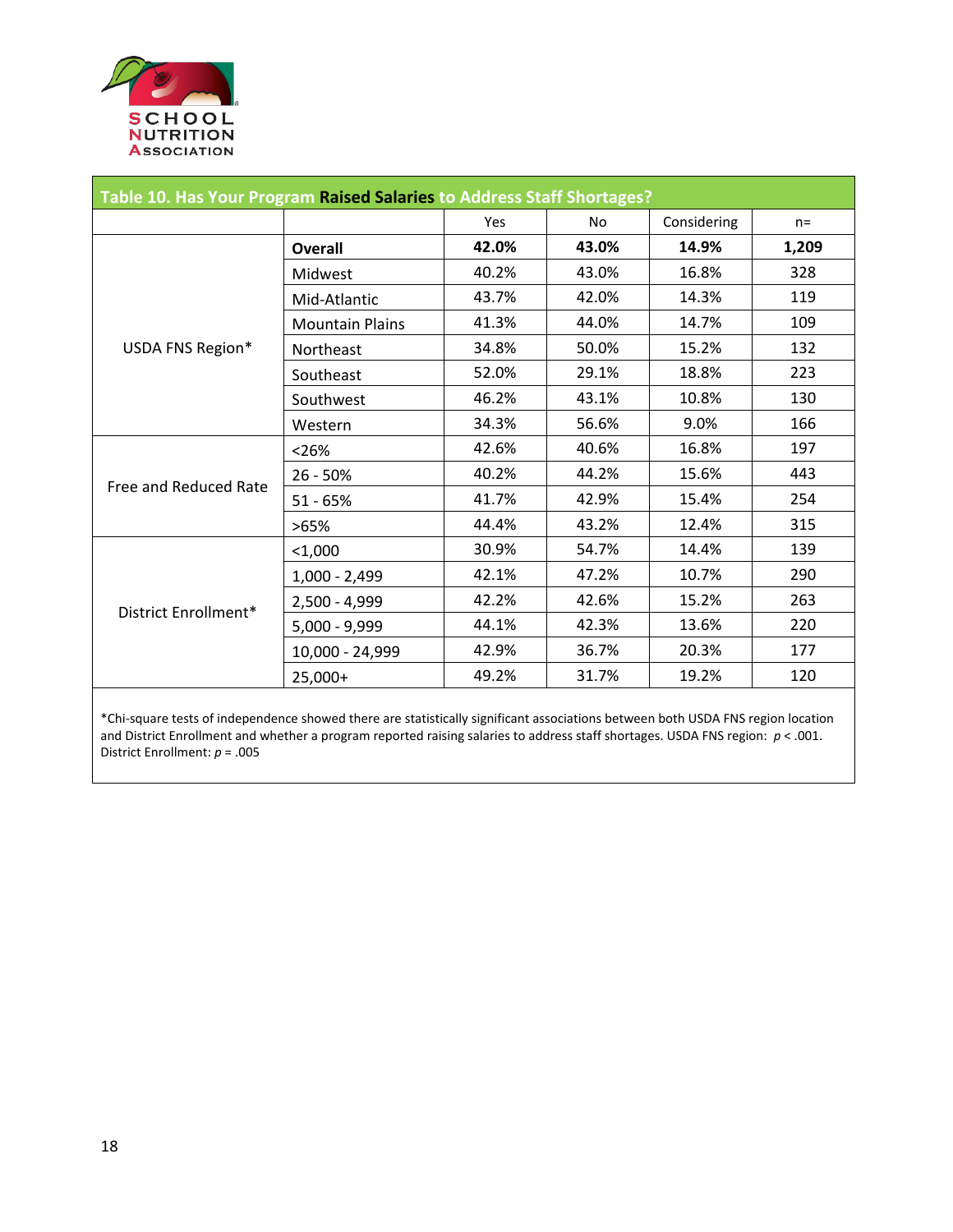

| Table 11. Has Your Program Added Any Type of Bonus to Address Staff Shortages? |                        |       |       |             |       |  |  |
|--------------------------------------------------------------------------------|------------------------|-------|-------|-------------|-------|--|--|
|                                                                                |                        | Yes   | No    | Considering | $n =$ |  |  |
|                                                                                | <b>Overall</b>         | 18.7% | 67.4% | 13.9%       | 1,209 |  |  |
|                                                                                | Midwest                | 13.1% | 72.3% | 14.6%       | 328   |  |  |
|                                                                                | Mid-Atlantic           | 16.8% | 71.4% | 11.8%       | 119   |  |  |
|                                                                                | <b>Mountain Plains</b> | 21.1% | 62.4% | 16.5%       | 109   |  |  |
| USDA FNS Region*                                                               | Northeast              | 5.3%  | 83.3% | 11.4%       | 132   |  |  |
|                                                                                | Southeast              | 30.5% | 49.3% | 20.2%       | 223   |  |  |
|                                                                                | Southwest              | 27.7% | 61.5% | 10.8%       | 130   |  |  |
|                                                                                | Western                | 17.5% | 74.7% | 7.8%        | 166   |  |  |
|                                                                                | < 26%                  | 18.3% | 65.5% | 16.2%       | 197   |  |  |
| Free and Reduced Rate*                                                         | 26 - 50%               | 14.0% | 72.0% | 14.0%       | 443   |  |  |
|                                                                                | $51 - 65%$             | 17.7% | 69.3% | 13.0%       | 254   |  |  |
|                                                                                | >65%                   | 26.3% | 60.6% | 13.0%       | 315   |  |  |
|                                                                                | $<$ 1,000              | 9.4%  | 76.3% | 14.4%       | 139   |  |  |
|                                                                                | $1,000 - 2,499$        | 9.7%  | 79.3% | 11.0%       | 290   |  |  |
|                                                                                | $2,500 - 4,999$        | 17.1% | 70.0% | 12.9%       | 263   |  |  |
| District Enrollment*                                                           | $5,000 - 9,999$        | 18.2% | 64.1% | 17.7%       | 220   |  |  |
|                                                                                | 10,000 - 24,999        | 30.5% | 53.7% | 15.8%       | 177   |  |  |
|                                                                                | 25,000+                | 38.3% | 49.2% | 12.5%       | 120   |  |  |

\*Chi-square tests of independence showed there are statistically significant associations between USDA FNS region location, Free and Reduced %, and District Enrollment and whether a program reported adding any benefits to address staff shortages. USDA FNS region: *p* < .001. Free and Reduced %: *p* = .003. District Enrollment: *p* < .001.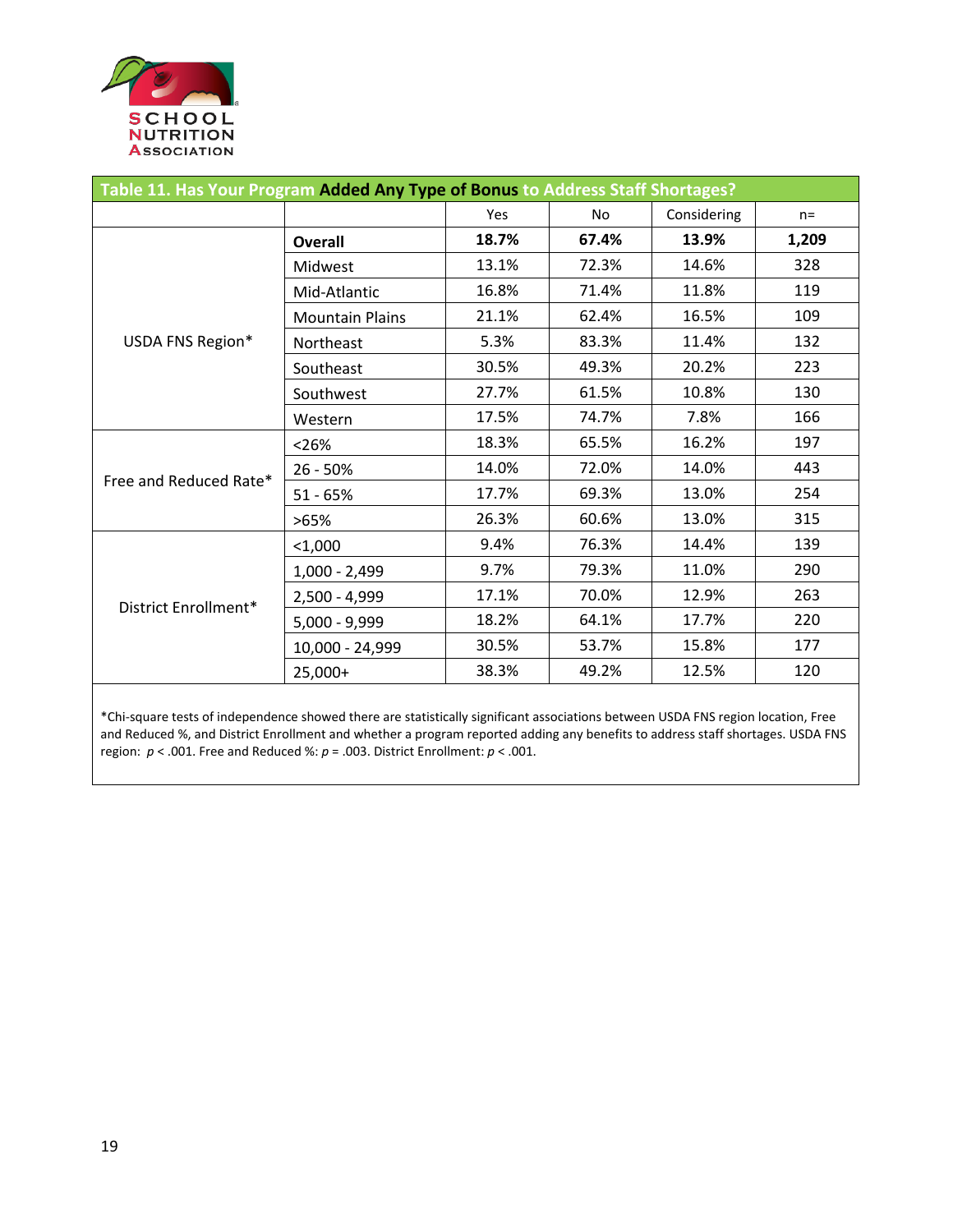

#### **Figure 6. Why Has Your Program Not Raised Salaries And/Or Not Added Bonuses to Address Shortages?**

|                                                                                    | 0% | 10%   | 20%   | 30%   | 40% | 50% | 60% | 70% |
|------------------------------------------------------------------------------------|----|-------|-------|-------|-----|-----|-----|-----|
| Raises/bonuses not approved by district<br>administration                          |    |       |       | 58.0% |     |     |     |     |
| Insufficient funds available to raise<br>salaries/provide benefits                 |    |       | 33.3% |       |     |     |     |     |
| *Salary raises contingent on union contract<br>renegotiation                       |    | 13.7% |       |       |     |     |     |     |
| Other, please specify                                                              |    | 11.8% |       |       |     |     |     |     |
| Staff shortages not an issue                                                       |    | 8.4%  |       |       |     |     |     |     |
| *Salary raises would be required for all district<br>workers, not just foodservice |    | 3.2%  |       |       |     |     |     |     |

Note: This question was only asked of respondents who responded "No" or "Considering" to both questions if their program has 1) raised salaries and 2) if their program has added any type of bonus for SY 2021/22 to address staff shortages. N = 628.

\*These response categories were created ad hoc based on open-ended responses to this question. If they had been multiple choice response options, they would likely have received higher response counts.

Deidentified open-ended responses to the 'Other, please specify' category can be found in Appendix B.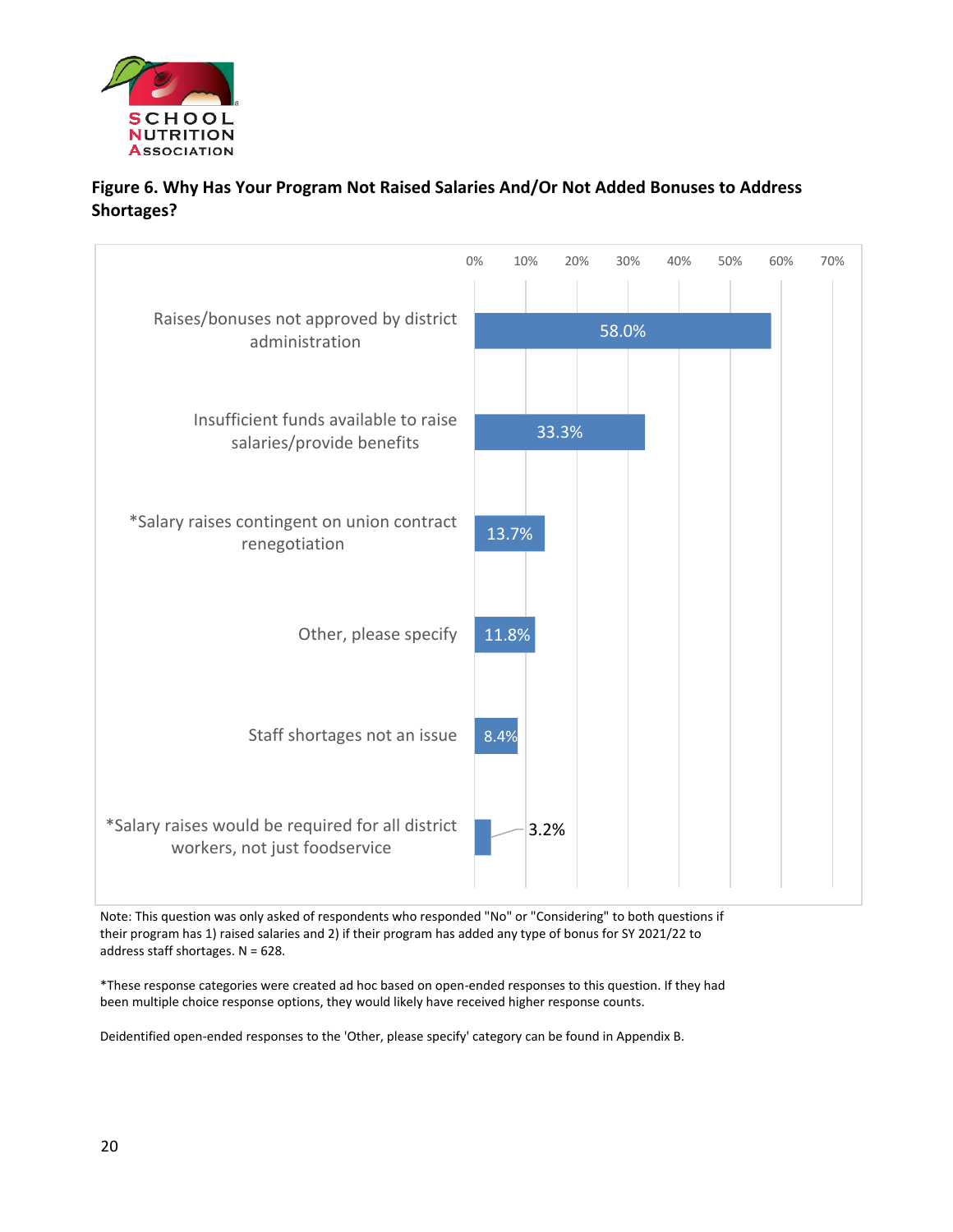

Over 70% (71.0%, n = 413) of programs that either raised salaries or added any type of bonus paid for the raise out of child nutrition program funds.





Note: Survey takers were asked specifically about how they were paying for a) raises and/or b) bonuses only if they responded "Yes", that they had a) raised salaries and/or b) added any type of bonus. N = 582.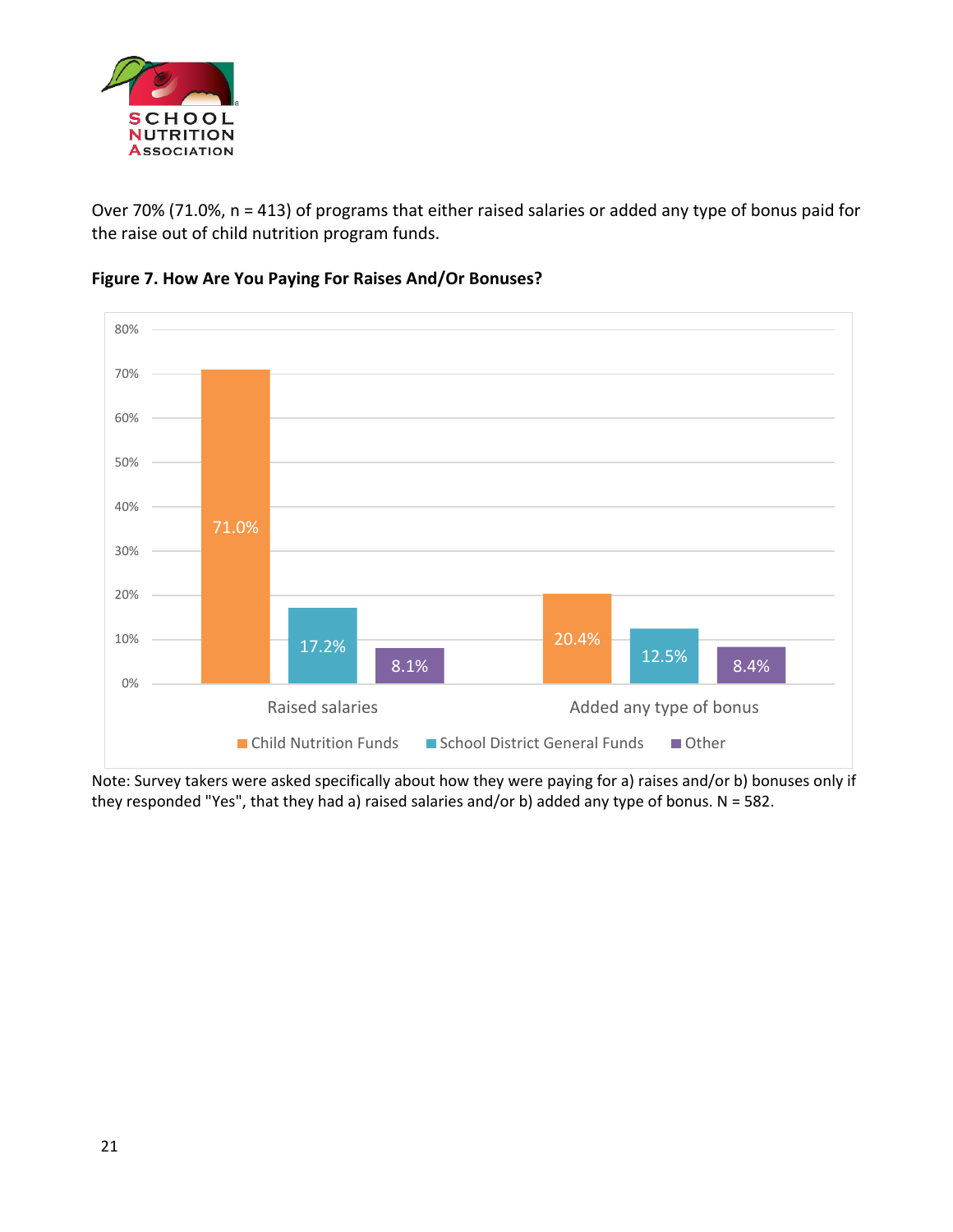

38% (n = 461) of responding programs reported that they experienced an overall net loss (not including reserves) for SY 2020/21.

Programs located in the Northeast USDA FNS region and those with district enrollments over 25,000 students reported the highest rates of experiencing an overall net loss (not including reserves) for SY 2020/21.



**Figure 8. Did Your Program Experience an Overall Net Loss (Not Including Reserves) for SY 2020/21?**

 $n = 1,209$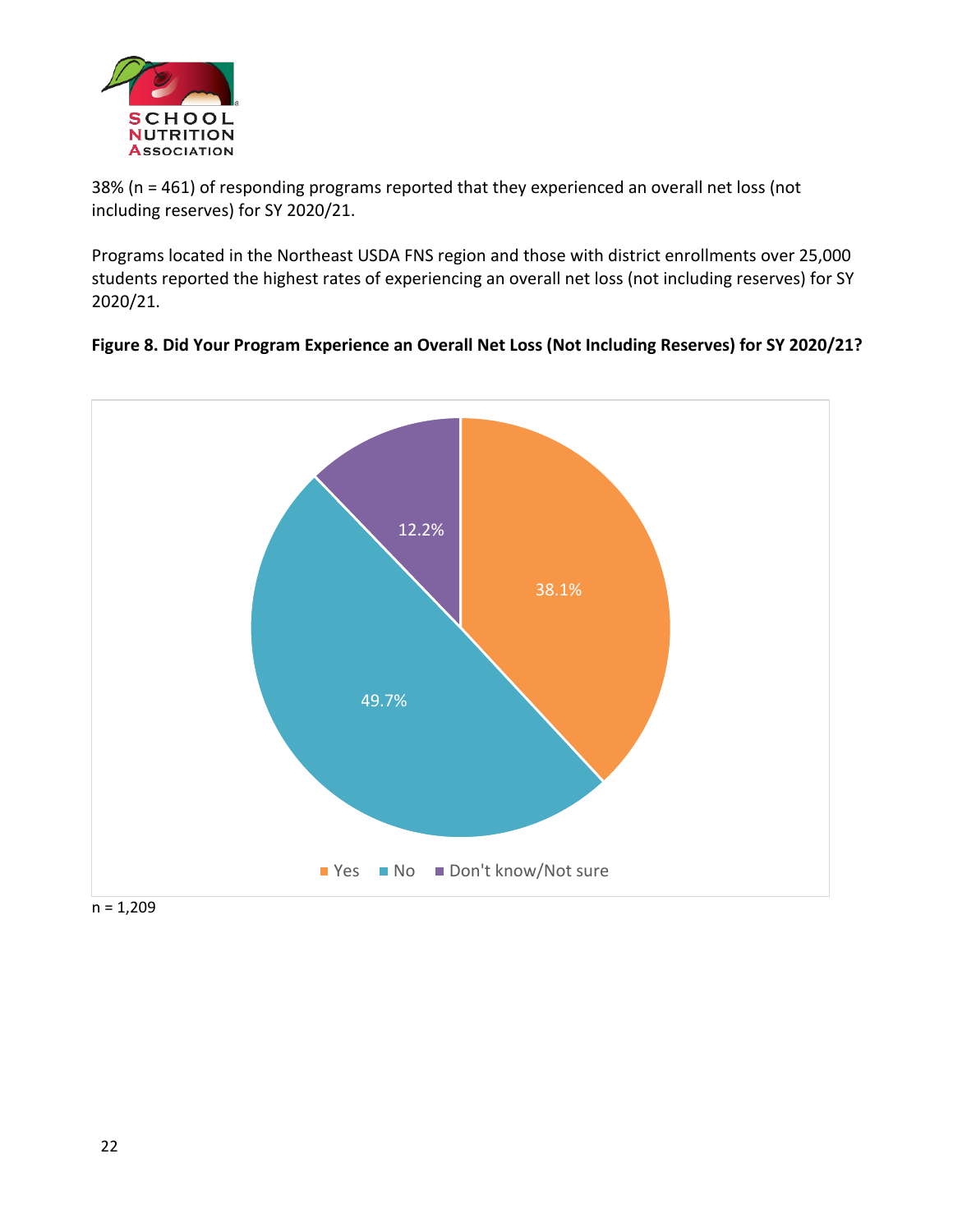

| Table 12. Did Your Program Experience an Overall Net Loss (Not Including Reserves) for SY |                        |       |       |                           |       |  |  |  |
|-------------------------------------------------------------------------------------------|------------------------|-------|-------|---------------------------|-------|--|--|--|
| 2020/21?                                                                                  |                        |       |       |                           |       |  |  |  |
|                                                                                           |                        |       |       |                           |       |  |  |  |
|                                                                                           |                        | Yes   | No    | Don't<br>know/Not<br>sure | $n =$ |  |  |  |
|                                                                                           | <b>Overall</b>         | 38.1% | 49.7% | 12.2%                     | 1,209 |  |  |  |
|                                                                                           | Midwest                | 29.0% | 55.8% | 15.2%                     | 328   |  |  |  |
|                                                                                           | Mid-Atlantic           | 47.1% | 42.0% | 10.9%                     | 119   |  |  |  |
|                                                                                           | <b>Mountain Plains</b> | 39.4% | 45.0% | 15.6%                     | 109   |  |  |  |
| USDA FNS Region*                                                                          | Northeast              | 53.0% | 42.4% | 4.5%                      | 132   |  |  |  |
|                                                                                           | Southeast              | 38.6% | 49.3% | 12.1%                     | 223   |  |  |  |
|                                                                                           | Southwest              | 36.9% | 51.5% | 11.5%                     | 130   |  |  |  |
|                                                                                           | Western                | 37.3% | 51.2% | 11.4%                     | 166   |  |  |  |
|                                                                                           | < 26%                  | 43.1% | 48.2% | 8.6%                      | 197   |  |  |  |
| Free and Reduced Rate*                                                                    | 26 - 50%               | 36.8% | 51.0% | 12.2%                     | 443   |  |  |  |
|                                                                                           | $51 - 65%$             | 35.4% | 54.7% | 9.8%                      | 254   |  |  |  |
|                                                                                           | >65%                   | 39.0% | 44.8% | 16.2%                     | 315   |  |  |  |
|                                                                                           | $1,000$                | 30.9% | 43.2% | 25.9%                     | 139   |  |  |  |
|                                                                                           | $1,000 - 2,499$        | 35.5% | 51.0% | 13.4%                     | 290   |  |  |  |
| District Enrollment*                                                                      | 2,500 - 4,999          | 36.1% | 54.4% | 9.5%                      | 263   |  |  |  |
|                                                                                           | 5,000 - 9,999          | 38.2% | 53.2% | 8.6%                      | 220   |  |  |  |
|                                                                                           | 10,000 - 24,999        | 37.9% | 53.1% | 9.0%                      | 177   |  |  |  |
|                                                                                           | 25,000+                | 57.5% | 32.5% | 10.0%                     | 120   |  |  |  |

\*Chi-square tests of independence showed there are statistically significant associations between USDA FNS region location, Free and Reduced %, and District Enrollment and whether a program experienced an overall net loss (not including reserves) for SY 2020/21. USDA FNS region: *p* < .001. Free and Reduced %: *p* = .05. District Enrollment: *p* < .001.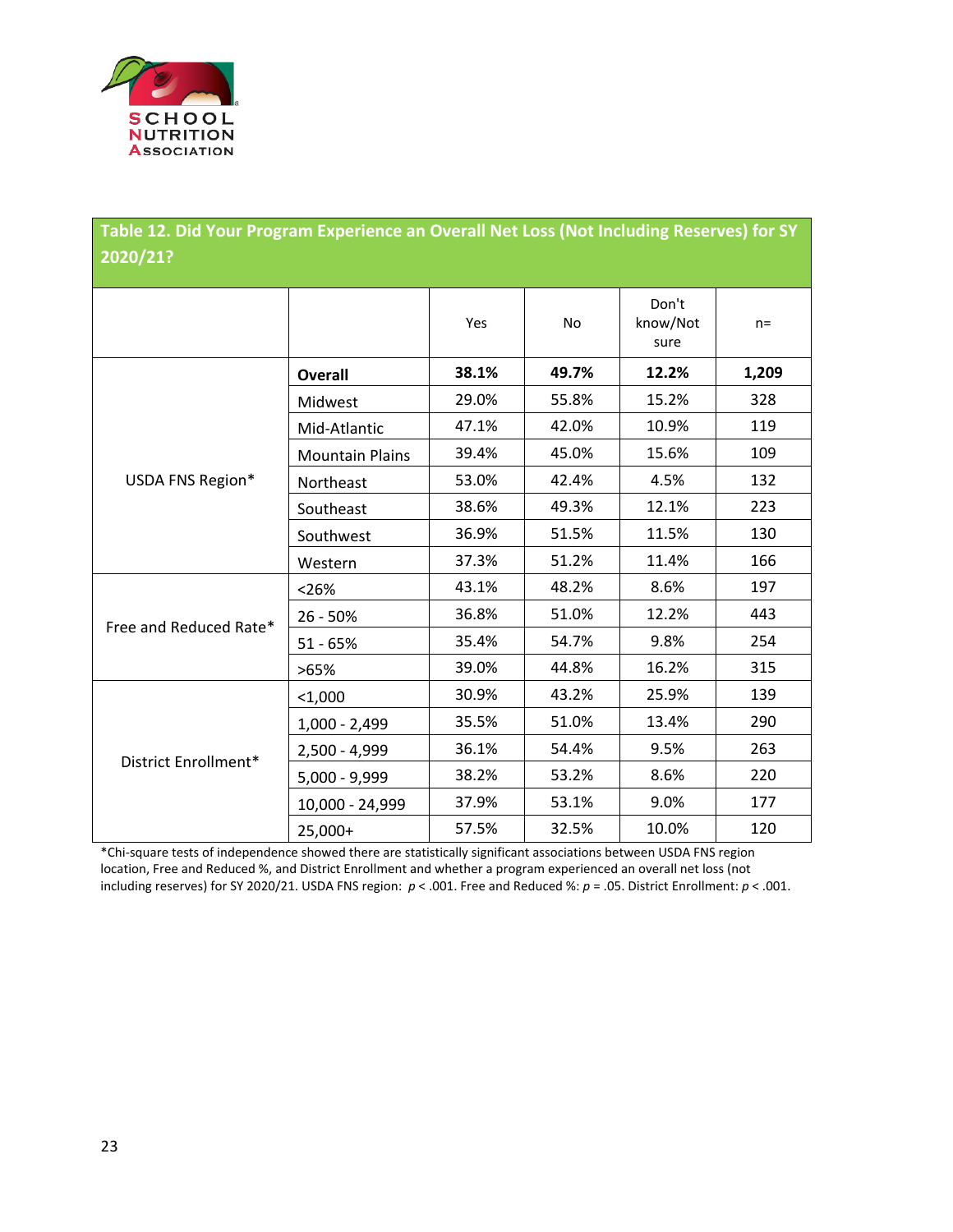

Of those programs that reported an overall net loss (not including reserves) for SY 2020/21, almost one-third (30.1%, n = 142) reported that the loss exceeded reserves.



#### **Figure 9. Did Your Loss Exceed Your Reserves?**

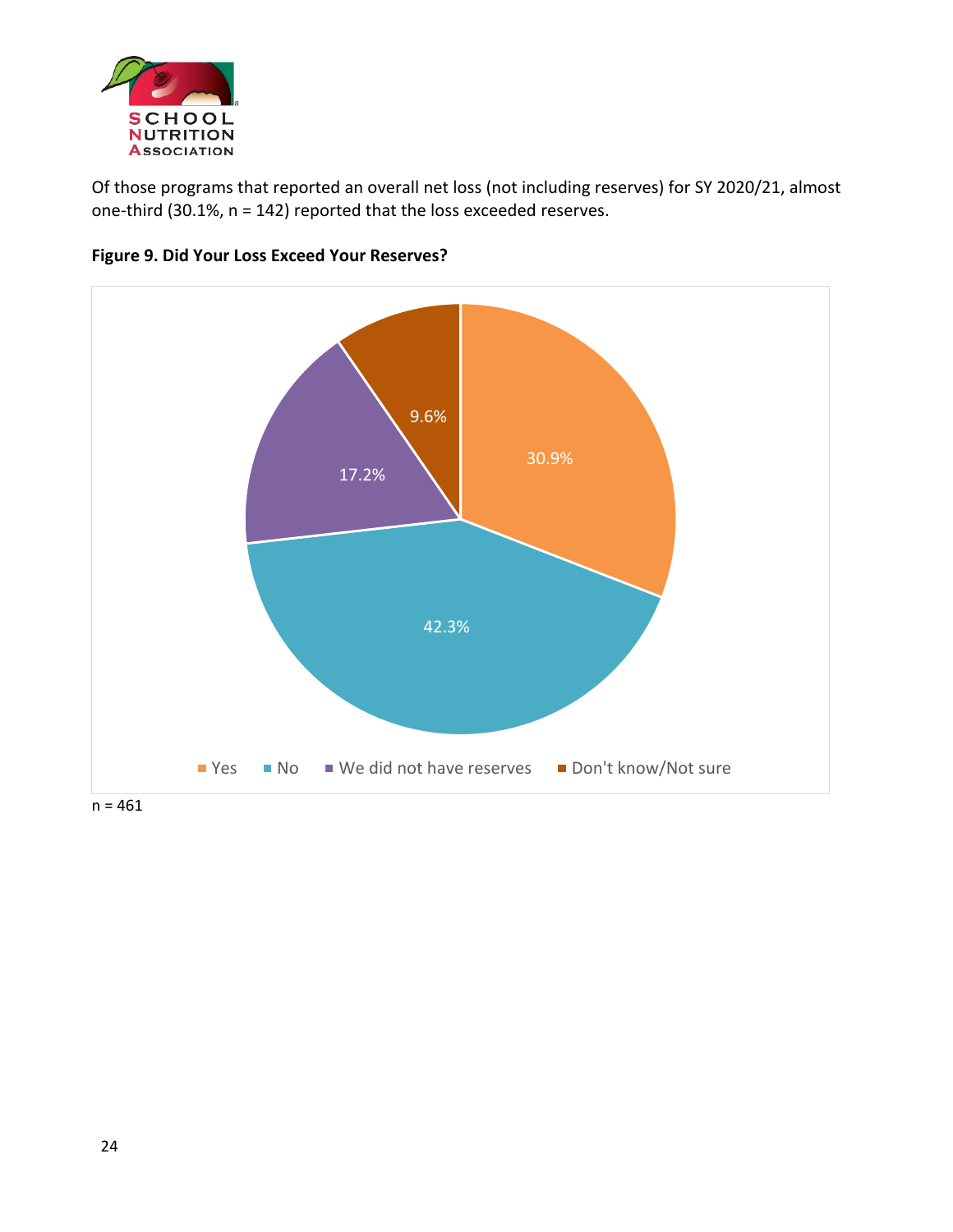

| <b>Table 13. Did Your Loss Exceed Your Reserves?</b> |                        |       |           |                                |                           |       |  |
|------------------------------------------------------|------------------------|-------|-----------|--------------------------------|---------------------------|-------|--|
|                                                      |                        | Yes   | <b>No</b> | We did<br>not have<br>reserves | Don't<br>know/Not<br>sure | $n =$ |  |
|                                                      | <b>Overall</b>         | 30.9% | 42.3%     | 17.2%                          | 9.6%                      | 459   |  |
|                                                      | Midwest                | 27.7% | 45.7%     | 12.8%                          | 13.80%                    | 94    |  |
|                                                      | Mid-Atlantic           | 41.1% | 30.4%     | 17.9%                          | 10.70%                    | 56    |  |
|                                                      | <b>Mountain Plains</b> | 28.6% | 35.7%     | 16.7%                          | 19.00%                    | 42    |  |
| USDA FNS Region*                                     | Northeast              | 41.4% | 22.9%     | 25.7%                          | 10.00%                    | 70    |  |
|                                                      | Southeast              | 23.3% | 61.6%     | 12.8%                          | 2.30%                     | 86    |  |
|                                                      | Southwest              | 29.2% | 50.0%     | 16.7%                          | 4.20%                     | 48    |  |
|                                                      | Western                | 27.4% | 41.9%     | 21.0%                          | 9.70%                     | 62    |  |
|                                                      | < 26%                  | 41.2% | 34.1%     | 17.6%                          | 7.10%                     | 85    |  |
| Free and Reduced Rate                                | $26 - 50%$             | 31.5% | 35.8%     | 20.4%                          | 12.30%                    | 162   |  |
|                                                      | $51 - 65%$             | 25.6% | 46.7%     | 16.7%                          | 11.10%                    | 90    |  |
|                                                      | >65%                   | 27.0% | 53.3%     | 13.1%                          | 6.60%                     | 122   |  |
|                                                      | $<$ 1,000              | 23.3% | 27.9%     | 25.6%                          | 23.30%                    | 43    |  |
|                                                      | $1,000 - 2,499$        | 32.0% | 27.2%     | 23.3%                          | 17.50%                    | 103   |  |
|                                                      | $2,500 - 4,999$        | 33.7% | 45.3%     | 14.7%                          | 6.30%                     | 95    |  |
| District Enrollment*                                 | $5,000 - 9,999$        | 26.5% | 51.8%     | 15.7%                          | 6.00%                     | 83    |  |
|                                                      | 10,000 - 24,999        | 31.8% | 47.0%     | 16.7%                          | 4.50%                     | 66    |  |
|                                                      | 25,000+                | 34.8% | 53.6%     | 8.7%                           | 2.90%                     | 69    |  |

Note: This question was only answered of those who responded "Yes", that they had experienced an overall net loss (not including reserves) for SY 2020/21. N = 461.

\*Chi-square tests of independence showed there are statistically significant associations between USDA FNS region location and District Enrollment and whether a program experienced an overall net loss (not including reserves) for SY 2020/21. USDA FNS region: *p* < .001. District Enrollment: *p* < .001.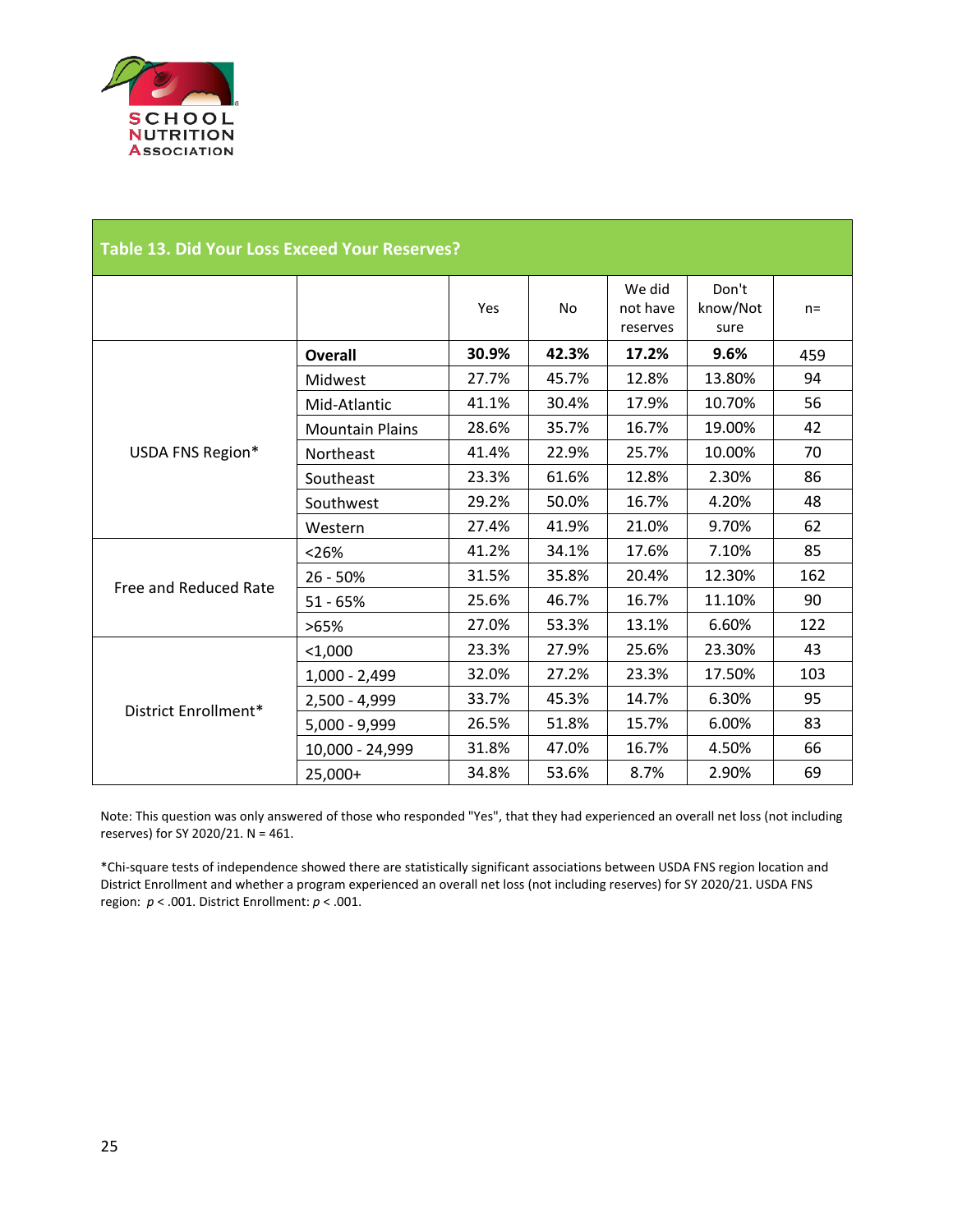

## **Appendices**

*Appendix A – Please indicate the extent to which the following issues are a challenge for your school meal program (Disaggregated by USDA FNS region, Free and Reduced Rate, and District Enrollment)*

| Table A1. How much are menu items discontinued by manufacturers a challenge for your school<br>meal program?                                                                                                                         |                    |                          |                       |                    |       |  |
|--------------------------------------------------------------------------------------------------------------------------------------------------------------------------------------------------------------------------------------|--------------------|--------------------------|-----------------------|--------------------|-------|--|
|                                                                                                                                                                                                                                      |                    | Significant<br>Challenge | Moderate<br>Challenge | Not a<br>Challenge | $n =$ |  |
|                                                                                                                                                                                                                                      | <b>Overall</b>     | 75.5%                    | 23.1%                 | 1.4%               | 1,209 |  |
|                                                                                                                                                                                                                                      | Midwest            | 78.1%                    | 21.3%                 | 0.6%               | 329   |  |
|                                                                                                                                                                                                                                      | Mid-Atlantic       | 76.7%                    | 20.0%                 | 3.3%               | 120   |  |
|                                                                                                                                                                                                                                      | Mountain<br>Plains | 81.5%                    | 17.6%                 | 0.9%               | 108   |  |
| USDA FNS Region*                                                                                                                                                                                                                     | Northeast          | 81.2%                    | 15.8%                 | 3.0%               | 133   |  |
|                                                                                                                                                                                                                                      | Southeast          | 71.6%                    | 26.6%                 | 1.8%               | 222   |  |
|                                                                                                                                                                                                                                      | Southwest          | 74.6%                    | 24.6%                 | 0.8%               | 130   |  |
|                                                                                                                                                                                                                                      | Western            | 66.7%                    | 32.7%                 | 0.6%               | 165   |  |
|                                                                                                                                                                                                                                      | < 26%              | 76.3%                    | 22.2%                 | 1.5%               | 198   |  |
| Free and Reduced                                                                                                                                                                                                                     | $26 - 50%$         | 78.1%                    | 20.8%                 | 1.1%               | 443   |  |
| Rate                                                                                                                                                                                                                                 | $51 - 65%$         | 71.7%                    | 27.2%                 | 1.2%               | 254   |  |
|                                                                                                                                                                                                                                      | >65%               | 74.5%                    | 23.6%                 | 1.9%               | 314   |  |
|                                                                                                                                                                                                                                      | < 1,000            | 77.0%                    | 22.3%                 | 0.7%               | 139   |  |
|                                                                                                                                                                                                                                      | $1,000 - 2,499$    | 77.2%                    | 22.1%                 | 0.7%               | 290   |  |
| <b>District Enrollment</b>                                                                                                                                                                                                           | $2,500 - 4,999$    | 76.9%                    | 22.0%                 | 1.1%               | 264   |  |
|                                                                                                                                                                                                                                      | $5,000 - 9,999$    | 74.5%                    | 22.3%                 | 3.2%               | 220   |  |
|                                                                                                                                                                                                                                      | 10,000 - 24,999    | 73.0%                    | 25.3%                 | 1.7%               | 178   |  |
|                                                                                                                                                                                                                                      | 25,000+            | 72.0%                    | 27.1%                 | 0.8%               | 118   |  |
| *A chi-square test of independence showed there is a statistically significant association between USDA FNS region and degree to<br>which menu items being discontinued by a manufacturer was a challenge for respondents. $p = .01$ |                    |                          |                       |                    |       |  |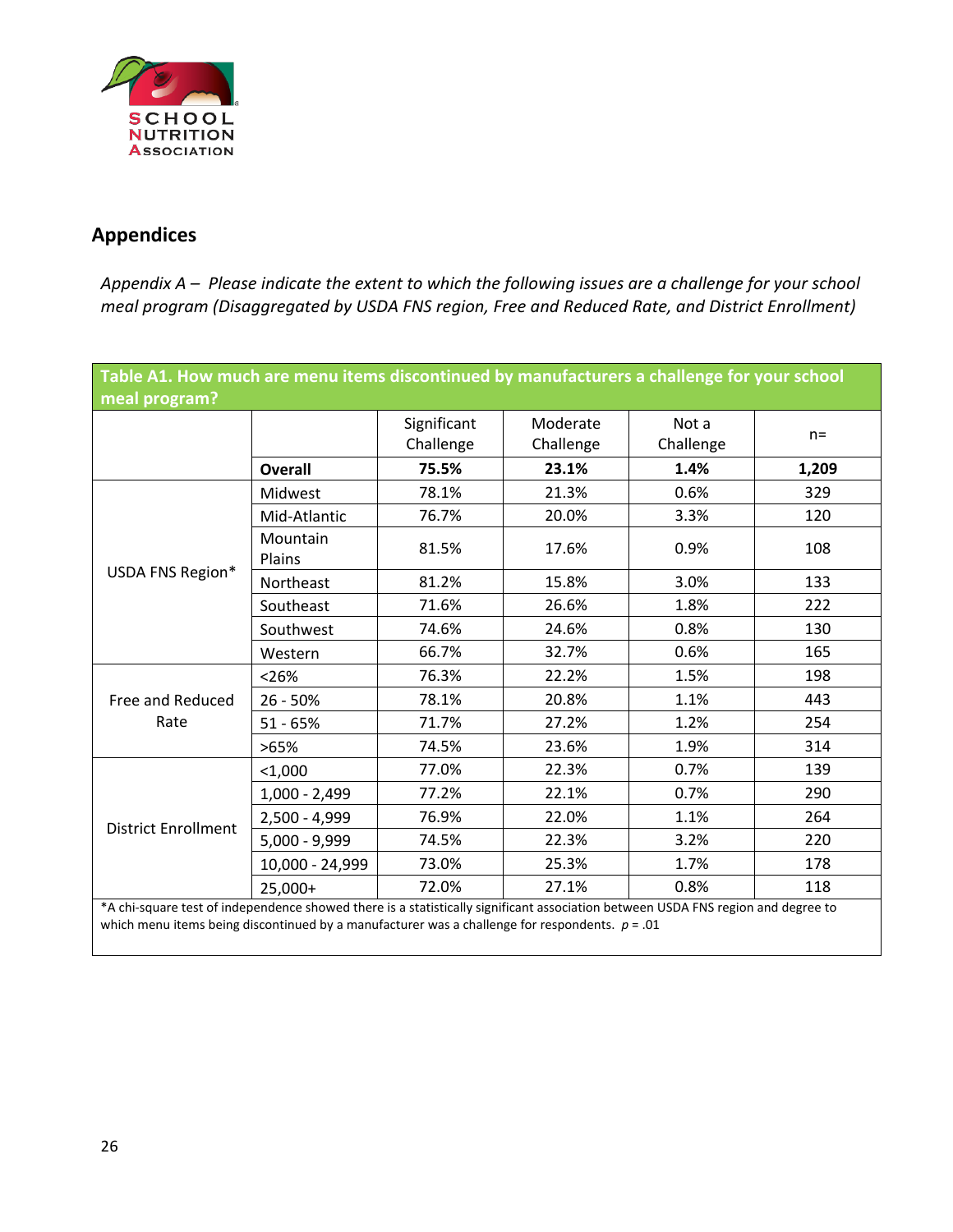

| Table A2. How much are menu items not being available in sufficient quantities/shortages a<br>challenge for your school meal program? |                    |                          |                       |                    |       |  |  |
|---------------------------------------------------------------------------------------------------------------------------------------|--------------------|--------------------------|-----------------------|--------------------|-------|--|--|
|                                                                                                                                       |                    | Significant<br>Challenge | Moderate<br>Challenge | Not a<br>Challenge | $n =$ |  |  |
|                                                                                                                                       | <b>Overall</b>     | 85.7%                    | 13.7%                 | 0.6%               | 1,210 |  |  |
|                                                                                                                                       | Midwest            | 87.8%                    | 11.6%                 | 0.6%               | 329   |  |  |
|                                                                                                                                       | Mid-Atlantic       | 86.7%                    | 12.5%                 | 0.8%               | 120   |  |  |
|                                                                                                                                       | Mountain<br>Plains | 82.6%                    | 16.5%                 | 0.9%               | 109   |  |  |
| <b>USDA FNS Region</b>                                                                                                                | Northeast          | 87.2%                    | 12.8%                 | 0.0%               | 133   |  |  |
|                                                                                                                                       | Southeast          | 85.1%                    | 14.4%                 | 0.5%               | 220   |  |  |
|                                                                                                                                       | Southwest          | 83.8%                    | 15.4%                 | 0.8%               | 130   |  |  |
|                                                                                                                                       | Western            | 83.6%                    | 15.8%                 | 0.6%               | 165   |  |  |
|                                                                                                                                       | < 26%              | 87.9%                    | 11.6%                 | 0.5%               | 198   |  |  |
| Free and Reduced                                                                                                                      | $26 - 50%$         | 86.5%                    | 13.3%                 | 0.2%               | 443   |  |  |
| Rate                                                                                                                                  | $51 - 65%$         | 83.1%                    | 15.7%                 | 1.2%               | 254   |  |  |
|                                                                                                                                       | >65%               | 85.4%                    | 14.0%                 | 0.6%               | 315   |  |  |
|                                                                                                                                       | $1,000$            | 82.7%                    | 15.1%                 | 2.2%               | 139   |  |  |
|                                                                                                                                       | $1,000 - 2,499$    | 82.8%                    | 15.9%                 | 1.4%               | 290   |  |  |
| <b>District Enrollment</b>                                                                                                            | $2,500 - 4,999$    | 87.9%                    | 12.1%                 | 0.0%               | 264   |  |  |
|                                                                                                                                       | $5,000 - 9,999$    | 88.6%                    | 11.4%                 | 0.0%               | 220   |  |  |
|                                                                                                                                       | 10,000 - 24,999    | 85.5%                    | 14.5%                 | 0.0%               | 179   |  |  |
|                                                                                                                                       | 25,000+            | 86.4%                    | 13.6%                 | 0.0%               | 118   |  |  |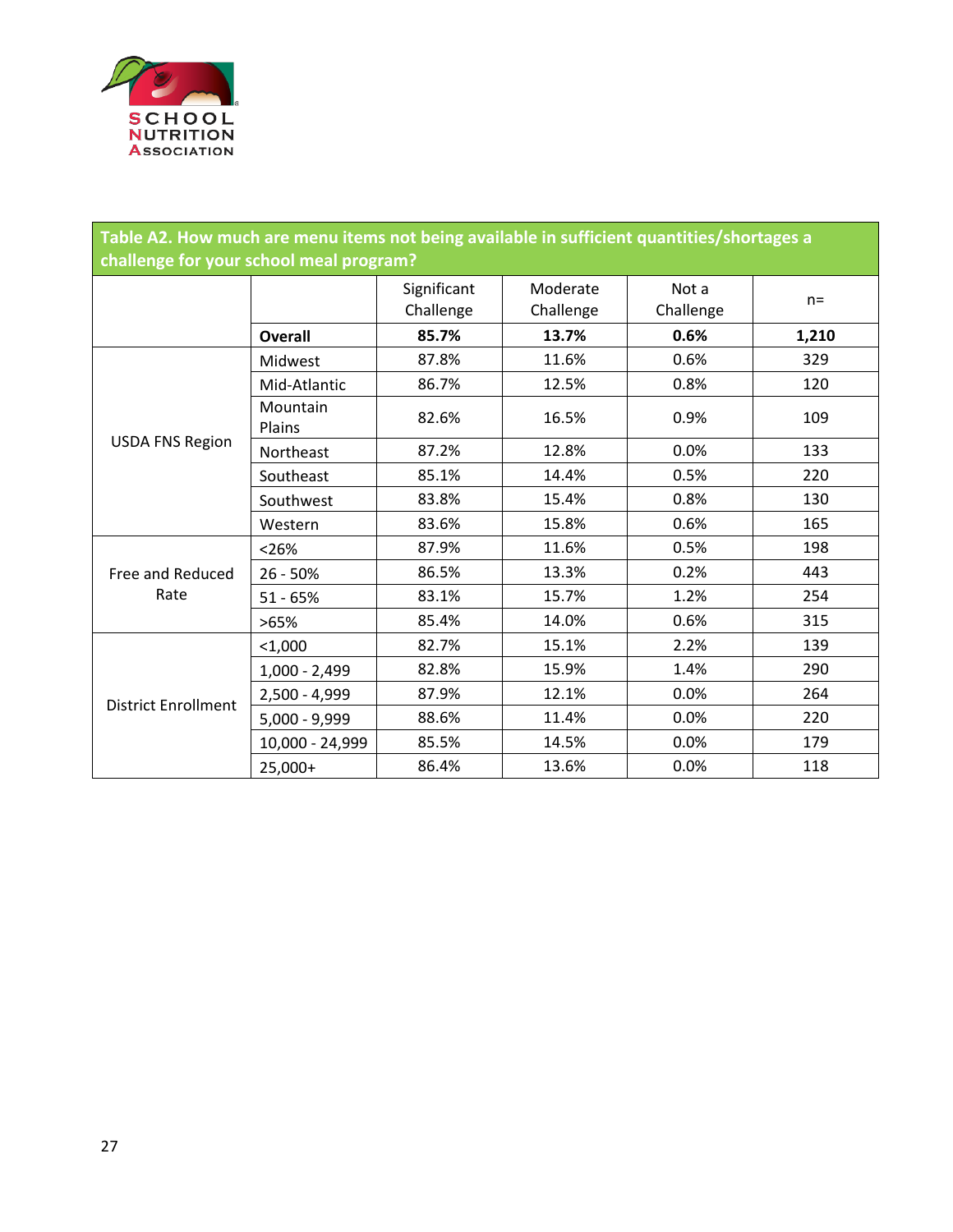

| Table A3. How much is supplies/packaging not being available in sufficient quantities a challenge<br>for your school meal program? |                      |                          |                       |                    |       |  |
|------------------------------------------------------------------------------------------------------------------------------------|----------------------|--------------------------|-----------------------|--------------------|-------|--|
|                                                                                                                                    |                      | Significant<br>Challenge | Moderate<br>Challenge | Not a<br>Challenge | $n =$ |  |
|                                                                                                                                    | <b>Overall</b>       | 83.9%                    | 14.4%                 | 1.7%               | 1,207 |  |
|                                                                                                                                    | Midwest              | 83.6%                    | 14.6%                 | 1.8%               | 326   |  |
|                                                                                                                                    | Mid-Atlantic         | 77.5%                    | 21.7%                 | 0.8%               | 120   |  |
| <b>USDA FNS Region</b>                                                                                                             | Mountain<br>Plains   | 82.4%                    | 15.7%                 | 1.9%               | 108   |  |
|                                                                                                                                    | Northeast            | 85.0%                    | 11.3%                 | 3.8%               | 133   |  |
|                                                                                                                                    | Southeast            | 84.6%                    | 14.0%                 | 1.4%               | 221   |  |
|                                                                                                                                    | Southwest            | 87.7%                    | 11.5%                 | 0.8%               | 130   |  |
|                                                                                                                                    | Western              | 85.4%                    | 13.4%                 | 1.2%               | 164   |  |
|                                                                                                                                    | < 26%                | 85.4%                    | 13.6%                 | 1.0%               | 198   |  |
| <b>Free and Reduced</b>                                                                                                            | $26 - 50%$           | 82.2%                    | 16.0%                 | 1.8%               | 443   |  |
| Rate*                                                                                                                              | $51 - 65%$           | 86.6%                    | 9.8%                  | 3.5%               | 254   |  |
|                                                                                                                                    | >65%                 | 83.3%                    | 16.3%                 | 0.3%               | 312   |  |
|                                                                                                                                    | $1,000$              | 79.9%                    | 15.8%                 | 4.3%               | 139   |  |
|                                                                                                                                    | $1,000 - 2,499$      | 80.3%                    | 18.3%                 | 1.4%               | 289   |  |
|                                                                                                                                    | 2,500 - 4,999        | 86.7%                    | 11.4%                 | 1.9%               | 263   |  |
| <b>District Enrollment</b>                                                                                                         | $5,000 - 9,999$      | 85.9%                    | 12.7%                 | 1.4%               | 220   |  |
|                                                                                                                                    | $10,000 -$<br>24,999 | 83.1%                    | 15.7%                 | 1.1%               | 178   |  |
|                                                                                                                                    | 25,000+              | 89.0%                    | 11.0%                 | 0.0%               | 118   |  |
| *A chi-square test of independence showed there is a statistically significant association between Free and Reduced % category and |                      |                          |                       |                    |       |  |

degree to which supplies/packaging not being available in sufficient quantities was a challenge for respondents. *p* = .02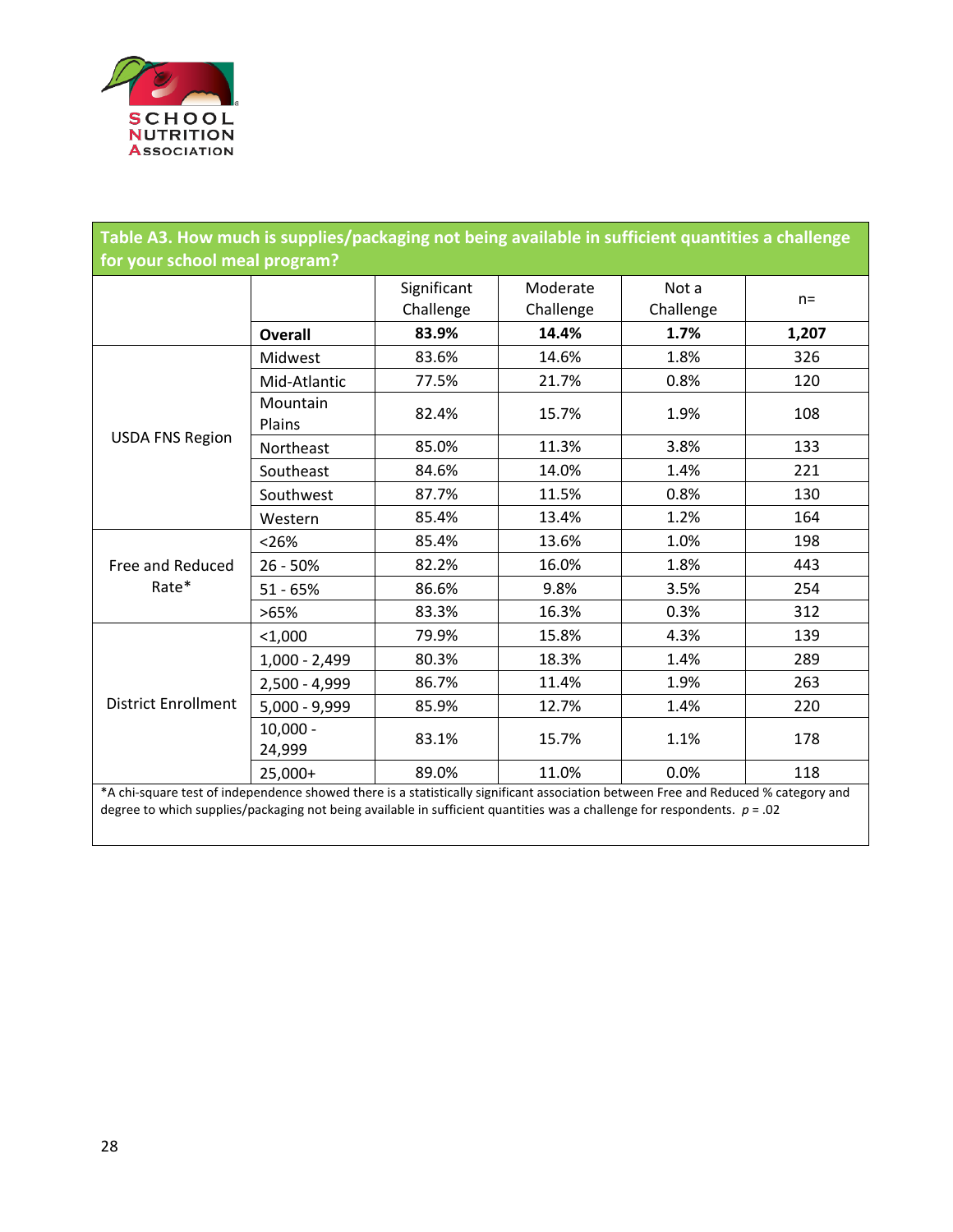

| Table A4. How much are higher costs, compared to contracted bids a challenge for your school |                      |                          |                       |                    |       |  |  |  |
|----------------------------------------------------------------------------------------------|----------------------|--------------------------|-----------------------|--------------------|-------|--|--|--|
| meal program?                                                                                |                      |                          |                       |                    |       |  |  |  |
|                                                                                              |                      | Significant<br>Challenge | Moderate<br>Challenge | Not a<br>Challenge | $n =$ |  |  |  |
|                                                                                              | <b>Overall</b>       | 73.6%                    | 23.4%                 | 3.0%               | 1,203 |  |  |  |
|                                                                                              | Midwest              | 69.2%                    | 26.2%                 | 4.6%               | 328   |  |  |  |
|                                                                                              | Mid-Atlantic         | 77.3%                    | 21.0%                 | 1.7%               | 119   |  |  |  |
| <b>USDA FNS Region</b>                                                                       | Mountain<br>Plains   | 79.6%                    | 18.5%                 | 1.9%               | 108   |  |  |  |
|                                                                                              | Northeast            | 72.7%                    | 24.2%                 | 3.0%               | 132   |  |  |  |
|                                                                                              | Southeast            | 71.0%                    | 25.8%                 | 3.2%               | 221   |  |  |  |
|                                                                                              | Southwest            | 75.0%                    | 22.7%                 | 2.3%               | 128   |  |  |  |
|                                                                                              | Western              | 78.2%                    | 20.0%                 | 1.8%               | 165   |  |  |  |
|                                                                                              | < 26%                | 75.6%                    | 20.8%                 | 3.6%               | 197   |  |  |  |
| Free and Reduced                                                                             | $26 - 50%$           | 74.8%                    | 23.1%                 | 2.0%               | 441   |  |  |  |
| Rate                                                                                         | $51 - 65%$           | 69.0%                    | 26.2%                 | 4.8%               | 252   |  |  |  |
|                                                                                              | >65%                 | 74.1%                    | 23.3%                 | 2.6%               | 313   |  |  |  |
|                                                                                              | $1,000$              | 72.7%                    | 25.9%                 | 1.4%               | 139   |  |  |  |
|                                                                                              | $1,000 - 2,499$      | 73.3%                    | 22.2%                 | 4.5%               | 288   |  |  |  |
|                                                                                              | $2,500 - 4,999$      | 73.8%                    | 22.8%                 | 3.4%               | 263   |  |  |  |
| <b>District Enrollment</b>                                                                   | $5,000 - 9,999$      | 74.0%                    | 23.7%                 | 2.3%               | 219   |  |  |  |
|                                                                                              | $10,000 -$<br>24,999 | 72.2%                    | 25.6%                 | 2.3%               | 176   |  |  |  |
|                                                                                              | 25,000+              | 76.3%                    | 21.2%                 | 2.5%               | 118   |  |  |  |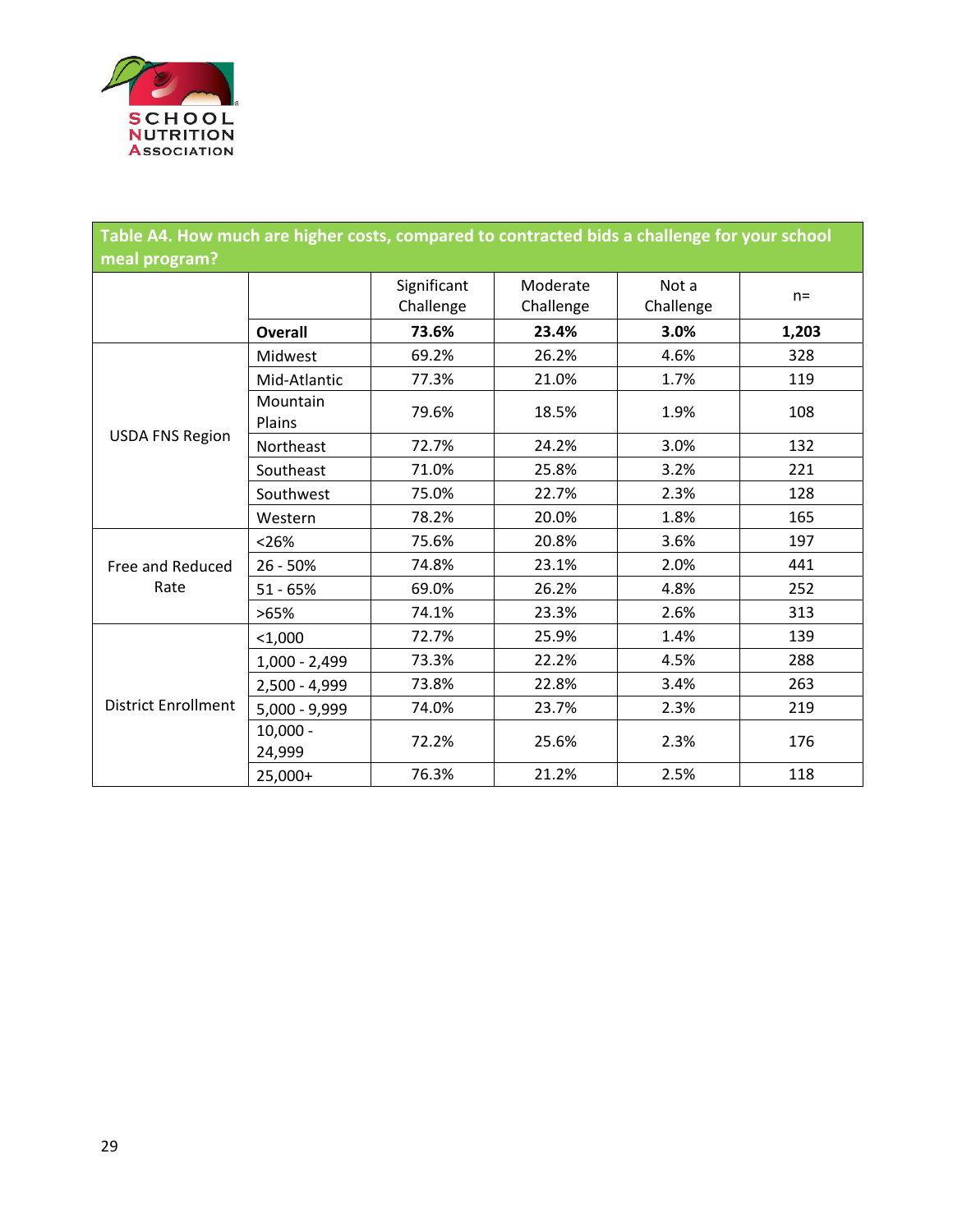

The percentage of programs in the Northeast USDA region identifying late, delayed deliveries as a significant challenge was over 20% higher than the national average.

| Table A5. How much are late, delayed deliveries a challenge for your school meal program?                                                                                                                       |                      |                          |                       |                    |       |
|-----------------------------------------------------------------------------------------------------------------------------------------------------------------------------------------------------------------|----------------------|--------------------------|-----------------------|--------------------|-------|
|                                                                                                                                                                                                                 |                      | Significant<br>Challenge | Moderate<br>Challenge | Not a<br>Challenge | $n =$ |
|                                                                                                                                                                                                                 | <b>Overall</b>       | 59.8%                    | 31.9%                 | 8.3%               | 1,203 |
|                                                                                                                                                                                                                 | Midwest              | 45.3%                    | 41.0%                 | 13.8%              | 327   |
|                                                                                                                                                                                                                 | Mid-Atlantic         | 67.5%                    | 30.0%                 | 2.5%               | 120   |
|                                                                                                                                                                                                                 | Mountain<br>Plains   | 51.4%                    | 35.8%                 | 12.8%              | 109   |
| USDA FNS Region*                                                                                                                                                                                                | Northeast            | 82.7%                    | 15.0%                 | 2.3%               | 133   |
|                                                                                                                                                                                                                 | Southeast            | 57.5%                    | 33.9%                 | 8.6%               | 221   |
|                                                                                                                                                                                                                 | Southwest            | 60.2%                    | 30.5%                 | 9.4%               | 128   |
|                                                                                                                                                                                                                 | Western              | 72.7%                    | 24.8%                 | 2.4%               | 165   |
|                                                                                                                                                                                                                 | < 26%                | 59.1%                    | 34.3%                 | 6.6%               | 198   |
| Free and Reduced                                                                                                                                                                                                | $26 - 50%$           | 60.0%                    | 30.7%                 | 9.3%               | 440   |
| Rate                                                                                                                                                                                                            | $51 - 65%$           | 56.7%                    | 33.1%                 | 10.2%              | 254   |
|                                                                                                                                                                                                                 | >65%                 | 62.6%                    | 31.0%                 | 6.4%               | 313   |
|                                                                                                                                                                                                                 | < 1,000              | 51.4%                    | 32.6%                 | 15.9%              | 138   |
|                                                                                                                                                                                                                 | $1,000 - 2,499$      | 54.5%                    | 34.7%                 | 10.8%              | 288   |
|                                                                                                                                                                                                                 | 2,500 - 4,999        | 57.0%                    | 35.4%                 | 7.6%               | 263   |
| <b>District Enrollment</b>                                                                                                                                                                                      | $5,000 - 9,999$      | 60.9%                    | 31.8%                 | 7.3%               | 220   |
|                                                                                                                                                                                                                 | $10,000 -$<br>24,999 | 66.3%                    | 29.8%                 | 3.9%               | 178   |
|                                                                                                                                                                                                                 | 25,000+              | 77.1%                    | 19.5%                 | 3.4%               | 118   |
| *A chi-square test of independence showed there is a statistically significant association between USDA FNS region and degree to<br>which late, delayed deliveries was a challenge for respondents. $p < 0.001$ |                      |                          |                       |                    |       |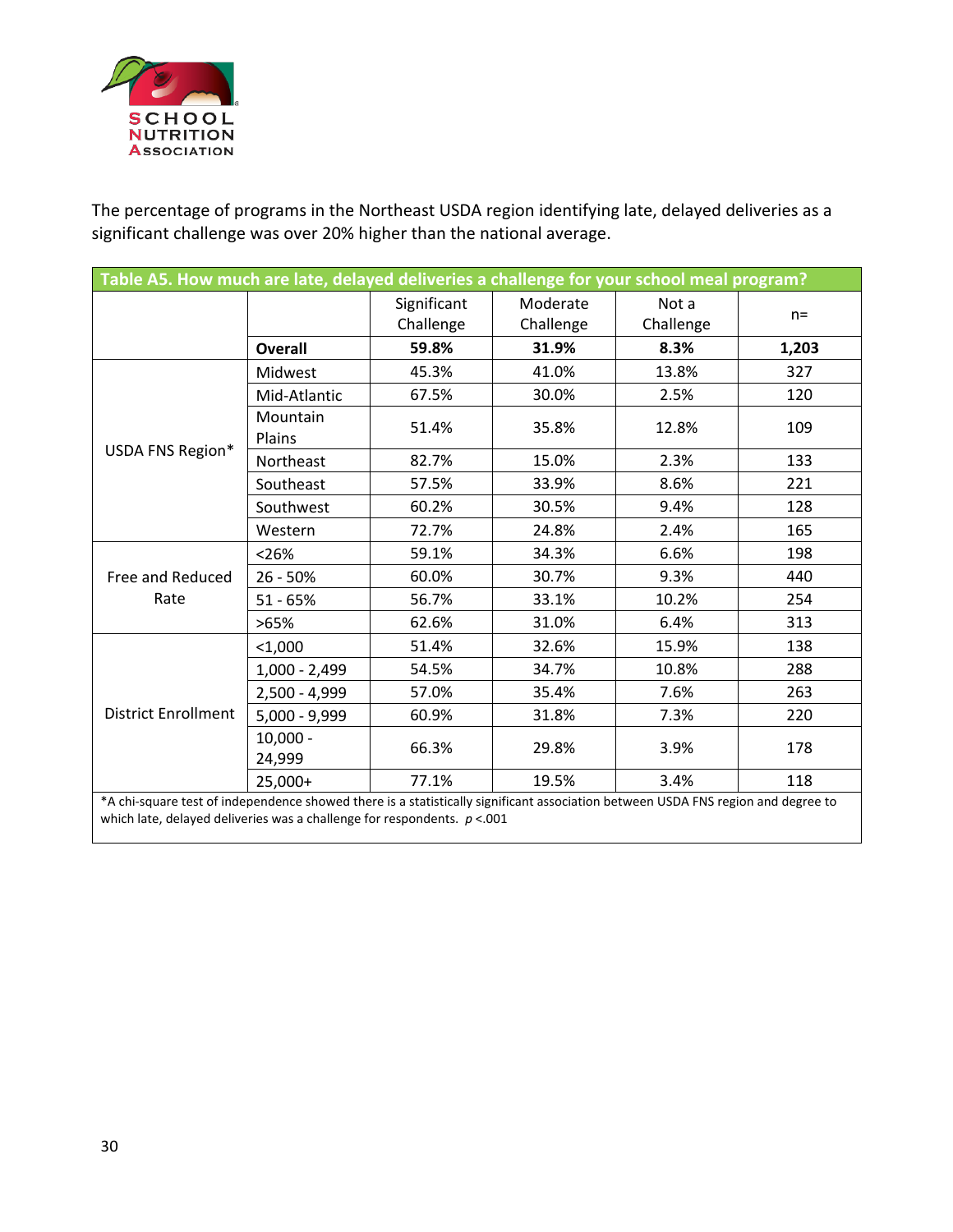

| Table A6. How much are suppliers cancelling bids or contracts a challenge for your school meal<br>program?                                                                                                                                 |                           |                          |                       |                    |       |  |
|--------------------------------------------------------------------------------------------------------------------------------------------------------------------------------------------------------------------------------------------|---------------------------|--------------------------|-----------------------|--------------------|-------|--|
|                                                                                                                                                                                                                                            |                           | Significant<br>Challenge | Moderate<br>Challenge | Not a<br>Challenge | $n =$ |  |
|                                                                                                                                                                                                                                            | <b>Overall</b>            | 31.5%                    | 36.2%                 | 32.3%              | 1,200 |  |
|                                                                                                                                                                                                                                            | Midwest                   | 20.2%                    | 39.9%                 | 39.9%              | 326   |  |
|                                                                                                                                                                                                                                            | Mid-Atlantic              | 32.8%                    | 40.3%                 | 26.9%              | 119   |  |
|                                                                                                                                                                                                                                            | <b>Mountain</b><br>Plains | 41.1%                    | 25.2%                 | 33.6%              | 107   |  |
| USDA FNS Region*                                                                                                                                                                                                                           | Northeast                 | 42.9%                    | 34.6%                 | 22.6%              | 133   |  |
|                                                                                                                                                                                                                                            | Southeast                 | 29.7%                    | 37.4%                 | 32.9%              | 222   |  |
|                                                                                                                                                                                                                                            | Southwest                 | 38.3%                    | 33.6%                 | 28.1%              | 128   |  |
|                                                                                                                                                                                                                                            | Western                   | 35.0%                    | 34.4%                 | 30.7%              | 163   |  |
|                                                                                                                                                                                                                                            | < 26%                     | 28.9%                    | 40.6%                 | 30.5%              | 197   |  |
| Free and Reduced                                                                                                                                                                                                                           | $26 - 50%$                | 33.3%                    | 35.5%                 | 31.2%              | 439   |  |
| Rate                                                                                                                                                                                                                                       | $51 - 65%$                | 28.6%                    | 34.1%                 | 37.3%              | 252   |  |
|                                                                                                                                                                                                                                            | >65%                      | 33.0%                    | 35.9%                 | 31.1%              | 312   |  |
|                                                                                                                                                                                                                                            | $<$ 1,000                 | 30.4%                    | 37.0%                 | 32.6%              | 138   |  |
|                                                                                                                                                                                                                                            | $1,000 - 2,499$           | 31.2%                    | 35.4%                 | 33.3%              | 285   |  |
|                                                                                                                                                                                                                                            | 2,500 - 4,999             | 29.2%                    | 37.9%                 | 33.0%              | 264   |  |
| <b>District Enrollment</b>                                                                                                                                                                                                                 | $5,000 - 9,999$           | 25.5%                    | 41.4%                 | 33.2%              | 220   |  |
|                                                                                                                                                                                                                                            | $10,000 -$<br>24,999      | 34.3%                    | 33.7%                 | 32.0%              | 175   |  |
|                                                                                                                                                                                                                                            | 25,000+                   | 45.8%                    | 27.1%                 | 27.1%              | 118   |  |
| *A chi-square test of independence showed there is a statistically significant association between USDA FNS regional location and<br>the degree to which suppliers cancelling bids or contracts was a challenge for respondents. $p < 001$ |                           |                          |                       |                    |       |  |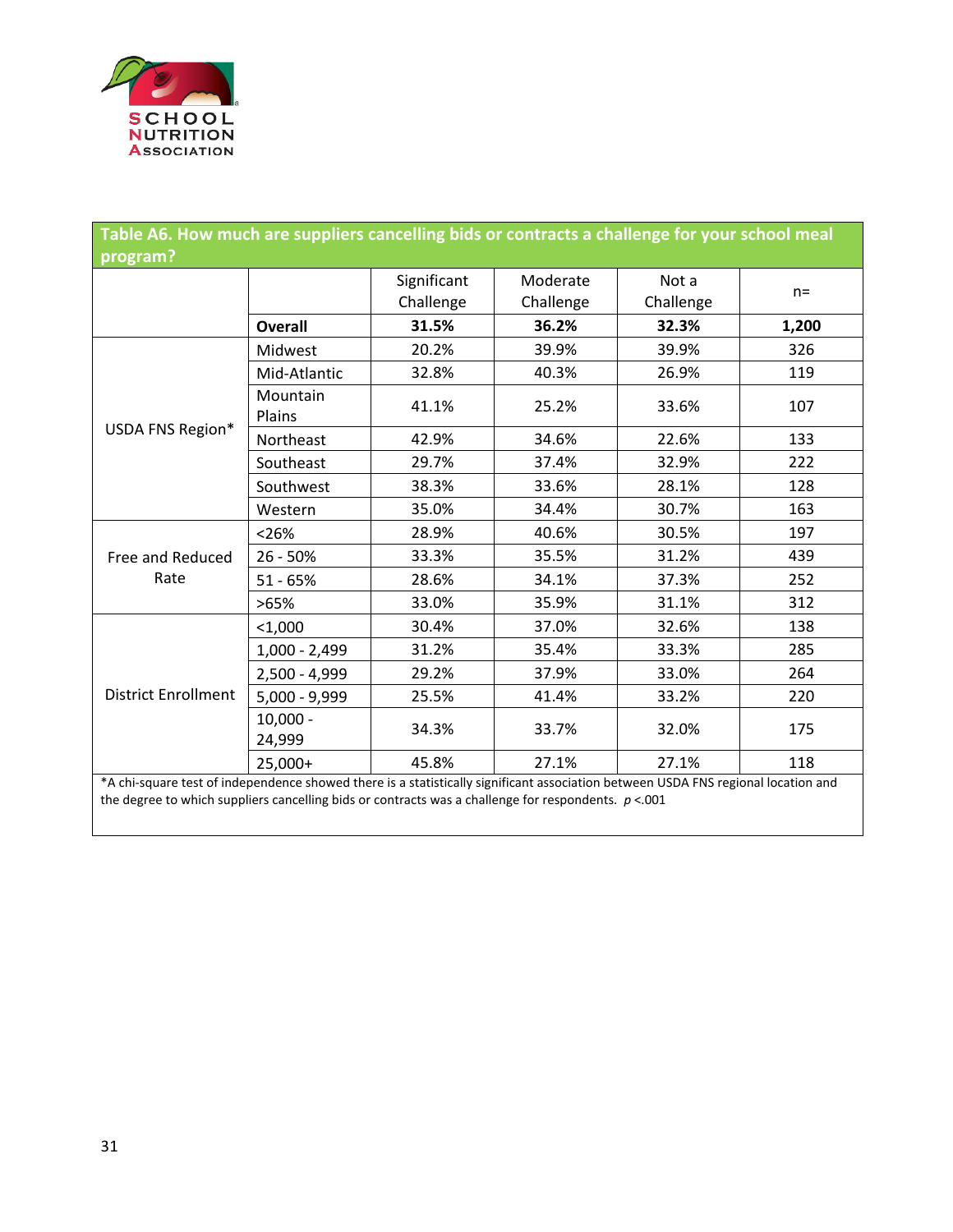

|                                                                                                                                   | Table A7. How much are distributor(s) cancelling services or contracts a challenge for your school |                          |                       |                    |       |  |  |
|-----------------------------------------------------------------------------------------------------------------------------------|----------------------------------------------------------------------------------------------------|--------------------------|-----------------------|--------------------|-------|--|--|
| meal program?                                                                                                                     |                                                                                                    |                          |                       |                    |       |  |  |
|                                                                                                                                   |                                                                                                    | Significant<br>Challenge | Moderate<br>Challenge | Not a<br>Challenge | $n =$ |  |  |
|                                                                                                                                   | <b>Overall</b>                                                                                     | 32.9%                    | 33.5%                 | 33.5%              | 1,202 |  |  |
|                                                                                                                                   | Midwest                                                                                            | 22.7%                    | 32.8%                 | 44.5%              | 326   |  |  |
|                                                                                                                                   | Mid-Atlantic                                                                                       | 37.5%                    | 38.3%                 | 24.2%              | 120   |  |  |
|                                                                                                                                   | Mountain<br>Plains                                                                                 | 38.9%                    | 30.6%                 | 30.6%              | 108   |  |  |
| USDA FNS Region*                                                                                                                  | Northeast                                                                                          | 44.4%                    | 33.8%                 | 21.8%              | 133   |  |  |
|                                                                                                                                   | Southeast                                                                                          | 28.6%                    | 32.7%                 | 38.6%              | 220   |  |  |
|                                                                                                                                   | Southwest                                                                                          | 42.6%                    | 24.0%                 | 33.3%              | 129   |  |  |
|                                                                                                                                   | Western                                                                                            | 34.8%                    | 41.5%                 | 23.8%              | 164   |  |  |
|                                                                                                                                   | < 26%                                                                                              | 33.0%                    | 34.0%                 | 33.0%              | 197   |  |  |
| Free and Reduced                                                                                                                  | 26 - 50%                                                                                           | 33.9%                    | 32.7%                 | 33.4%              | 440   |  |  |
| Rate                                                                                                                              | $51 - 65%$                                                                                         | 30.6%                    | 33.3%                 | 36.1%              | 252   |  |  |
|                                                                                                                                   | >65%                                                                                               | 33.5%                    | 34.5%                 | 31.9%              | 313   |  |  |
|                                                                                                                                   | $1,000$                                                                                            | 32.6%                    | 37.0%                 | 30.4%              | 138   |  |  |
|                                                                                                                                   | $1,000 - 2,499$                                                                                    | 30.4%                    | 35.7%                 | 33.9%              | 286   |  |  |
|                                                                                                                                   | $2,500 - 4,999$                                                                                    | 33.8%                    | 32.3%                 | 33.8%              | 263   |  |  |
| <b>District Enrollment</b>                                                                                                        | $5,000 - 9,999$                                                                                    | 28.6%                    | 37.3%                 | 34.1%              | 220   |  |  |
|                                                                                                                                   | $10,000 -$<br>24,999                                                                               | 36.2%                    | 28.8%                 | 35.0%              | 177   |  |  |
|                                                                                                                                   | $25,000+$                                                                                          | 40.7%                    | 27.1%                 | 32.2%              | 118   |  |  |
| *A chi-square test of independence showed there is a statistically significant association between USDA FNS regional location and |                                                                                                    |                          |                       |                    |       |  |  |

the degree to which distributors cancelling bids or contracts was a challenge for respondents. *p* <.001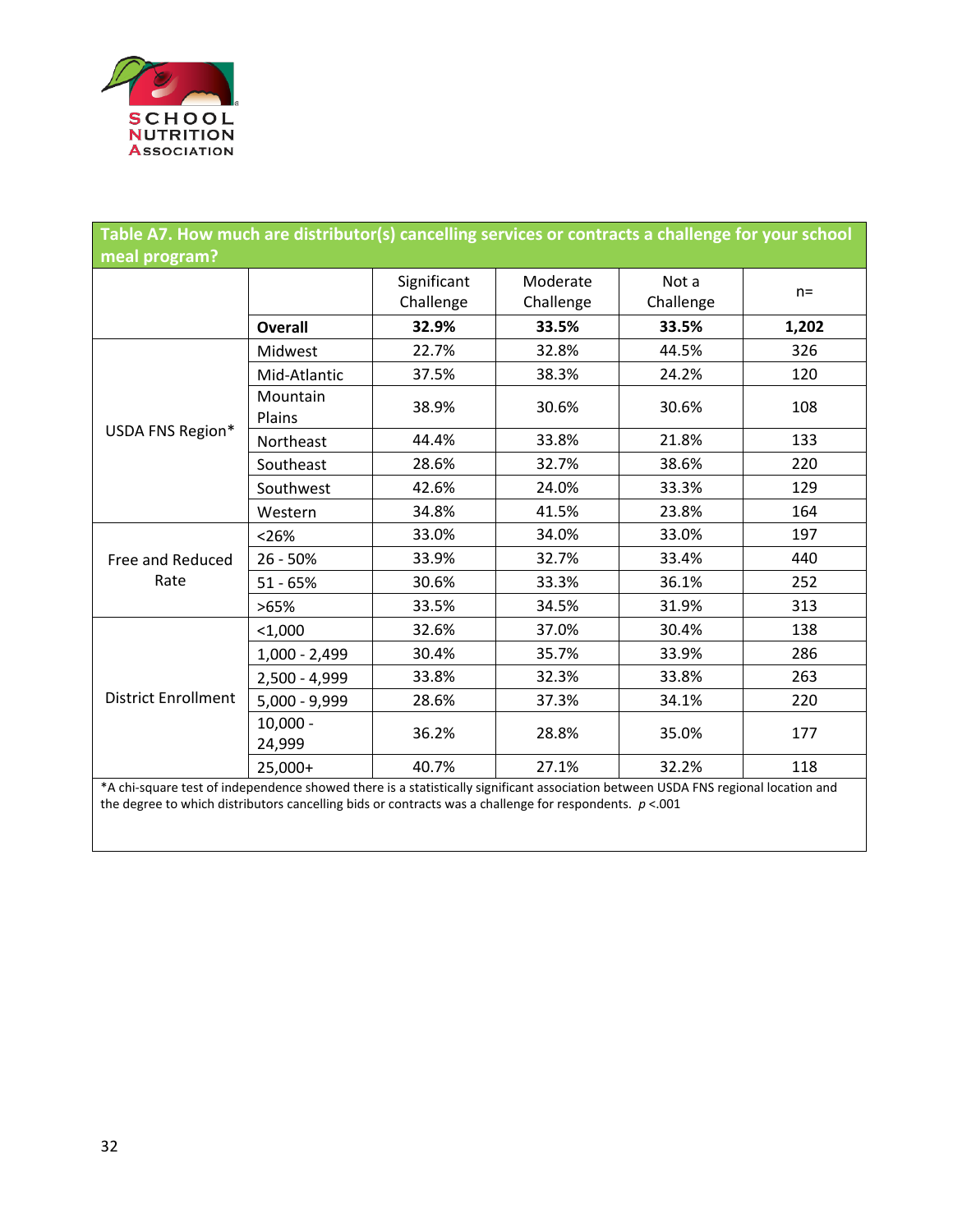

Programs located in the Western USDA region disproportionately reported longer than normal ordering lead times a challenge.

| program?<br>Significant<br>Moderate<br>Not a<br>$n =$<br>Challenge<br>Challenge<br>Challenge<br>66.4%<br>29.3%<br>1,203<br>4.3%<br><b>Overall</b><br>61.3%<br>33.5%<br>328<br>5.2%<br>Midwest<br>68.1%<br>29.4%<br>2.5%<br>119<br>Mid-Atlantic<br>Mountain |  |  |  |  |  |  |  |
|------------------------------------------------------------------------------------------------------------------------------------------------------------------------------------------------------------------------------------------------------------|--|--|--|--|--|--|--|
|                                                                                                                                                                                                                                                            |  |  |  |  |  |  |  |
|                                                                                                                                                                                                                                                            |  |  |  |  |  |  |  |
|                                                                                                                                                                                                                                                            |  |  |  |  |  |  |  |
|                                                                                                                                                                                                                                                            |  |  |  |  |  |  |  |
|                                                                                                                                                                                                                                                            |  |  |  |  |  |  |  |
| 63.9%<br>27.8%<br>8.3%<br>108<br>Plains                                                                                                                                                                                                                    |  |  |  |  |  |  |  |
| USDA FNS Region*<br>132<br>70.5%<br>28.8%<br>0.8%<br>Northeast                                                                                                                                                                                             |  |  |  |  |  |  |  |
| 63.3%<br>29.4%<br>7.2%<br>221<br>Southeast                                                                                                                                                                                                                 |  |  |  |  |  |  |  |
| 63.8%<br>33.1%<br>3.1%<br>130<br>Southwest                                                                                                                                                                                                                 |  |  |  |  |  |  |  |
| 80.0%<br>18.8%<br>1.2%<br>165<br>Western                                                                                                                                                                                                                   |  |  |  |  |  |  |  |
| 67.2%<br>30.8%<br>2.0%<br>198<br>< 26%                                                                                                                                                                                                                     |  |  |  |  |  |  |  |
| 68.6%<br>26.9%<br>4.5%<br>442<br>$26 - 50%$<br>Free and Reduced                                                                                                                                                                                            |  |  |  |  |  |  |  |
| Rate<br>65.2%<br>29.2%<br>5.5%<br>253<br>$51 - 65%$                                                                                                                                                                                                        |  |  |  |  |  |  |  |
| 64.1%<br>31.4%<br>312<br>4.5%<br>>65%                                                                                                                                                                                                                      |  |  |  |  |  |  |  |
| 62.6%<br>139<br>29.5%<br>7.9%<br>$1,000$                                                                                                                                                                                                                   |  |  |  |  |  |  |  |
| 33.3%<br>288<br>62.5%<br>4.2%<br>$1,000 - 2,499$                                                                                                                                                                                                           |  |  |  |  |  |  |  |
| 71.2%<br>25.0%<br>3.8%<br>264<br>2,500 - 4,999                                                                                                                                                                                                             |  |  |  |  |  |  |  |
| <b>District Enrollment</b><br>220<br>5,000 - 9,999<br>65.0%<br>30.0%<br>5.0%                                                                                                                                                                               |  |  |  |  |  |  |  |
| $10,000 -$<br>66.1%<br>31.1%<br>2.8%<br>177<br>24,999                                                                                                                                                                                                      |  |  |  |  |  |  |  |
| 73.5%<br>23.9%<br>2.6%<br>117<br>25,000+<br>*A chi-square test of independence showed there is a statistically significant association between USDA FNS regional location and the                                                                          |  |  |  |  |  |  |  |

\*A chi-square test of independence showed there is a statistically significant association between USDA FNS regional location and the degree to which longer than normal ordering lead times was a challenge for respondents. *p* <.001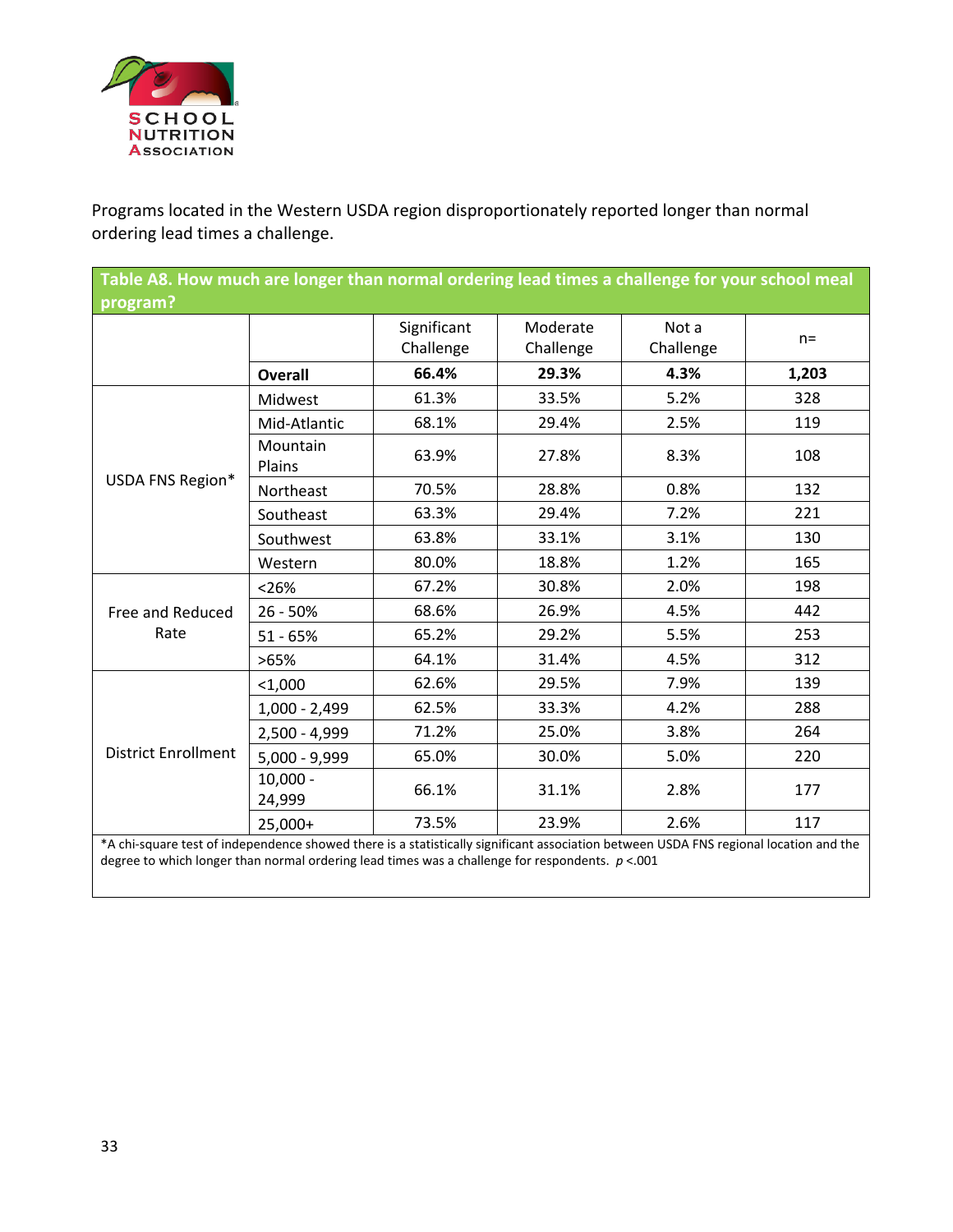

| Table A9. How much is suppliers not carrying sufficient menu items needed to meet nutrition<br>standards (e.g. whole-grain, low-sodium, low-fat) a challenge for your school meal program?                                                                       |                      |                          |                       |                    |       |  |
|------------------------------------------------------------------------------------------------------------------------------------------------------------------------------------------------------------------------------------------------------------------|----------------------|--------------------------|-----------------------|--------------------|-------|--|
|                                                                                                                                                                                                                                                                  |                      | Significant<br>Challenge | Moderate<br>Challenge | Not a<br>Challenge | $n =$ |  |
|                                                                                                                                                                                                                                                                  | <b>Overall</b>       | 68.7%                    | 27.7%                 | 3.6%               | 1,206 |  |
|                                                                                                                                                                                                                                                                  | Midwest              | 72.6%                    | 23.8%                 | 3.7%               | 328   |  |
|                                                                                                                                                                                                                                                                  | Mid-Atlantic         | 66.4%                    | 29.4%                 | 4.2%               | 119   |  |
|                                                                                                                                                                                                                                                                  | Mountain<br>Plains   | 72.2%                    | 26.9%                 | 0.9%               | 108   |  |
| <b>USDA FNS Region</b>                                                                                                                                                                                                                                           | Northeast            | 72.9%                    | 24.8%                 | 2.3%               | 133   |  |
|                                                                                                                                                                                                                                                                  | Southeast            | 69.4%                    | 25.7%                 | 5.0%               | 222   |  |
|                                                                                                                                                                                                                                                                  | Southwest            | 60.5%                    | 34.1%                 | 5.4%               | 129   |  |
|                                                                                                                                                                                                                                                                  | Western              | 62.4%                    | 34.5%                 | 3.0%               | 165   |  |
| Free and Reduced<br>Rate                                                                                                                                                                                                                                         | < 26%                | 73.1%                    | 24.4%                 | 2.5%               | 197   |  |
|                                                                                                                                                                                                                                                                  | 26 - 50%             | 70.8%                    | 26.5%                 | 2.7%               | 442   |  |
|                                                                                                                                                                                                                                                                  | $51 - 65%$           | 66.1%                    | 28.7%                 | 5.1%               | 254   |  |
|                                                                                                                                                                                                                                                                  | >65%                 | 64.9%                    | 30.7%                 | 4.5%               | 313   |  |
|                                                                                                                                                                                                                                                                  | $<$ 1,000            | 77.0%                    | 20.1%                 | 2.9%               | 139   |  |
|                                                                                                                                                                                                                                                                  | $1,000 - 2,499$      | 69.2%                    | 26.6%                 | 4.2%               | 289   |  |
| <b>District</b><br>Enrollment*                                                                                                                                                                                                                                   | $2,500 - 4,999$      | 73.4%                    | 24.0%                 | 2.7%               | 263   |  |
|                                                                                                                                                                                                                                                                  | 5,000 - 9,999        | 65.5%                    | 30.0%                 | 4.5%               | 220   |  |
|                                                                                                                                                                                                                                                                  | $10,000 -$<br>24,999 | 66.7%                    | 28.8%                 | 4.5%               | 177   |  |
|                                                                                                                                                                                                                                                                  | 25,000+              | 55.9%                    | 41.5%                 | 2.5%               | 118   |  |
| *A chi-square test of independence showed there is a statistically significant association between District Enrollment and the<br>degree to which suppliers not carrying sufficient menu items needed to meet nutrition standards (e.g. whole-grain, low-sodium, |                      |                          |                       |                    |       |  |

low-fat) was a challenge for respondents.  $p = .02$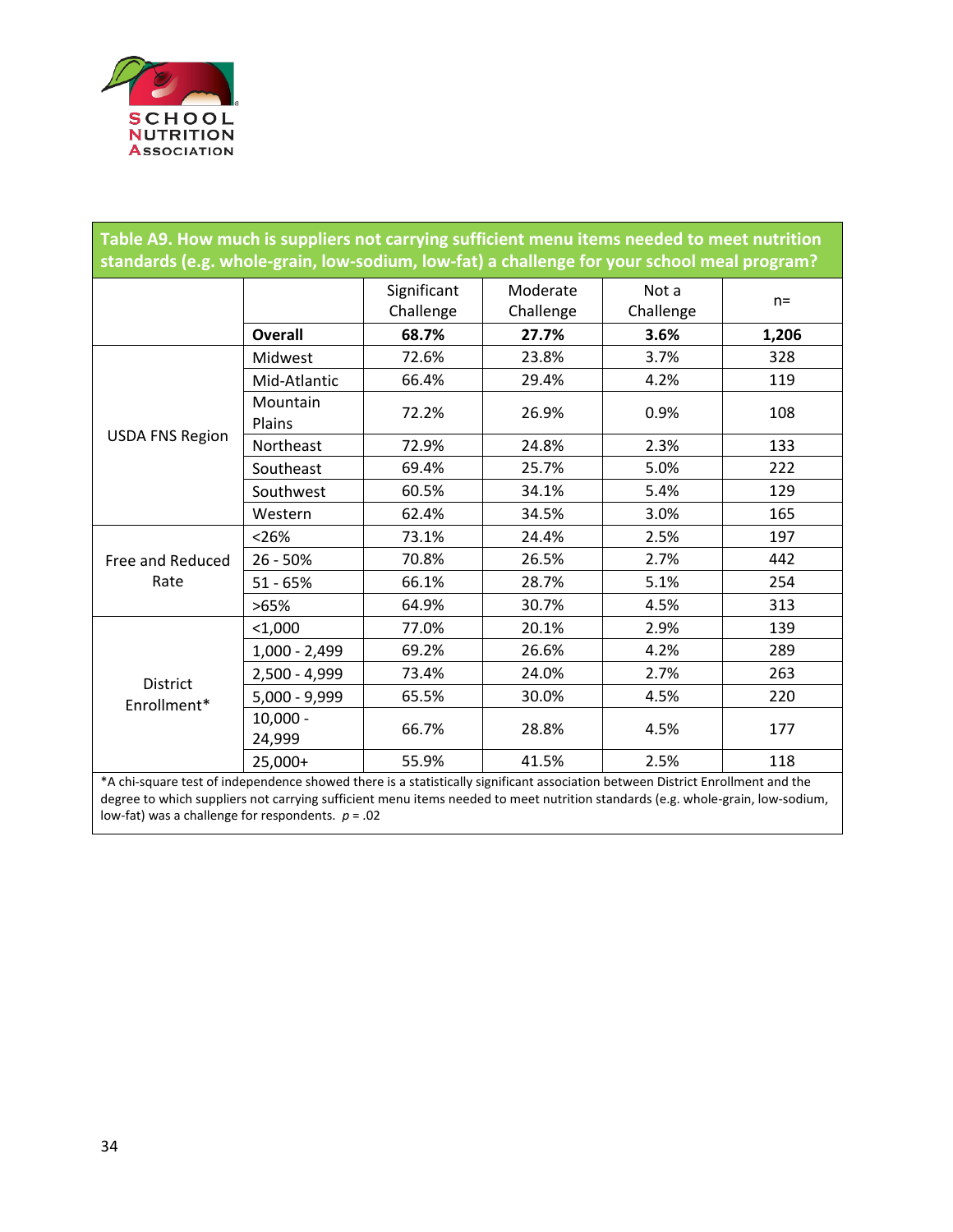

| Table A10. How much is suppliers not carrying sufficient menu items to meet Buy<br>American requirements a challenge for your school meal program? |                      |                          |                       |                    |       |  |
|----------------------------------------------------------------------------------------------------------------------------------------------------|----------------------|--------------------------|-----------------------|--------------------|-------|--|
|                                                                                                                                                    |                      | Significant<br>Challenge | Moderate<br>Challenge | Not a<br>Challenge | $n =$ |  |
|                                                                                                                                                    | <b>Overall</b>       | 43.4%                    | 43.9%                 | 12.7%              | 1,201 |  |
|                                                                                                                                                    | Midwest              | 44.0%                    | 45.0%                 | 11.0%              | 327   |  |
|                                                                                                                                                    | Mid-Atlantic         | 41.7%                    | 42.5%                 | 15.8%              | 120   |  |
|                                                                                                                                                    | Mountain<br>Plains   | 46.7%                    | 43.9%                 | 9.3%               | 107   |  |
| <b>USDA FNS Region</b>                                                                                                                             | Northeast            | 50.0%                    | 43.9%                 | 6.1%               | 132   |  |
|                                                                                                                                                    | Southeast            | 39.6%                    | 43.7%                 | 16.7%              | 222   |  |
|                                                                                                                                                    | Southwest            | 40.3%                    | 45.0%                 | 14.7%              | 129   |  |
|                                                                                                                                                    | Western              | 43.3%                    | 42.1%                 | 14.6%              | 164   |  |
| Free and Reduced<br>Rate                                                                                                                           | < 26%                | 44.2%                    | 44.7%                 | 11.2%              | 197   |  |
|                                                                                                                                                    | $26 - 50%$           | 42.0%                    | 45.9%                 | 12.0%              | 440   |  |
|                                                                                                                                                    | $51 - 65%$           | 41.5%                    | 44.7%                 | 13.8%              | 253   |  |
|                                                                                                                                                    | >65%                 | 46.6%                    | 39.6%                 | 13.7%              | 313   |  |
|                                                                                                                                                    | < 1,000              | 51.8%                    | 38.0%                 | 10.2%              | 137   |  |
| District<br>Enrollment*                                                                                                                            | $1,000 - 2,499$      | 48.8%                    | 41.5%                 | 9.8%               | 287   |  |
|                                                                                                                                                    | 2,500 - 4,999        | 43.2%                    | 43.6%                 | 13.3%              | 264   |  |
|                                                                                                                                                    | $5,000 - 9,999$      | 40.5%                    | 43.6%                 | 15.9%              | 220   |  |
|                                                                                                                                                    | $10,000 -$<br>24,999 | 39.5%                    | 49.2%                 | 11.3%              | 177   |  |
|                                                                                                                                                    | 25,000+              | 33.1%                    | 49.2%                 | 17.8%              | 118   |  |
| *A chi-square test of independence showed there is a statistically significant association between District Enrollment and                         |                      |                          |                       |                    |       |  |

\*A chi-square test of independence showed there is a statistically significant association between District Enrollment and the degree to which suppliers not carrying sufficient menu items to meet Buy American requirements was a challenge for respondents.  $p = .05$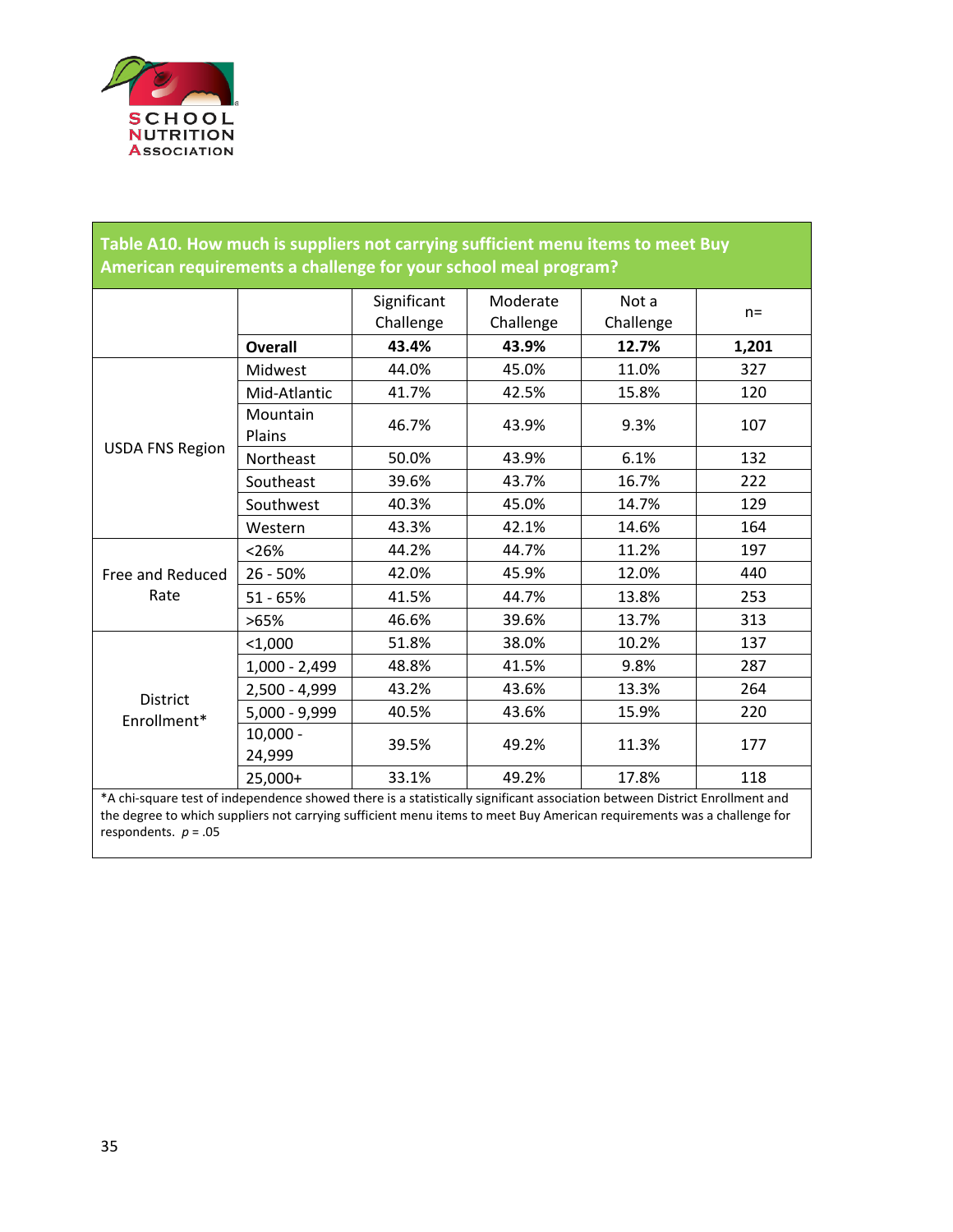

The rate of staff shortages reported as a significant challenge increased along with district enrollment, with nearly 90% of districts with 25,000+ enrolled students reporting staff shortages as a significant challenge.

|                          |                      | Significant<br>Challenge | Moderate<br>Challenge | Not a<br>Challenge | $n =$ |
|--------------------------|----------------------|--------------------------|-----------------------|--------------------|-------|
|                          | <b>Overall</b>       | 70.8%                    | 24.8%                 | 4.4%               | 1,204 |
|                          | Midwest              | 68.6%                    | 26.2%                 | 5.2%               | 328   |
|                          | Mid-Atlantic         | 75.0%                    | 20.8%                 | 4.2%               | 120   |
|                          | Mountain<br>Plains   | 74.1%                    | 19.4%                 | 6.5%               | 108   |
| <b>USDA FNS Region</b>   | Northeast            | 65.4%                    | 29.3%                 | 5.3%               | 133   |
|                          | Southeast            | 69.2%                    | 26.7%                 | 4.1%               | 221   |
|                          | Southwest            | 76.0%                    | 22.5%                 | 1.6%               | 129   |
|                          | Western              | 72.1%                    | 24.2%                 | 3.6%               | 165   |
| Free and Reduced<br>Rate | < 26%                | 75.8%                    | 19.7%                 | 4.5%               | 198   |
|                          | $26 - 50%$           | 70.9%                    | 25.5%                 | 3.6%               | 440   |
|                          | $51 - 65%$           | 65.4%                    | 27.6%                 | 7.1%               | 254   |
|                          | >65%                 | 71.7%                    | 25.2%                 | 3.2%               | 314   |
|                          | $<$ 1,000            | 47.8%                    | 37.0%                 | 15.2%              | 138   |
|                          | $1,000 - 2,499$      | 67.7%                    | 27.1%                 | 5.2%               | 288   |
| District                 | 2,500 - 4,999        | 65.9%                    | 31.4%                 | 2.7%               | 264   |
| Enrollment*              | $5,000 - 9,999$      | 74.4%                    | 21.5%                 | 4.1%               | 219   |
|                          | $10,000 -$<br>24,999 | 84.4%                    | 15.1%                 | 0.6%               | 179   |
|                          | $25,000+$            | 88.1%                    | 11.9%                 | 0.0%               | 118   |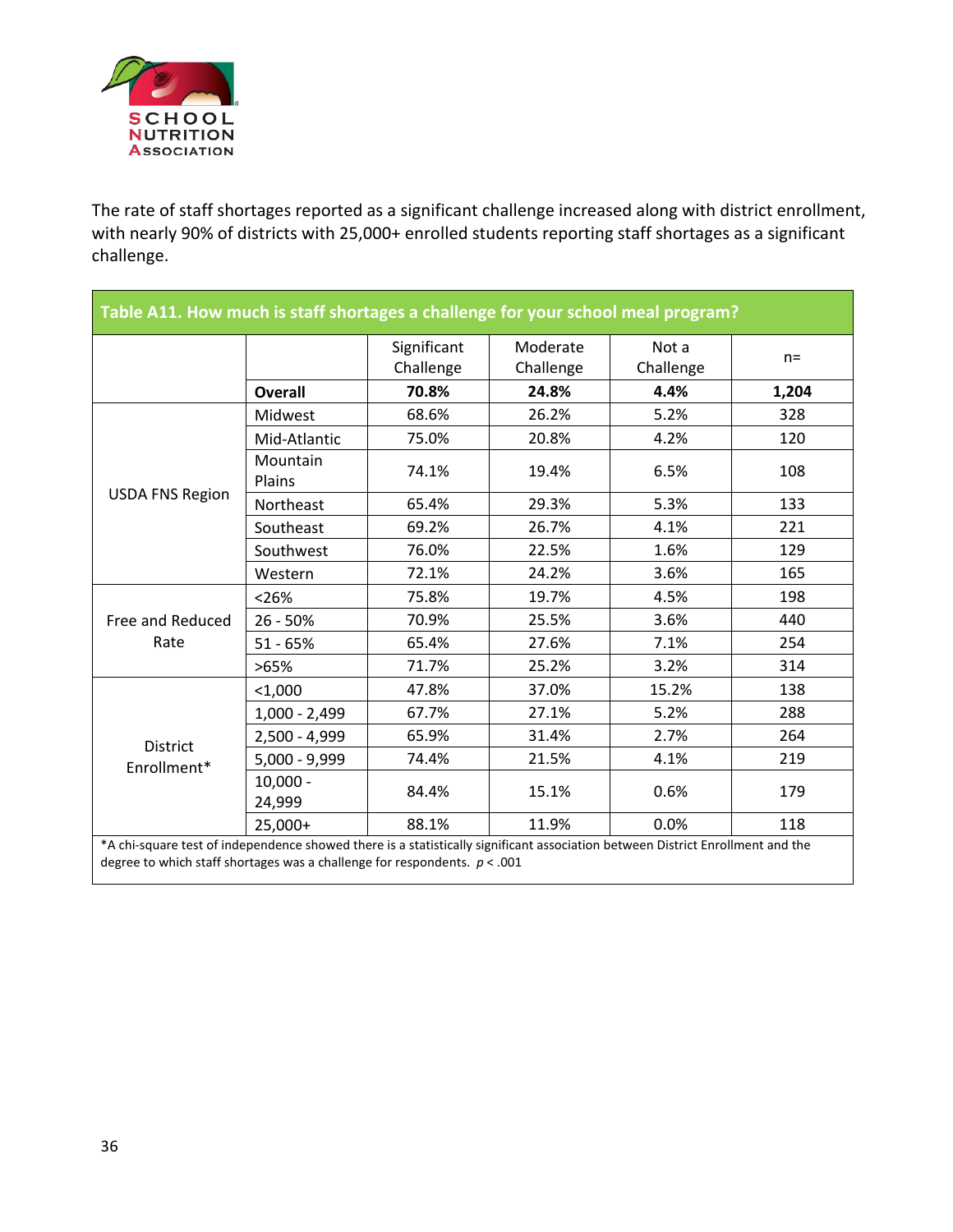

| Table A12. How much is the administrative burden to implement P-EBT a challenge for your                                            |                      |                          |                       |                    |       |  |
|-------------------------------------------------------------------------------------------------------------------------------------|----------------------|--------------------------|-----------------------|--------------------|-------|--|
| school meal program?                                                                                                                |                      |                          |                       |                    |       |  |
|                                                                                                                                     |                      | Significant<br>Challenge | Moderate<br>Challenge | Not a<br>Challenge | $n =$ |  |
|                                                                                                                                     | <b>Overall</b>       | 35.7%                    | 45.5%                 | 18.8%              | 1,199 |  |
|                                                                                                                                     | Midwest              | 38.2%                    | 48.0%                 | 13.8%              | 325   |  |
|                                                                                                                                     | Mid-Atlantic         | 39.2%                    | 47.5%                 | 13.3%              | 120   |  |
|                                                                                                                                     | Mountain<br>Plains   | 39.4%                    | 42.2%                 | 18.3%              | 109   |  |
| USDA FNS Region*                                                                                                                    | Northeast            | 22.6%                    | 52.6%                 | 24.8%              | 133   |  |
|                                                                                                                                     | Southeast            | 35.2%                    | 36.1%                 | 28.8%              | 219   |  |
|                                                                                                                                     | Southwest            | 40.6%                    | 46.1%                 | 13.3%              | 128   |  |
|                                                                                                                                     | Western              | 33.3%                    | 47.3%                 | 19.4%              | 165   |  |
| Free and Reduced<br>Rate*                                                                                                           | < 26%                | 22.7%                    | 52.5%                 | 24.7%              | 198   |  |
|                                                                                                                                     | $26 - 50%$           | 37.6%                    | 47.2%                 | 15.3%              | 439   |  |
|                                                                                                                                     | $51 - 65%$           | 42.3%                    | 37.9%                 | 19.8%              | 253   |  |
|                                                                                                                                     | >65%                 | 35.7%                    | 45.0%                 | 19.3%              | 311   |  |
| <b>District Enrollment</b>                                                                                                          | $1,000$              | 29.9%                    | 50.4%                 | 19.7%              | 137   |  |
|                                                                                                                                     | $1,000 - 2,499$      | 40.1%                    | 42.5%                 | 17.4%              | 287   |  |
|                                                                                                                                     | 2,500 - 4,999        | 35.0%                    | 45.2%                 | 19.8%              | 263   |  |
|                                                                                                                                     | 5,000 - 9,999        | 39.4%                    | 42.2%                 | 18.3%              | 218   |  |
|                                                                                                                                     | $10,000 -$<br>24,999 | 31.5%                    | 51.1%                 | 17.4%              | 178   |  |
|                                                                                                                                     | 25,000+              | 32.2%                    | 45.8%                 | 22.0%              | 118   |  |
| *Chi-square tests of independence showed there are statistically significant associations between both USDA FNS region location and |                      |                          |                       |                    |       |  |

Free and Reduced % and the degree to which staff shortages was a challenge for respondents. USDA FNS region and Free and Reduced %: *p* < .001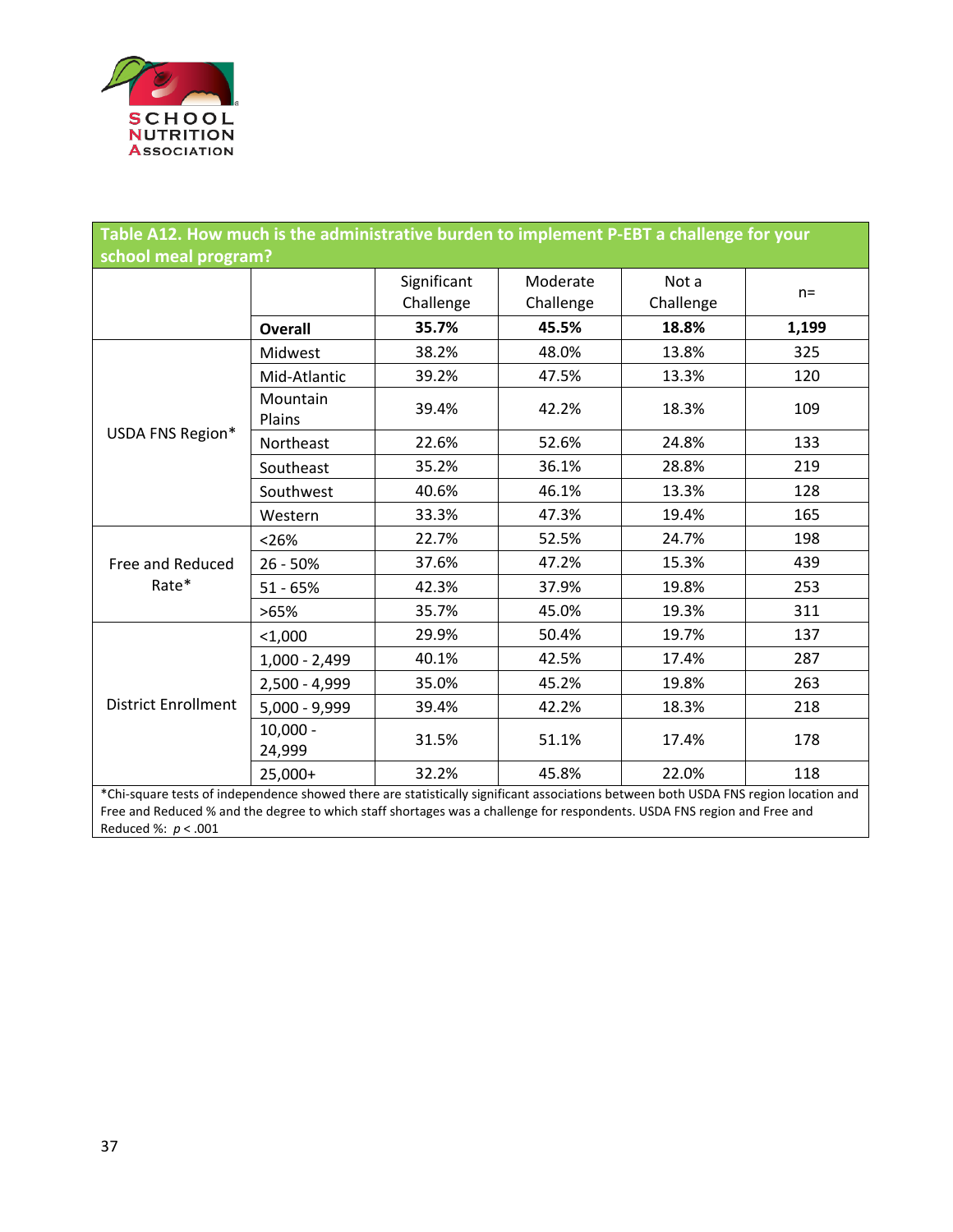

| Table A13. How much is getting families to submit free-and-reduced meal<br>applications/household income forms a challenge for your school meal program? |                      |                          |                       |                    |       |  |
|----------------------------------------------------------------------------------------------------------------------------------------------------------|----------------------|--------------------------|-----------------------|--------------------|-------|--|
|                                                                                                                                                          |                      | Significant<br>Challenge | Moderate<br>Challenge | Not a<br>Challenge | $n =$ |  |
|                                                                                                                                                          | <b>Overall</b>       | 36.7%                    | 38.0%                 | 25.3%              | 1,204 |  |
|                                                                                                                                                          | Midwest              | 45.3%                    | 39.2%                 | 15.5%              | 329   |  |
|                                                                                                                                                          | Mid-Atlantic         | 25.0%                    | 40.8%                 | 34.2%              | 120   |  |
|                                                                                                                                                          | Mountain<br>Plains   | 49.1%                    | 35.2%                 | 15.7%              | 108   |  |
| USDA FNS Region*                                                                                                                                         | Northeast            | 27.8%                    | 46.6%                 | 25.6%              | 133   |  |
|                                                                                                                                                          | Southeast            | 29.5%                    | 31.4%                 | 39.1%              | 220   |  |
|                                                                                                                                                          | Southwest            | 41.9%                    | 31.8%                 | 26.4%              | 129   |  |
|                                                                                                                                                          | Western              | 32.7%                    | 41.8%                 | 25.5%              | 165   |  |
|                                                                                                                                                          | < 26%                | 33.8%                    | 46.0%                 | 20.2%              | 198   |  |
| Free and Reduced                                                                                                                                         | $26 - 50%$           | 44.0%                    | 42.9%                 | 13.1%              | 443   |  |
| Rate*                                                                                                                                                    | $51 - 65%$           | 42.7%                    | 38.7%                 | 18.6%              | 253   |  |
|                                                                                                                                                          | >65%                 | 23.7%                    | 25.0%                 | 51.3%              | 312   |  |
|                                                                                                                                                          | $1,000$              | 41.7%                    | 34.5%                 | 23.7%              | 138   |  |
| <b>District Enrollment</b>                                                                                                                               | $1,000 - 2,499$      | 39.6%                    | 35.1%                 | 25.3%              | 288   |  |
|                                                                                                                                                          | 2,500 - 4,999        | 37.5%                    | 38.3%                 | 24.2%              | 264   |  |
|                                                                                                                                                          | $5,000 - 9,999$      | 32.9%                    | 40.6%                 | 26.5%              | 219   |  |
|                                                                                                                                                          | $10,000 -$<br>24,999 | 41.0%                    | 37.1%                 | 21.9%              | 178   |  |
|                                                                                                                                                          | 25,000+              | 23.7%                    | 44.1%                 | 32.2%              | 118   |  |
| *Chi-square tests of independence showed there are statistically significant associations between both USDA FNS region location                          |                      |                          |                       |                    |       |  |

and Free and Reduced % and the degree to which getting families to submit free-and-reduced meal applications/household income forms was a challenge for respondents. USDA FNS region and Free and Reduced %: *p* < .001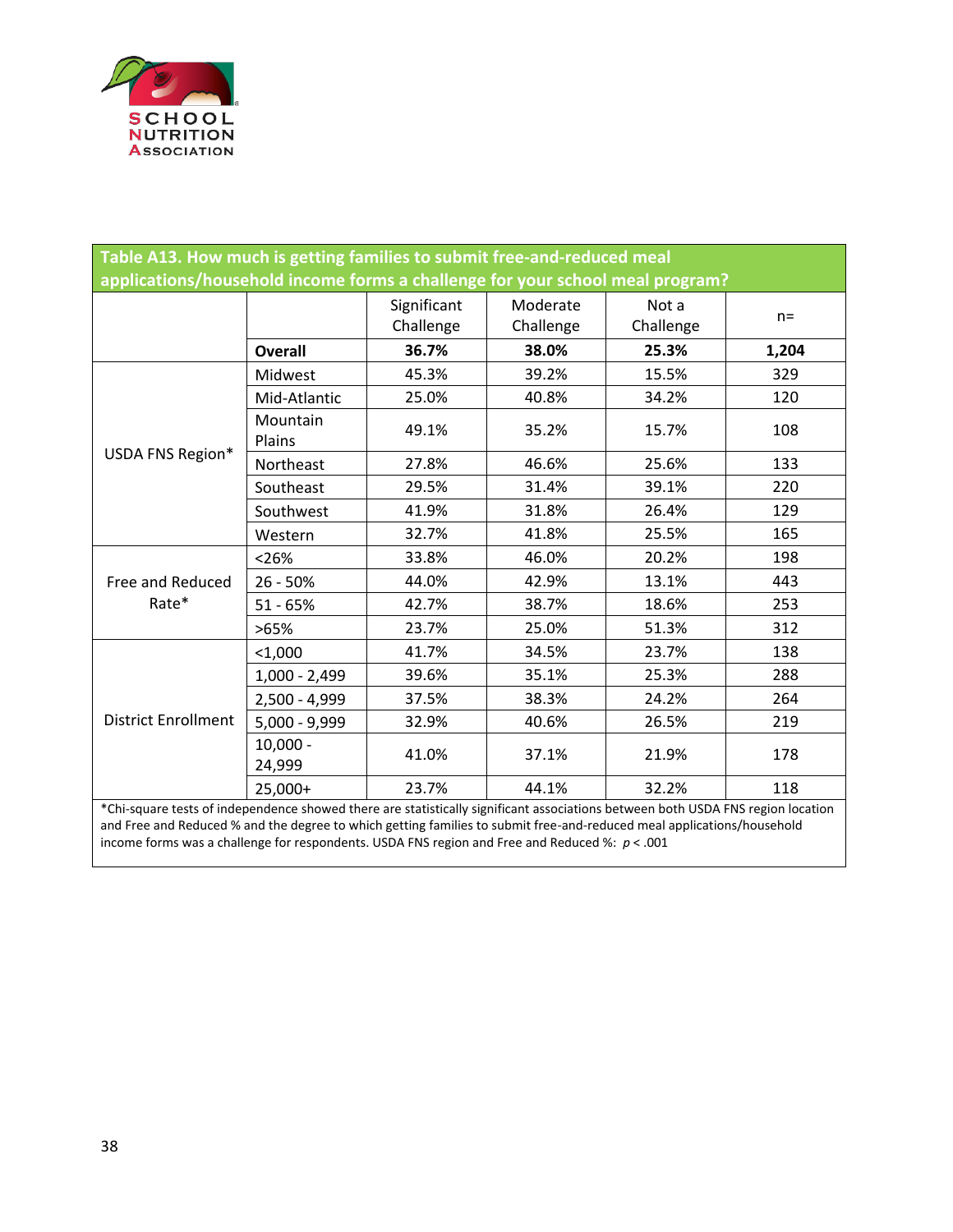

| Table A14. How much is a lack of competitive bid responses a challenge for your school meal |                      |                          |                       |                    |       |  |
|---------------------------------------------------------------------------------------------|----------------------|--------------------------|-----------------------|--------------------|-------|--|
| program?                                                                                    |                      |                          |                       |                    |       |  |
|                                                                                             |                      | Significant<br>Challenge | Moderate<br>Challenge | Not a<br>Challenge | $n =$ |  |
|                                                                                             | <b>Overall</b>       | 31.5%                    | 48.3%                 | 20.2%              | 1,199 |  |
|                                                                                             | Midwest              | 26.3%                    | 48.6%                 | 25.1%              | 327   |  |
|                                                                                             | Mid-Atlantic         | 34.7%                    | 50.8%                 | 14.4%              | 118   |  |
|                                                                                             | Mountain<br>Plains   | 31.5%                    | 51.9%                 | 16.7%              | 108   |  |
| <b>USDA FNS Region</b>                                                                      | Northeast            | 39.1%                    | 44.4%                 | 16.5%              | 133   |  |
|                                                                                             | Southeast            | 32.7%                    | 48.2%                 | 19.1%              | 220   |  |
|                                                                                             | Southwest            | 34.4%                    | 40.6%                 | 25.0%              | 128   |  |
|                                                                                             | Western              | 29.7%                    | 52.7%                 | 17.6%              | 165   |  |
| Free and Reduced<br>Rate                                                                    | < 26%                | 36.4%                    | 41.9%                 | 21.7%              | 198   |  |
|                                                                                             | 26 - 50%             | 30.0%                    | 51.4%                 | 18.6%              | 440   |  |
|                                                                                             | $51 - 65%$           | 27.8%                    | 49.2%                 | 23.0%              | 252   |  |
|                                                                                             | >65%                 | 33.4%                    | 47.3%                 | 19.3%              | 311   |  |
| <b>District Enrollment</b>                                                                  | $<$ 1,000            | 31.2%                    | 44.2%                 | 24.6%              | 138   |  |
|                                                                                             | $1,000 - 2,499$      | 29.8%                    | 49.5%                 | 20.8%              | 289   |  |
|                                                                                             | 2,500 - 4,999        | 31.2%                    | 50.6%                 | 18.3%              | 263   |  |
|                                                                                             | $5,000 - 9,999$      | 30.6%                    | 48.9%                 | 20.5%              | 219   |  |
|                                                                                             | $10,000 -$<br>24,999 | 35.4%                    | 43.4%                 | 21.1%              | 175   |  |
|                                                                                             | 25,000+              | 32.5%                    | 51.3%                 | 16.2%              | 117   |  |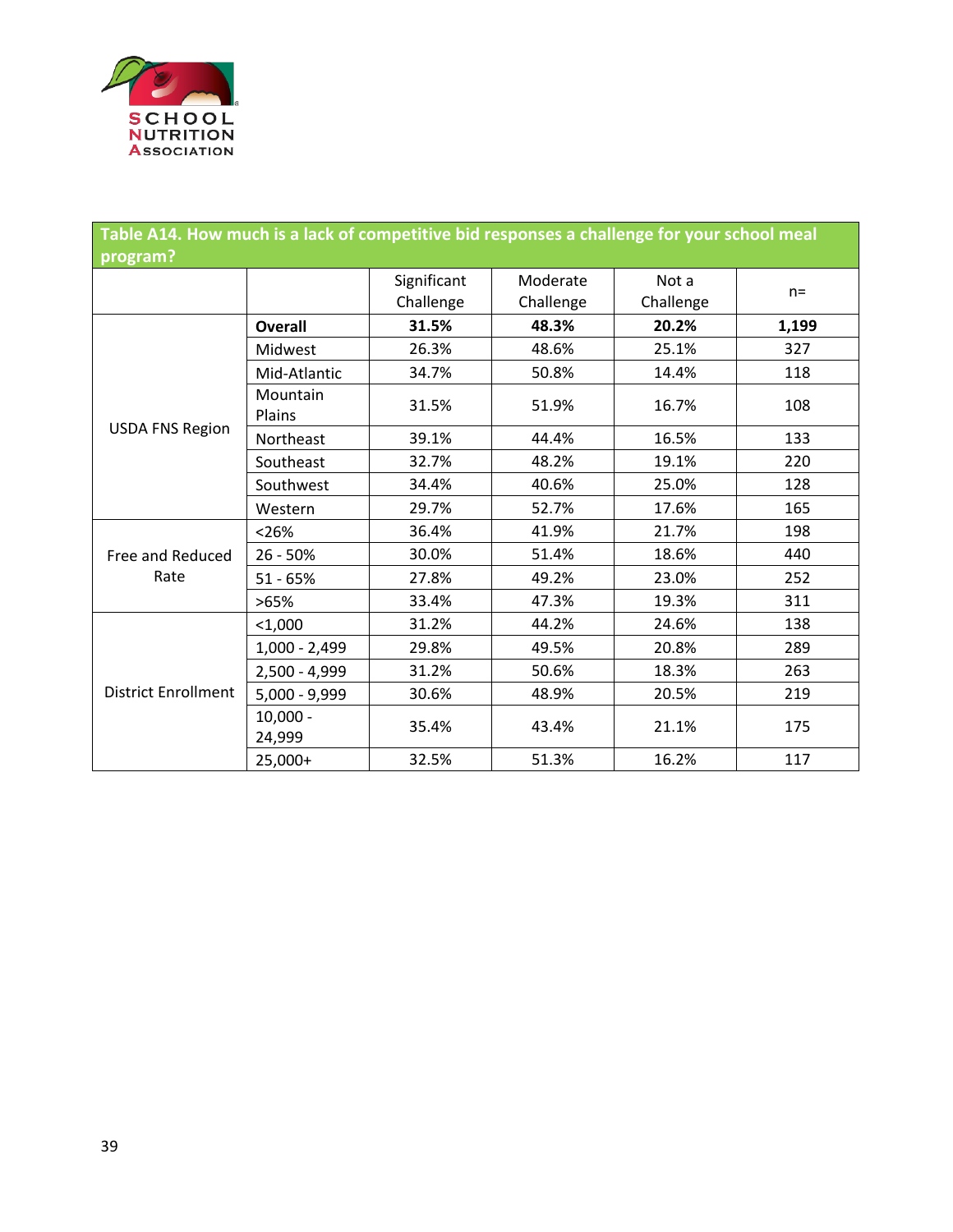

#### *Appendix B – Open-Ended Responses to "Why has your program not raised salaries and/or not added bonuses to address staff shortages?"*

A current salary study is being conducted.

Administration does not truly understand what / how are program works. The idea that SN is the lowest compensated class of district employees is ridiculous.

adminstration is evaluating the wage scales

All food service staff did get a 3% raise, further raises are under consideration to retain/attract staff

At the moment I'm only short two staff members district wide.

Awaiting negotiations on collective bargaining agreement.

Bargaining for represented group is ongoing and unresolved. Complexities of bargaining negotiations has kept bonuses out due to disagreement on raises of wages.

Bargaining Unit consists of numerous departments and food service is at the bottom of that group... Raises go to the larger depts that make up majority of the group.

Bonus will be done by December.

Bonuses not an allowable cost in federal funds. Excess funds cannot be used for salaries. Salary changes negotiated with union.

by contract we can not adjust their salaries

Candidates are interested in FT benefited positions and our operation cannot support this long-term.

Considering raising/bonuses for this school year -- but no negotiations are on the table until the Teacher's contract is awarded.

Contract is locked in until 2022/23

Contract negotiations are currently taking place

Contractual conflict

Contractual multi-year issue not easily addressed with bonuses or short term raises

Contractually bound

Cost of living raise included in this year's salary. Staff are already paid at higher rates than most other jobs in the community.

Currentlt stuck running schools, therefore have not had time to do Salary Studies to seek approval for salary increases

Currently, negotiating a new union contract.

District admin wants to wait to see financials of September

District HR will not address until annual budget in spring

district is slow and unwilling to increase food wages due to other employee groups will be impacted

District is unable to raise Nutrition Services Employees alone, and can't raise salaries district wide.

District policies are preventing us from rewarding staff members.

District/union are having a difficult time agreeing to a process to open the contract for renegotiations during the contract period.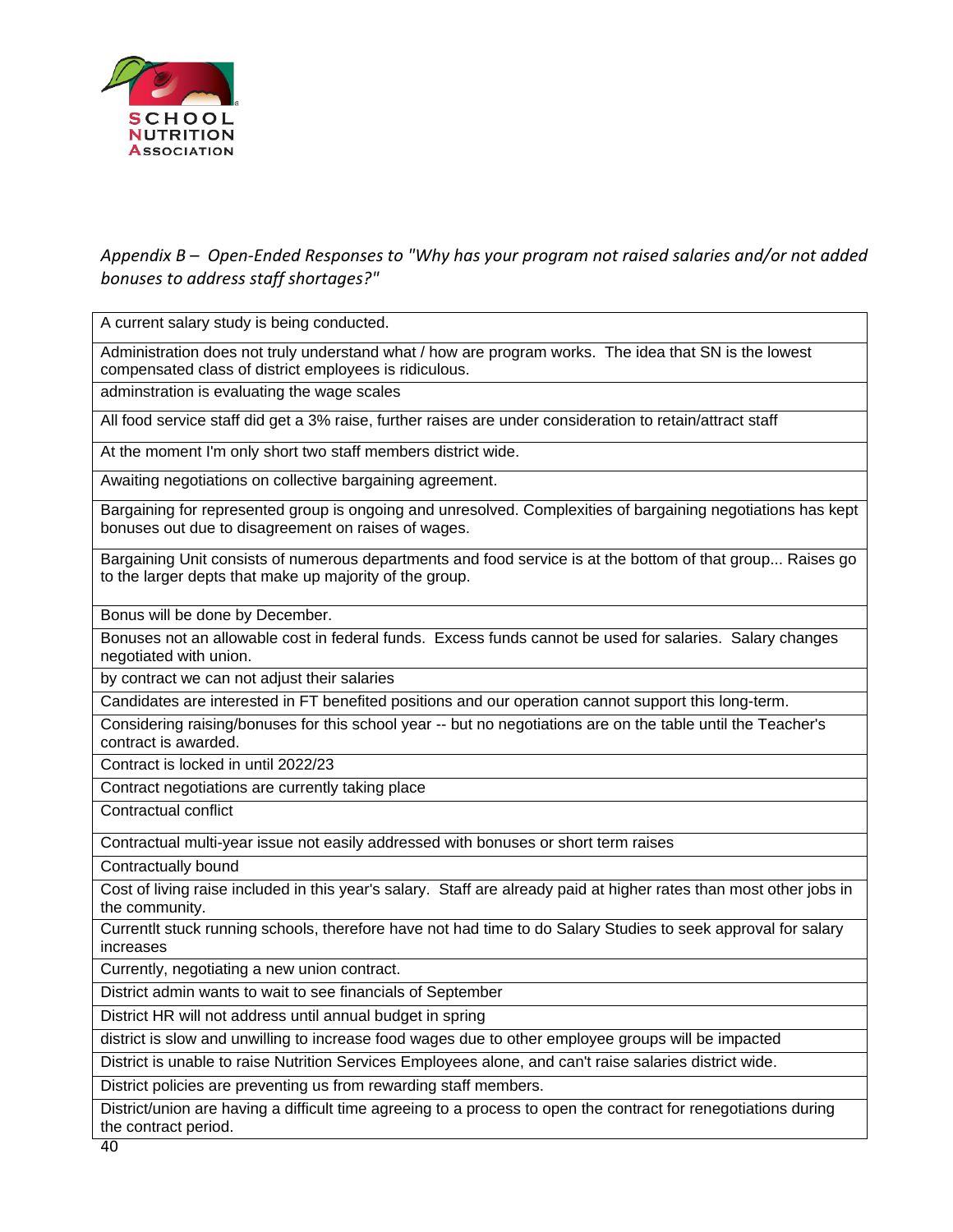

Don't know

Don't know if it's an option or thought with our leadership team

Don't know, generally they don't unless absolutely necessary

Don't know?

Even though we have worked since the pandemic began, there was no incentive offered, no increase in pay, no 'hazard pay'. The only benefit was to those who were laid off to collect unemployment, and the handful of us that worked were paid for their typical full week. We actually worked very near our regular hours, in fact.

Finding people who want to work is difficult

Following the contract, however if extra time is needed they are paid accordingly. Have increase hours for staff where needed.

Following union contract

Following Union Negotiated Contracts...

Food Serivce Employees are a part of a joint union with other support staff. The union would have to bargain for the increase of all parties together.

Food Service has funds to raise wages but other departments do not have enough in the general funds to cover the entire group and the district. The district believes if there is not enough for all groups to receive a raise. Even though FS is lowest paid in the whole district. Confused on this topic.

Food Service staff has contract with administration, and those pay amounts are set to that contract. No increase has been offered because of the pandemic.

FSMC will not raise benefits due to bid restrictions. The district would have to rebid to accommodate salary increases.

Funding not sufficient to cover long-term effects of salary increases once COVID funds are depleted.

Hard to find help and keep and finding good subs

has not been addressed by our board yet

Have to wait until contact is expired.

I am awaiting approval for raises from Superintendent then School Committee.

I am not certain how we would offer that.

I answered that reimbursements are able to cover costs however is we raised salaries to where they need to that may not be the case. Our employees are part of the union so any salary changes ho through a negotiation process.

I have tried for years to get my staff raises. I cannot get admni/school booard to support it even though we have more than 3 months operating budget extra. We actually have at least a 6 month surplus.

I haven't had time to look at my financials to find out if it would be feasible.

I honestly don't know.

I think I will be able to get some raises through soon, although I've been trying for 5 months to do so before administration seems to finally agree.

I would LOVE to offer a bonus to each of my staff members. They deserve it!!! Is this legal ???

I'm new in this position and am trying to understand the financial situation of my budget before I increase wages.

If salaries are raised, our program will not have the funds to sustain the for the future once we return to NSLP/SBP and lower reimbursement rates.

If staff works above time allocated in contract they are paid for the hours they work.

41 In process of working with Human Resources to create new positions at a higher paygrade; however, the hourly rate of pay would not significantly increase (in some cases, not even by a dollar. Also, the hourly rate increase for the new positions would be dependent on the number of years an SN employee has worked for the district).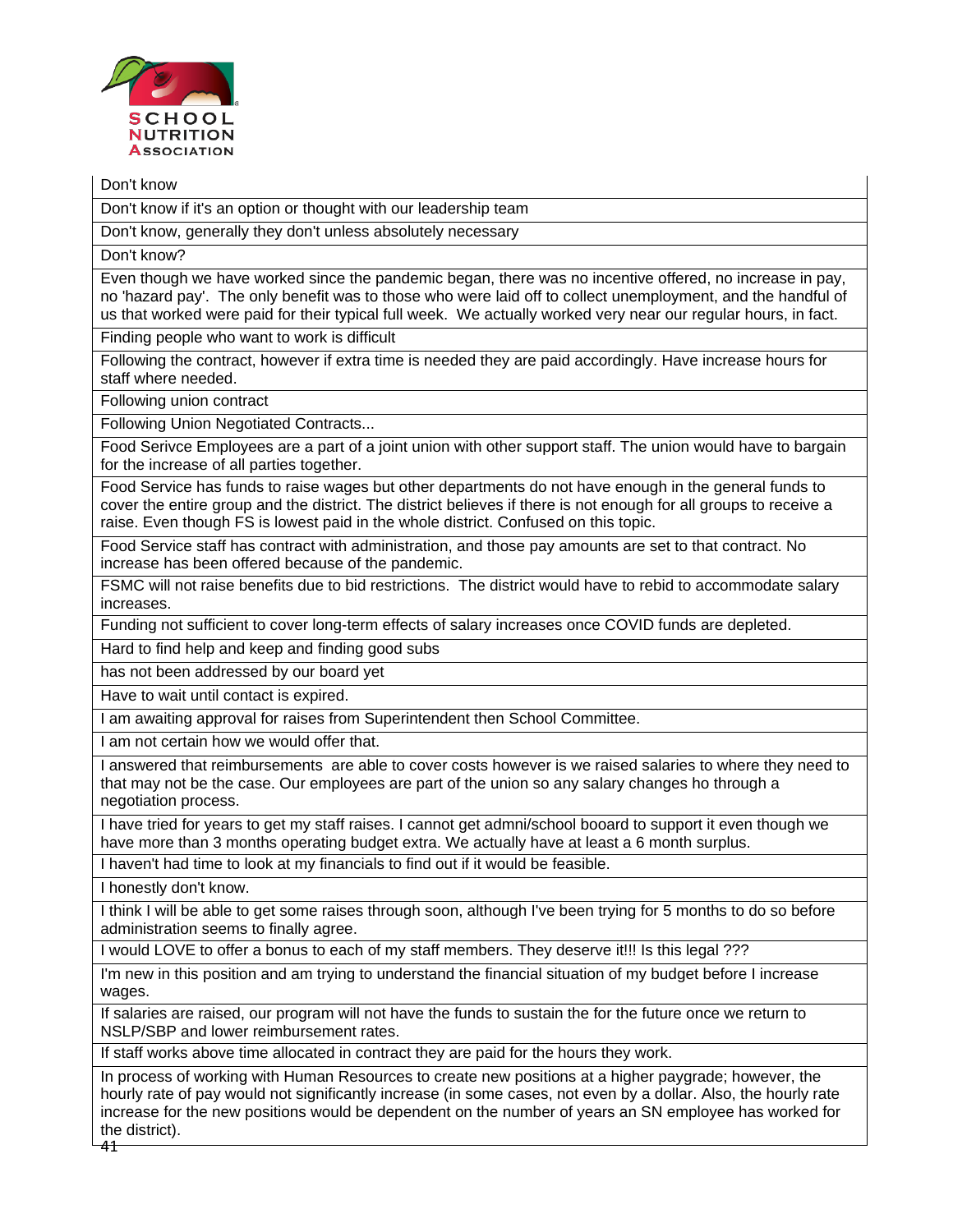

Is something that needs to be thoroughly presented and advocated.

It has not been addressed at this time.

Lack of school board support

money

My issue is finding substitute employees and not being able to work short staffed. If I raise sub salaries anymore, it will by pass our starting rate

My staff are part of a union and my administration will not consider raising wages until it is time to negociate a new contract.

Negotiated

Negotiated agreements in place cannot easily be changed; if changed, impacts more than just the food service workers. Our budget is separate but the school system budget would be unable to absorb the change in pay to other groups in the contract

No money in district for non-food service staff to get raises so union precludes food service to offer more

No staff is well-paid

No support from business manager on raises.

No support on this from the Administration

Not an issue right now, we have staff, the shortages are of the drivers and the warehouse staff

Not in contract

not my authority to make those choices

Not negotiated with unions.

One time funds not sustainable for ongoing pay raises

operate under a union contract

Our current staff is stable and while we do not have a lot of substitutes, we have been able to get by and the current team is amazing and understanding.

Our district does not offer food service personnel raises or incentives that it cannot offer all non-certified staff, for example teaching assistants, custodial

Our employees are under staff contract & staff shortages not an issue. Our high school is closed due to a fire so I actually have "extra" staff.

Our HR person WILL NOT raise our starting rate. She says she can not do so because contract negotiation

Our kitchens are managed by a Food management company, right now we are fully staffed. But it has been a struggle to get competent people hired.

Our school board cannot agree that food service staff are worthy of a raise, and will not make the salary for a food service worker equal to or above an employee working as a para educator.

Our school district does an automatic cost of living raise of 3% so pay rates raise each year for cost of living.

Our staff are part of Union and the district has not approved to raise wages.

Our staff is making a pretty good salary that we are not experiencing any labor shortage of permanent staff. We are short on subs.

Our staff is tied in with Teacher negotiations we cannot do anything until next year and if it is negotiated. We have finally gotten staffed up. The problem now is people being out due to covid or related issues

Process takes time.

Provided raises unrelated to covid prior to the start of the year

Raise/bonuses opportunities must be available to all of the school systems support personnel.

Raised salaries for 2020 - 2021 SY

Raised salaries previous year and gave two bonuses

42 raises are based on years served with step increase yearly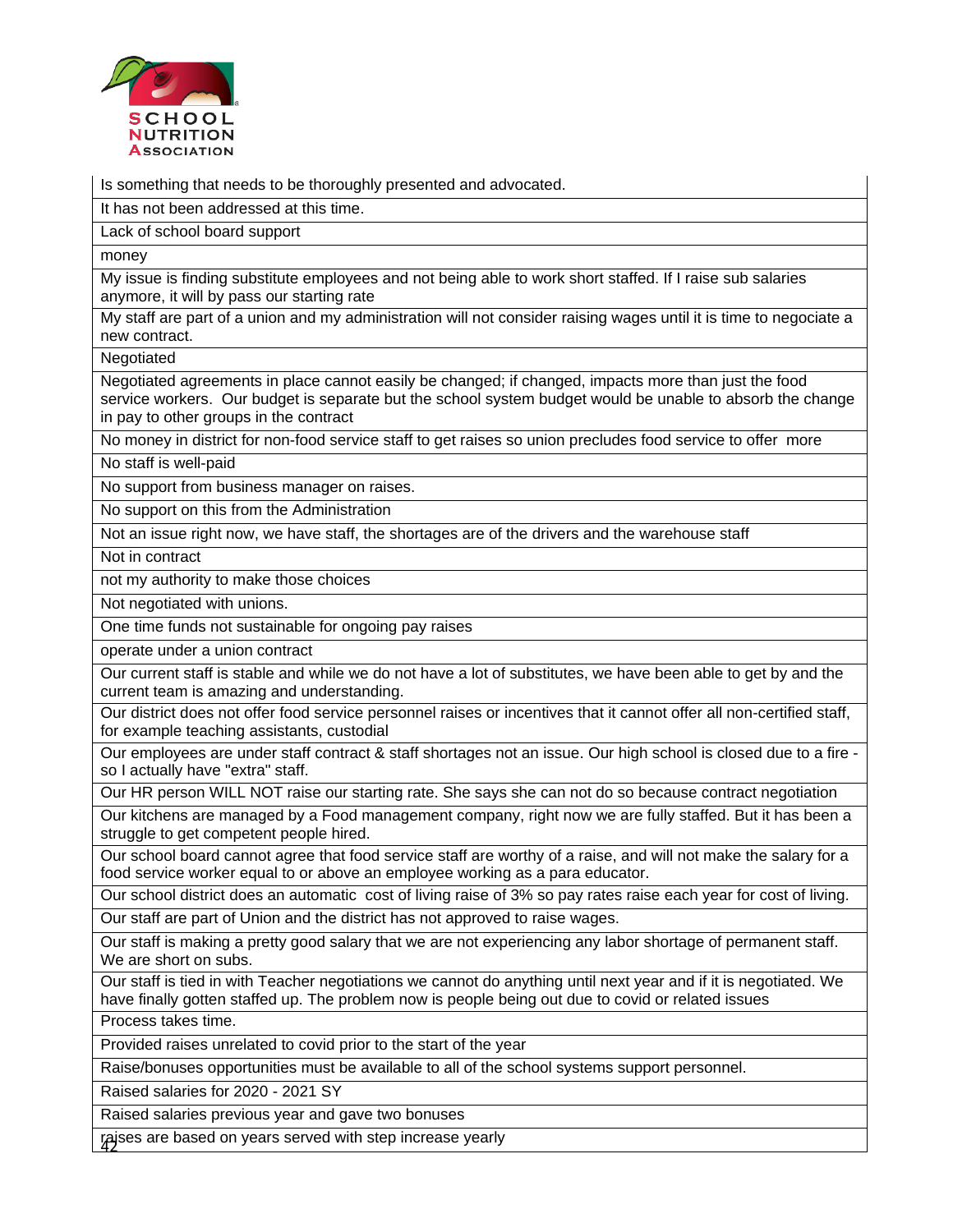

Raises in negotiations stage. Stipend bonus pending board approval.

Raising pay rates are part of new contract union negotiations.

Raising salaries is not the answer and would case potential losses in program. Paying employees more often than once a month would help tremendously.

rasing the salaries would not remove the correct issues with suppliers, vendors, and deliveries. Nor will it stop COVID-19 mandates

Rates were raised fall of 2019 prior to COVID.

salaries are negotiated on a calendar/bi annual basis

Salaries are negotiated with teachers and classified staff.

Salaries being negotiated with the unions currently for 21/22 school year.

Salaries cannot be raised because teachers will get angry

Salary increases must align with district pay for other departments with same labor level employees.

Salary is not the biggest issue regarding staffing shortages and therefore do not feel it would be the best solution

Salary raises beyond yearly contract increases not permitted unless approved by school board.

School board approves employee hourly rates once a year.

Staff are highest paid in the county. It's physical and mental health issues that are causing current employees to miss a lot, which has NEVER been an issue in past years. We have hired a couple good subs and looking for more.

Staff are under current CBA, they renegotiate this coming spring.

Staff is under union contract

Staff is under union contract and are making more then minimum wage.

Staff is unionized. Pay increases are negotiated between the union and the school board. Substitute pay increase has been discussed, but not increased to date.

Staff receive annual wage increases per BOE approval as determined during contract negotiations.

Staff works for a contractor

Submitted a proposal for retention bonuses - waiting on decision through ESSER \$\$

Superintendent has said the support contract isn't up for renewal until 2023.

Superintendent, Assistant Superintendent and Director of Finance did not approve on my budget request.

Support staff union is in charge and they have not approved any increases

That is an action of the Board of Education. It's done once a year in the fall for the next year. We didn't think we'd still be having issues a year ago. We are not a for profit institution that can randomly increase salaries within a month. There are unions within the district that have contracts, while food service is not one of them. Increasing salaries midyear is not doable. We did increase wages since the State Minimum wages increased, but not because of the staff shortages.

The issue has not been addressed yet but it will be in the future

The nutrition owes the school board for covering past salaries! I can not even propose an across the board salary increase if my budget can not support it. I did request (pending board approval with superintendent support) a pay increase for substitutes to increase pay to starting pay of permanent nutrition assistants.

The staff has a union contract in place for the year. Will have to negotiate new next year.

THE TOPIC KEEPS BEING PUT UNDER RUG VERY DISSAPOITING BY THE BOARD OF EDUCATION

The unions often run the districts. To raise salaries for the school staff would impact every other department. There is a Union Contract

They are not in the talks about a raise for classified staff. Should know something in November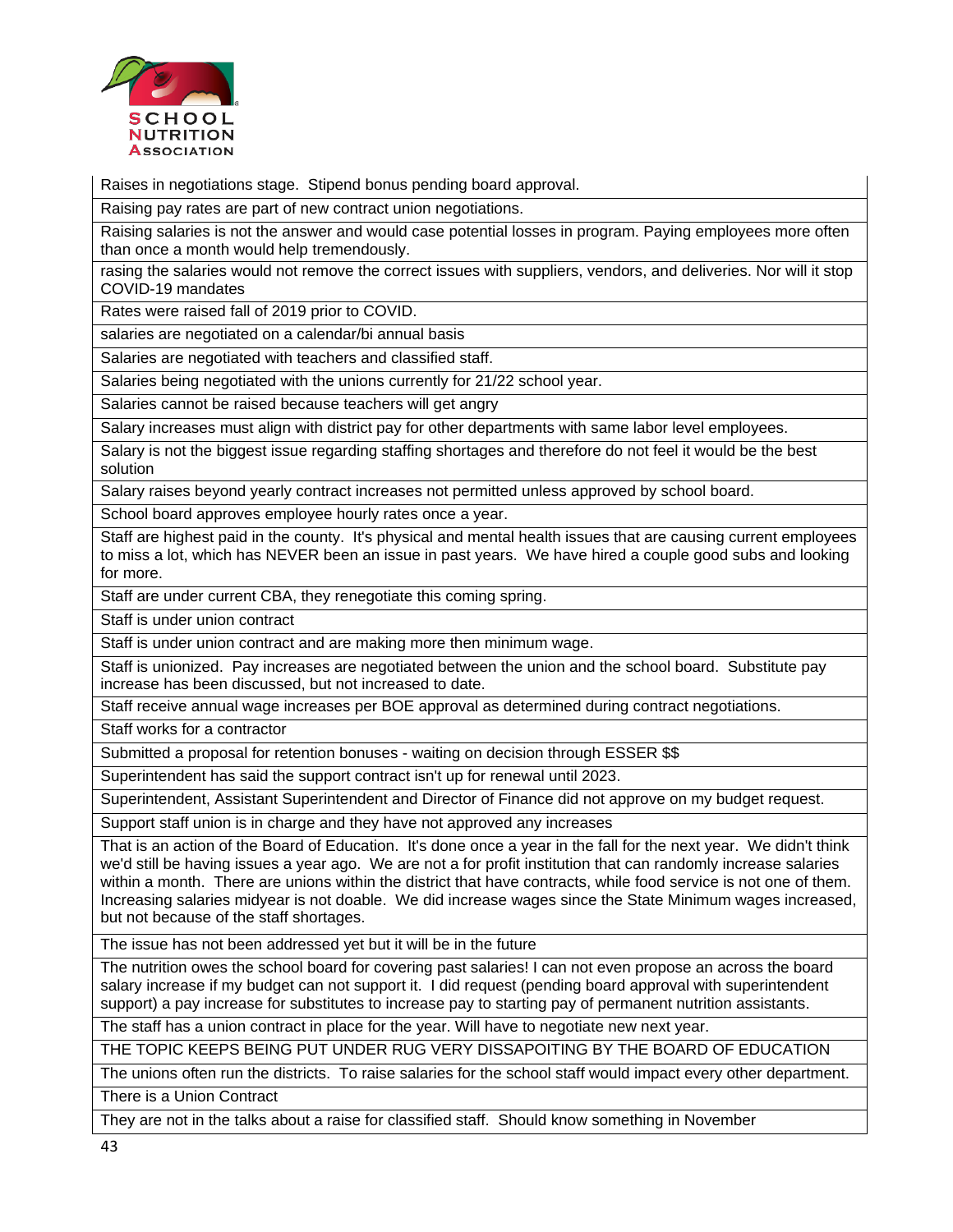

They just haven't but it would be nice to get

Told that the district can't provide raises for other departments so they can't justify for foodservice department.

Unable to discuss at this time.

Under union contract, can not address at this time. But when due, we will discuss, but will likely not be to the level needed to keep up with other businesses.

Union

UNION

union contract

Union contract

Union Contract

Union contract in effect; would need re-negotiation

Union contract in place. It takes an act of God to make any changes!

union contract makes bonuses difficult

Union Contract makes it difficult.

Union contract will not permit and doing so would affect the entire contract and other departments.

Union Contracts

union contracts but talking about now

Union contracts would need to be re-negotiated to address hiring above the minimum rate.

union employees

Union employees that are paid per contract

union has salaries set

Union negotiated contracts need to be negotiated and will take a lot of time. Can't do this quickly.

Union regulations

Union shop.

Union Staff

Union wants raises for ALL members and will not agree to raise only food service employees. District admin is open to raises for Food Services.

Union, all wages are negotiated by the union for the entire Classified Group

Unions would expect all salaries to be raised throughout the district

**Unsure** 

up to this point we have had enough staff in dining. It's just when we have a lot of staff sick at the same time that we need more subs.

Wage increases are being considered district wide, and our department cannot be an exception. We are in the process of a Mill Levy Override to increase district wages.

Wages are determined by administration and all classified positions would have to be raised. They cannot just raise food service. In addition, if they raise everyone's, they don't know that there will be funds in the future to support the higher wages. We could not decrease wages once they are raised.

WAGES CONTROLLED BY UNION CONTRACT

Wages determined by a 3 year contract which expires June 2022. Wages hopefully will increase on the new contract. The most I can do now is give years of service credit to the pay rate if they have experience.

Waiting for the district admin to approve.

Waiting on state budge to be approved. Once approved district raises will be added to state raise.

44 Waiting on the board to approve